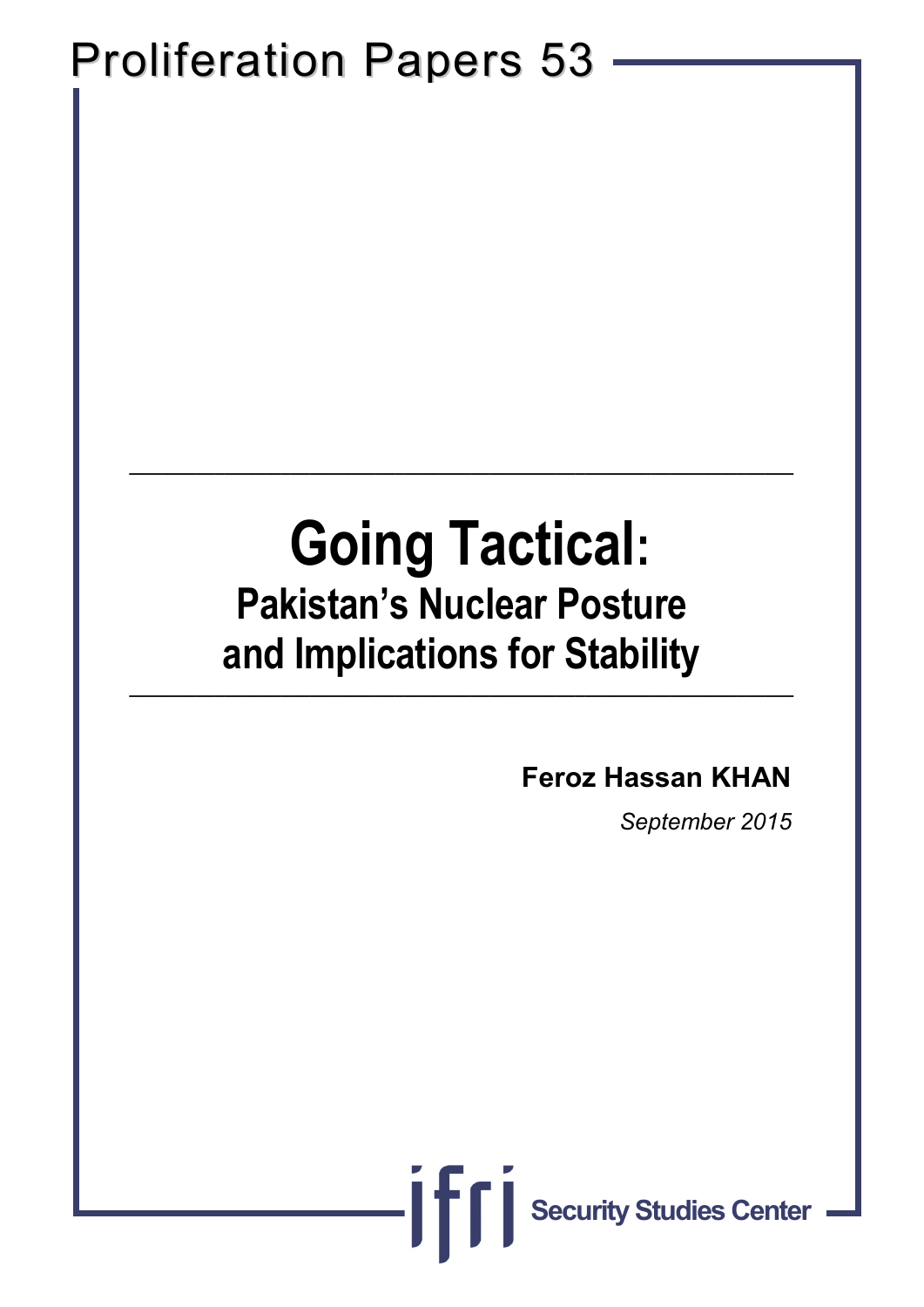The Institut Français des Relations Internationales (Ifri) is a research center and a forum for debate on major international political and economic issues. Headed by Thierry de Montbrial since its founding in 1979, Ifri is a non-governmental, non-profit organization.

As an independent think tank, Ifri sets its own research agenda, publishing its findings regularly for a global audience.

Using an interdisciplinary approach, Ifri brings together political and economic decision-makers, researchers and internationally renowned experts to animate its debate and research activities.

With offices in Paris and Brussels, Ifri stands out as one of the rare French think tanks to have positioned itself at the very heart of European debate.

*The opinions expressed in this text are the responsibility of the author alone.*

### *In collaboration with the Alternative Energies and Atomic Energy Commission*



### ISBN : 978-2-36567-443-0 © Ifri – 2015 – All rights reserved

Ifri 27 rue de la Procession 75740 Paris Cedex 15 – FRANCE Tel : 33 (0)1 40 61 60 00 Fax : 33 (0)1 40 61 60 60 Email: [ifri@ifri.org](mailto:ifri@ifri.org)

Ifri-Bruxelles Rue Marie-Thérèse, 21 1000 – Brussels – BELGIUM Tel : 32 (0)2 238 51 10 Fax : 32 (0)2 238 51 15 Email : [info.bruxelles@ifri.org](mailto:info.bruxelles@ifri.org)

Website :<http://www.ifri.org/>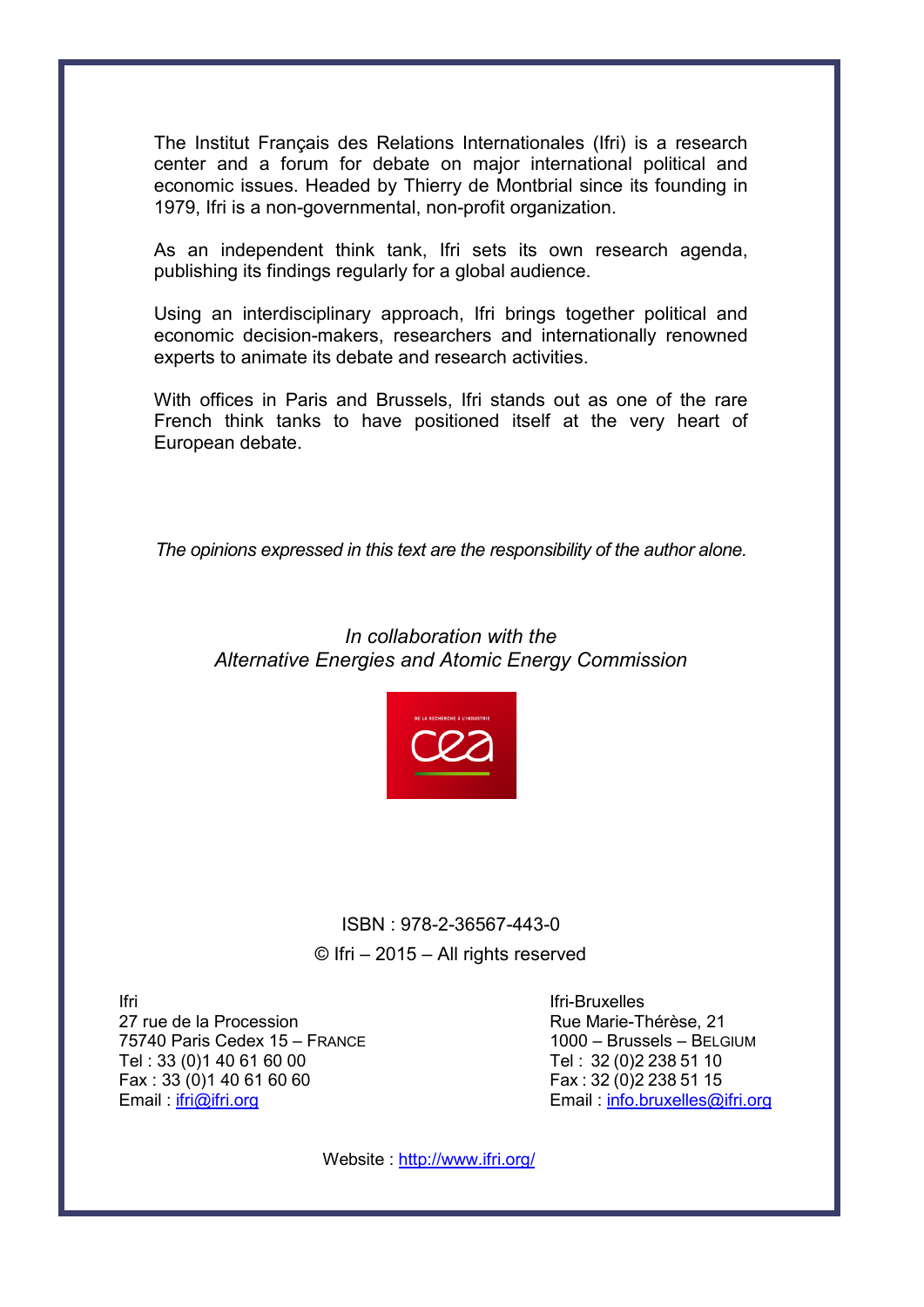### *Proliferation Papers*

Though it has long been a concern for security experts, proliferation has truly become an important political issue with the last decade, marked simultaneously by the nuclearization of South Asia, the weakening of international regimes and the discovery of frauds and traffics, the number and gravity of which have surprised observers and analysts alike (Iraq in 1991, Libya until 2004, North Korean and Iranian programs or the A. Q. Khan networks today).

To further the debate on complex issues that involve technical, regional, and strategic aspects, Ifri's Security Studies Center organizes each year, in collaboration with the Atomic Energy Commission (CEA), a series of closed seminars dealing with WMD proliferation, disarmament, and nonproliferation. Generally held in English, these seminars are structured around the presentation of an international expert.

*Proliferation Papers* is a collection, in the original version, of selected texts from these presentations. An anonymous peer-review procedure ensures the high academic quality of the contributions. Download notifications are sent to an audience of several hundred international subscribers upon publication.

#### *Editorial board*

Editor: Corentin Brustlein

Layout Assistant: Paola Hartpence

#### *How to cite this publication*

Feroz Hassan Khan, "Going Tactical: Pakistan's Nuclear Posture and Implications for Stability", *Proliferation Papers*, No. 53, September 2015.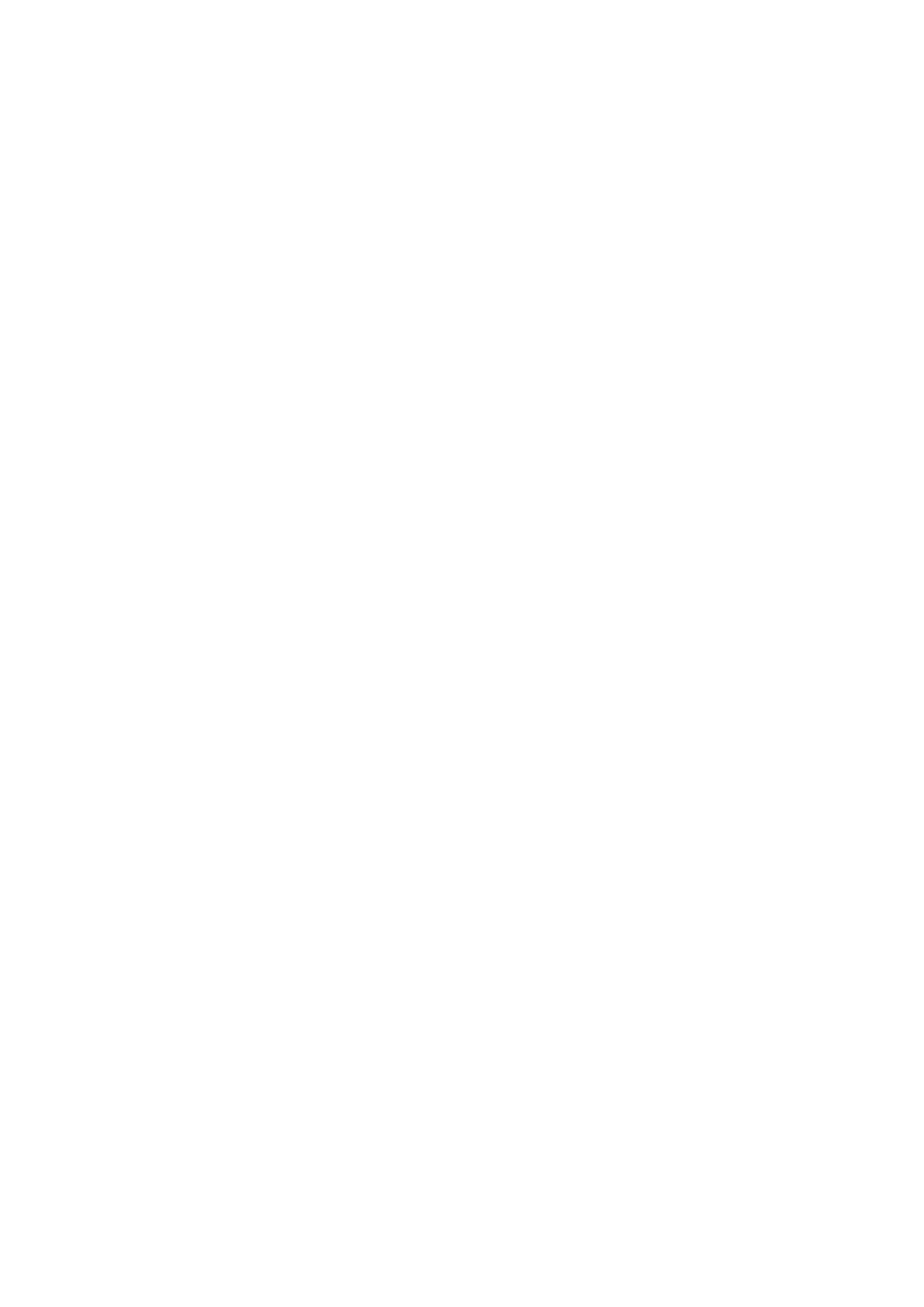Brigadier (retired) Feroz Hassan Khan, Pakistan Army, is currently on the faculty of the National Security Affairs, Naval Postgraduate School, Monterey, CA. He is former Director Arms Control and Disarmament Affairs, in the Strategic Plans Division, Joint Services Headquarters – the secretariat of Pakistan's nuclear command authority. Brigadier Khan holds an M.A. International Relations from the School of Advanced International Studies (SAIS), Johns Hopkins University, Washington, DC. He has held a series of visiting fellowships in prestigious think tanks in the United States; has taught course as adjunct faculty in major universities. He widely participates in international and national conferences on strategic issues, international security, terrorism, nuclear arms control and non-proliferation issues. Amongst his most famous publication is his book *Eating Grass: The Making of the Pakistani Bomb* (Stanford University Press, 2012).

This paper is a follow up to the talk by the author at IFRI, Paris in June 2014. The author is grateful to Andrew Giesey, graduate student in the South Asia Security Studies curriculum at the Naval Postgraduate School, who provided extensive assistance for this paper. The author thanks Ryan W. French, Research Associate, Naval War College, for helpful research and review of the final draft paper and Dr. Mansoor Ahmed, Lecturer Department of Defense and strategic Studies, Quaid-e-Azam University, Islamabad for valuable inputs and comments on initial draft and research for this paper. Views and analyses expressed in this paper, however, are the author's alone and do not reflect the views or assessments of any government, organization, or entity.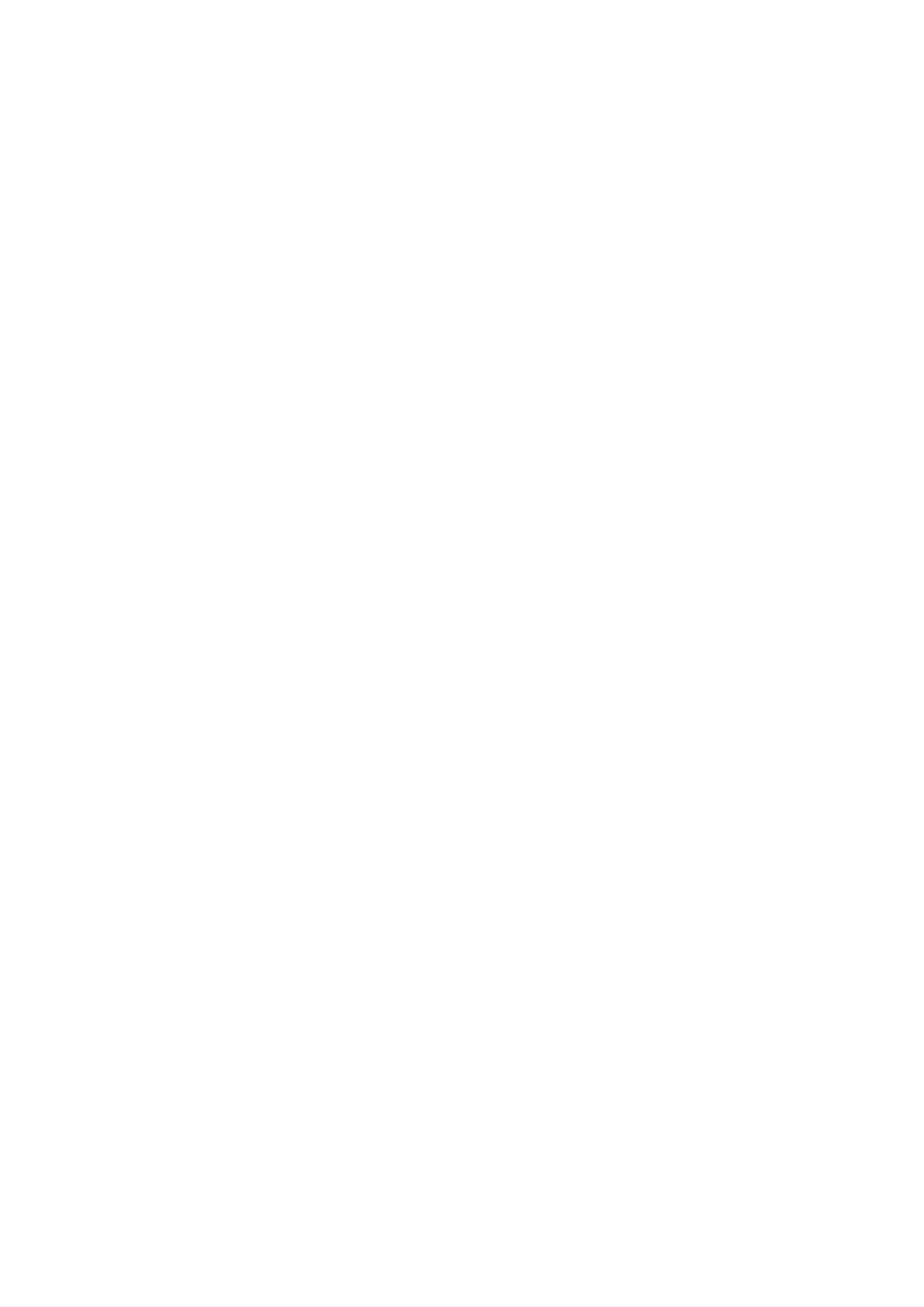# **Contents**

|                                                                                   | $\overline{7}$ |
|-----------------------------------------------------------------------------------|----------------|
|                                                                                   | 13             |
| South Asian Nuclear Capabilities and Their Drivers _______________ 17             |                |
| Nuclear Motivations: India and Pakistan ________________ 19                       |                |
|                                                                                   |                |
| Pakistan's Nuclear Doctrine: The TNW Challenge __________________________________ |                |
|                                                                                   |                |
|                                                                                   |                |
| Pakistan's Nuclear Future and Challenges to Stability ___________________________ |                |
| Technological Change and South Asian Stability ________ 38                        |                |
|                                                                                   |                |
|                                                                                   | 43             |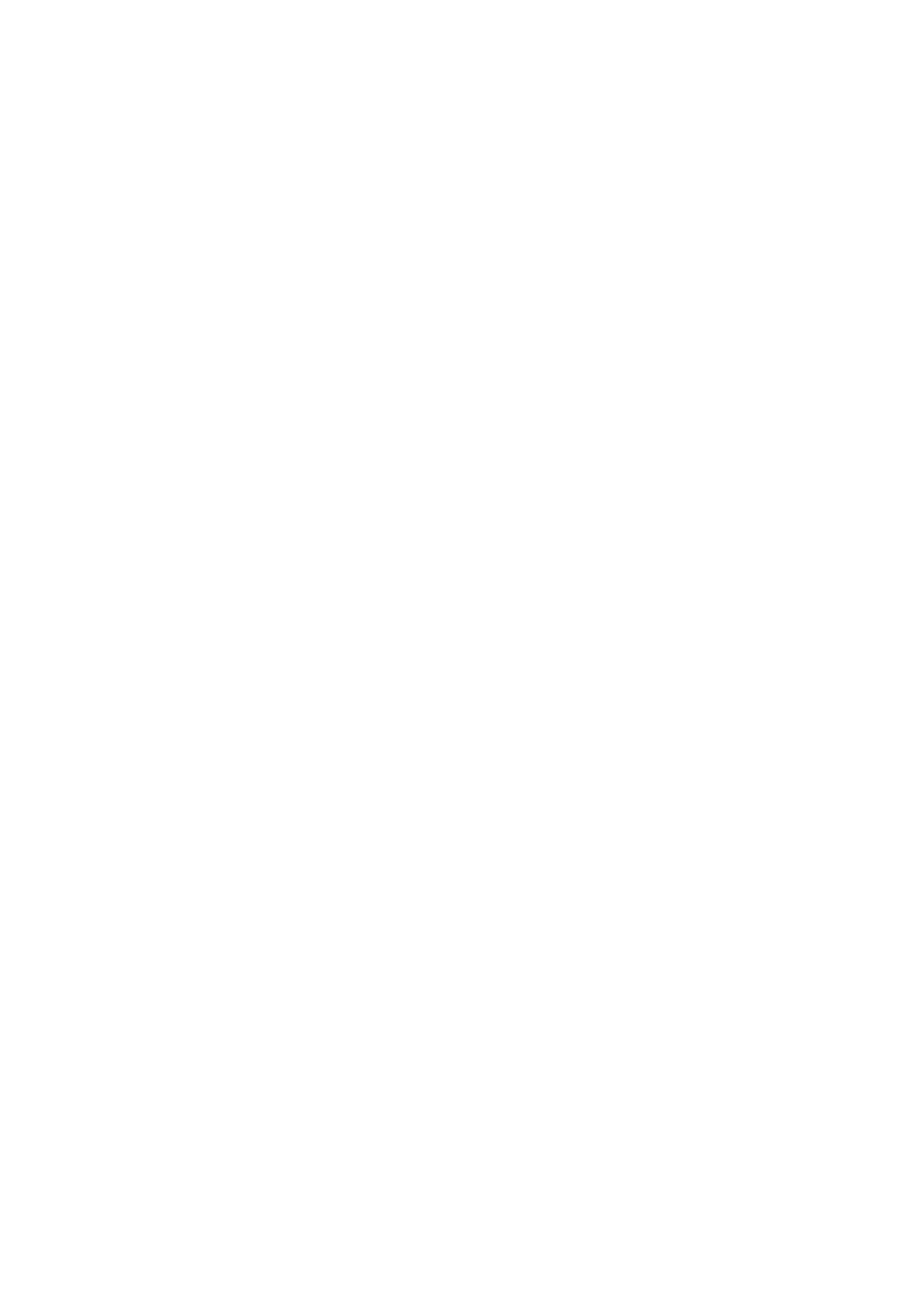### <span id="page-8-0"></span>**Abstract**

For decades, the Asian security environment has been characterized by multiple strategic rivalries with cascading effects. Due to its competition with China, India modernizes its armed forces, thus reinforcing its conventional advantage over Pakistan. In the subcontinent, geography, military imbalance, the legacy of past conflicts and infiltration of extremist groups considerably weaken strategic stability. To strengthen its deterrent capability against its stronger neighbour, Pakistan faces significant challenges in developing a conventional response to perceived threats from India. Islamabad thus committed to a "full spectrum" build-up of its nuclear forces, which includes the development of tactical nuclear weapons. As Cold War experience informs, far from simply strengthening its deterrent vis-a-vis India, this move poses numerous operational dilemmas for Pakistan. The ongoing regional quantitative and qualitative arms race combines with continued political tensions between India and Pakistan to create a worrying strategic dynamic in South Asia.

\* \* \*

Depuis des décennies, l'environnement sécuritaire asiatique est caractérisé par des rivalités stratégiques multiples qui s'alimentent mutuellement. L'Inde, en compétition avec la Chine, poursuit une modernisation de ses forces armées, renforçant par là-même son avantage conventionnel sur le Pakistan. Les déséquilibres militaires, la géographie, l'héritage des guerres passées comme les infiltrations de groupes extrémistes fragilisent ainsi la stabilité stratégique dans le sous-continent. Le Pakistan se heurte toutefois à de lourdes difficultés pour renforcer par des seuls moyens conventionnels sa capacité de dissuasion face à son voisin plus puissant. Islamabad a donc entamé une montée en puissance de son arsenal nucléaire, notamment par le développement d'armes nucléaires tactiques. Ce choix, loin de renforcer directement la capacité dissuasive du Pakistan, pose à ce dernier de nombreux dilemmes opérationnels – ce que rappellent les leçons de la guerre froide. La course aux armements qualitative et quantitative qui se produit actuellement au niveau régional s'associe ainsi aux tensions politiques persistantes entre l'Inde et le Pakistan pour faire émerger une inquiétante dynamique stratégique en Asie du Sud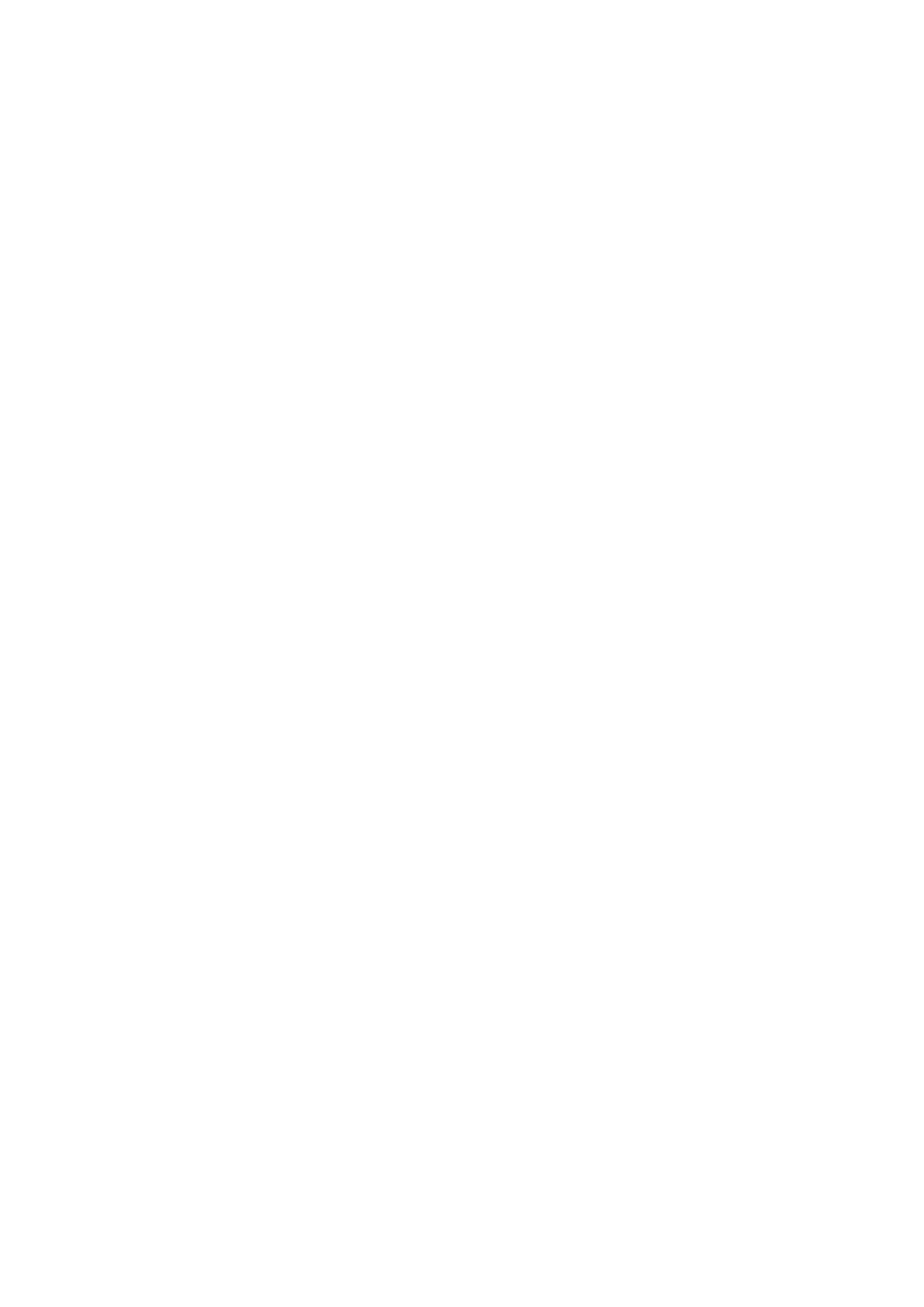artaj Aziz, Pakistan's leading senior statesman, said of the 1998 Sartaj Aziz, Pakistan's leading senior statesman, said of the 1998<br>Snuclear tests that "Pakistan was only [the] dependent variable" responding to India's "independent" decision to exercise its "nuclear option."[1](#page-10-0) His apt mathematical analogy also applies to the broader South Asian security environment and the triangular relationship between China, India, and Pakistan, in which actions by one country have cascading effects on the others: challenges to the status-quo regularly evoke historic rivalries and mistrust. Today's trends, symptomatic of the intensity of the Indo-Pakistani rivalry, continue to defy global norms as well as the nonproliferation regime. Renowned and highly respected South Asian scholar Stephen Cohen described South Asia's dispute as "one of the five percent of global conflicts that are unsolvable."[2](#page-10-1)

The South Asian nuclear rivalry, however, is influenced by more than just regional dynamics: other geopolitical variables are also exacerbating strategic competition. The U.S. drawdown from Afghanistan and pivot to the Asia-Pacific have created potential for instability in South Asia and cascading security anxieties in the China-India-Pakistan relationships. China has increased its defense spending, at least partly in response to the perceived U.S. threat, driving India to develop and modernize its own strategic and conventional forces. Meanwhile, Pakistan feels vulnerable to potential Afghan instability and discriminated against by the U.S.-India nuclear deal. Geographically exposed to potential Indian attacks on its eastern border due to its narrow territory, Pakistan lacks the resources to compete with India's superior conventional military, especially as Pakistani security forces are focused on tackling terror threats on the western border as well as internal security threats. To balance these competing security demands, Islamabad relies on nuclear weapons to offset force disparities with India and has most recently introduced battlefield-range systems, such as the 60km-range *Nasr*. Pakistan also believes that Western powers tacitly endorse India's strategic ambitions and military investments as a means of containing China's rise. $3$  As India

<span id="page-10-0"></span> <sup>1</sup> Sartaj Aziz, *Between Dreams and Realities: Some Milestones in Pakistan's History*, New York, NY, Oxford University Press, 2009, pp. 188-189. He is currently Advisor to Prime Minister on foreign affairs and national security.

<span id="page-10-1"></span><sup>&</sup>lt;sup>2</sup> Stephen P. Cohen, *Shooting for a Century: The India-Pakistan Conundrum,*<br>Washington, DC, Brookings Institution Press, 2013, p. 1.

<span id="page-10-2"></span>See, for example, former U.S. Secretary of Defense Leon Panetta's comments about India's relationship with the United States in 2012. "India Linchpin in New US Military Strategy, says Panetta," *Dawn*, 7 June 2012, available at: [http://www.dawn.com/news/724557/india-linchpin-in-new-us-military-strategy-says](http://www.dawn.com/news/724557/india-linchpin-in-new-us-military-strategy-says-panetta)[panetta](http://www.dawn.com/news/724557/india-linchpin-in-new-us-military-strategy-says-panetta) or more recently Admiral Locklear's remarks about PACOM's developing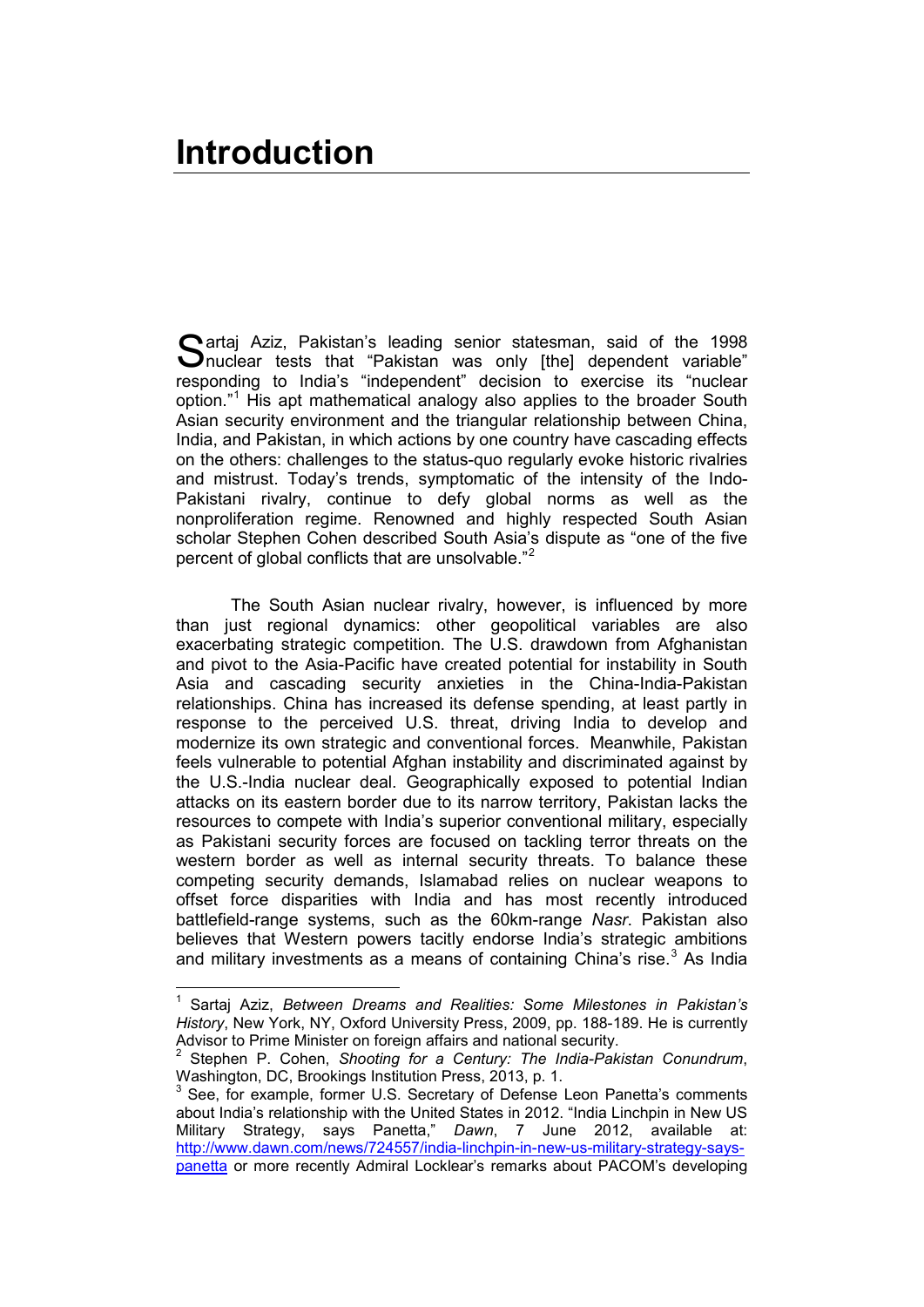engages in an arms race with China, its military modernization is exacerbating an offense-defense imbalance with Pakistan that finds the bulk of India's defense purchases – especially its aircraft and naval platforms – directly affecting Pakistan in the immediate terms. Thus, the Asia-Pacific rebalance is indirectly fueling the Indo-Pakistani rivalry and incentivizing an expansion of nuclear arsenals.

ifri

After 14 years of intense engagement in the Afghanistan-Pakistan region – following the events of September 2001 – U.S. interests in South Asia are changing. The shifting geopolitical priorities are causing fear of abandonment in Pakistan that brings it closer to China, which, in turn, affects Pakistan's relationships with its neighbors, especially India. $4\text{ As}$  $4\text{ As}$ Indo-Pakistani rivalry deepens, the introduction of new generation weaponries and innovative military doctrines makes the regional security matrix much more complex for Islamabad as it grapples with the rise of violent religious extremism and domestic political instabilities.<sup>[5](#page-11-1)</sup> As a result, strategic stability and *détente* appear to be unrealistic expectations for the near future.

This essay examines Pakistan's nuclear weapons trajectory by explaining the core motivating factors that currently drive the development of Pakistan's nuclear arsenal, its doctrine, and command and control structure. First, the paper discusses the academic literature on "strategic stability," and how the concept relates to the South Asian context that drives Pakistani perceptions and nuclear trajectories. Second, it recaps why Pakistan sought nuclear weapons, how Pakistan's nuclear architecture evolved, and what Pakistan's nuclear arsenal currently consists of. Next, it examines the effects of India's military doctrine and force modernization on Pakistan's nuclear doctrine and command and control arrangements. In particular, this section addresses the rationale for Pakistan's tactical nuclear weapons (TNWs) and the multiple uncertainties these weapons

 $\overline{a}$ 

relationship with India. Samuel J. Locklear, "Statement Of Admiral Samuel J. Locklear, U.S. Navy, Commander, U.S. Pacific Command Before The Senate Committee On Armed Services On U.S. Pacific Command Posture," Senate Committee on Armed Services, 25 March 2014, available at: http://www.armed-<br>services.senate.gov/imo/media/doc/Locklear 03-25-14.pdf.<br>4 Traditionally the interview of the contract of the contract of the contract of

<span id="page-11-0"></span>Traditionally, the United States has played a mediating role in South Asian security dynamics, pursuing bilateral relationships with both India and Pakistan yet failing to bring both sides to the table to discuss their various disputes. For its part, the United States has been in a quandary over its relations with India and Pakistan for several decades. See Feroz Hassan Khan and Ryan W. French, *U.S.-Pakistan Nuclear Relations: A Strategic Survey*, Monterey, CA, Naval Postgraduate School, April 2014.

<span id="page-11-1"></span>India's new right-wing government has stalled all bilateral dialogues and negotiations with Pakistan since August 2014. A few months prior to becoming India's national security advisor in 2014, Ajit Doval suggested India might adopt a "defensive offense" policy – a fourth generation warfare concept that involves covert warfare including cyber, intelligence-based operations, and forms of economic warfare against Pakistan, which is India's response to what it believes has been decades of Pakistani proxy war against India. See Ravi Menon, "Doval's Comments Raise Serious Misgivings," *Gulf News*, 22 January 2015.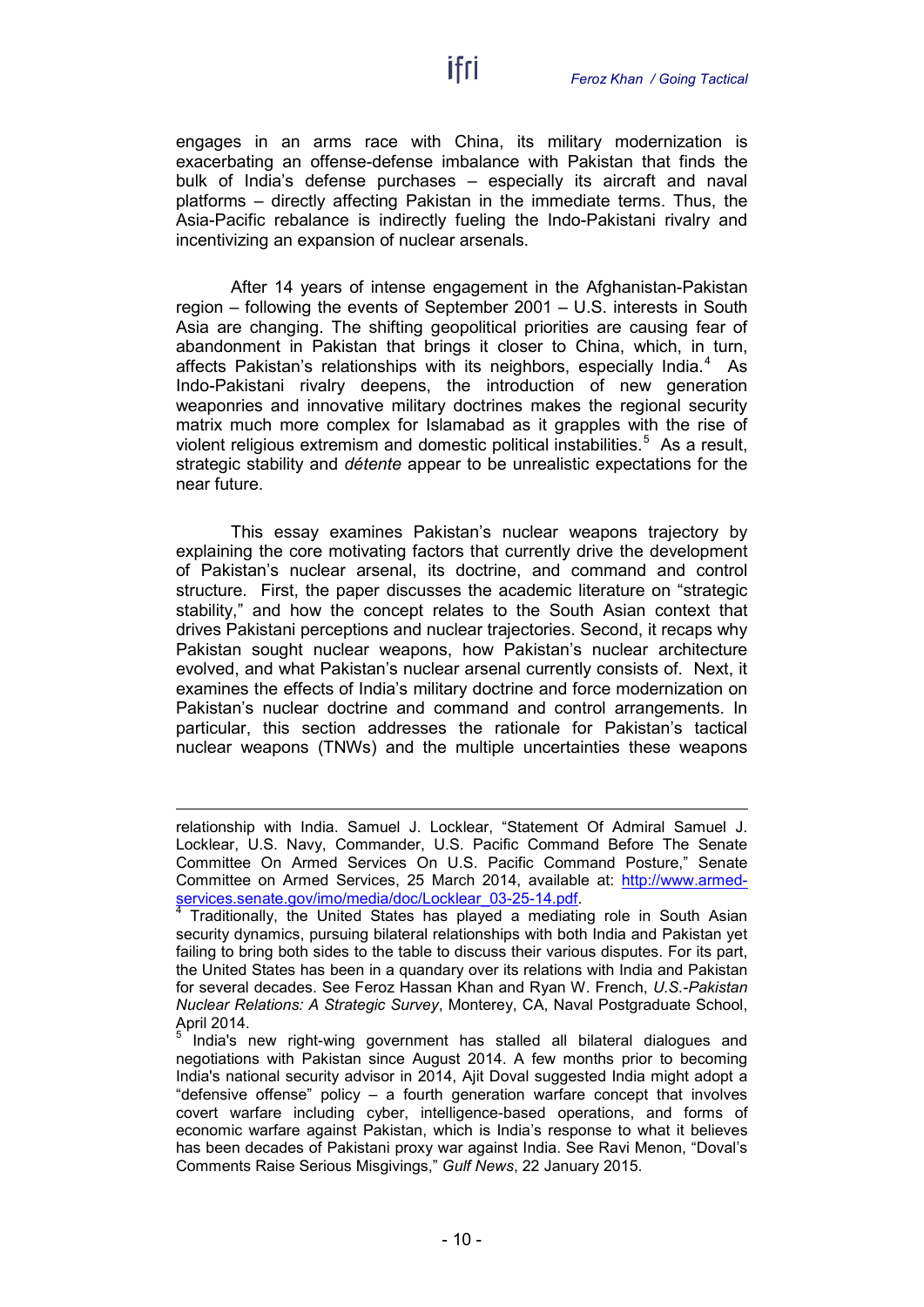bring about.<sup>[6](#page-12-0)</sup> Finally, the fourth section addresses areas for concern in the nuclear environment of South Asia that affect Pakistan's nuclear future and concludes with the implications on regional stability and balance.

ifri

<span id="page-12-0"></span> $6$  Pakistan refers to these short range ballistic missile systems as battlefield nuclear weapons (BNWs), but the term tactical nuclear weapons (TNWs) is more broadly recognized internationally. For the purposes of this essay, TNW refers to a nuclear weapon system that will be used in a battlefield environment.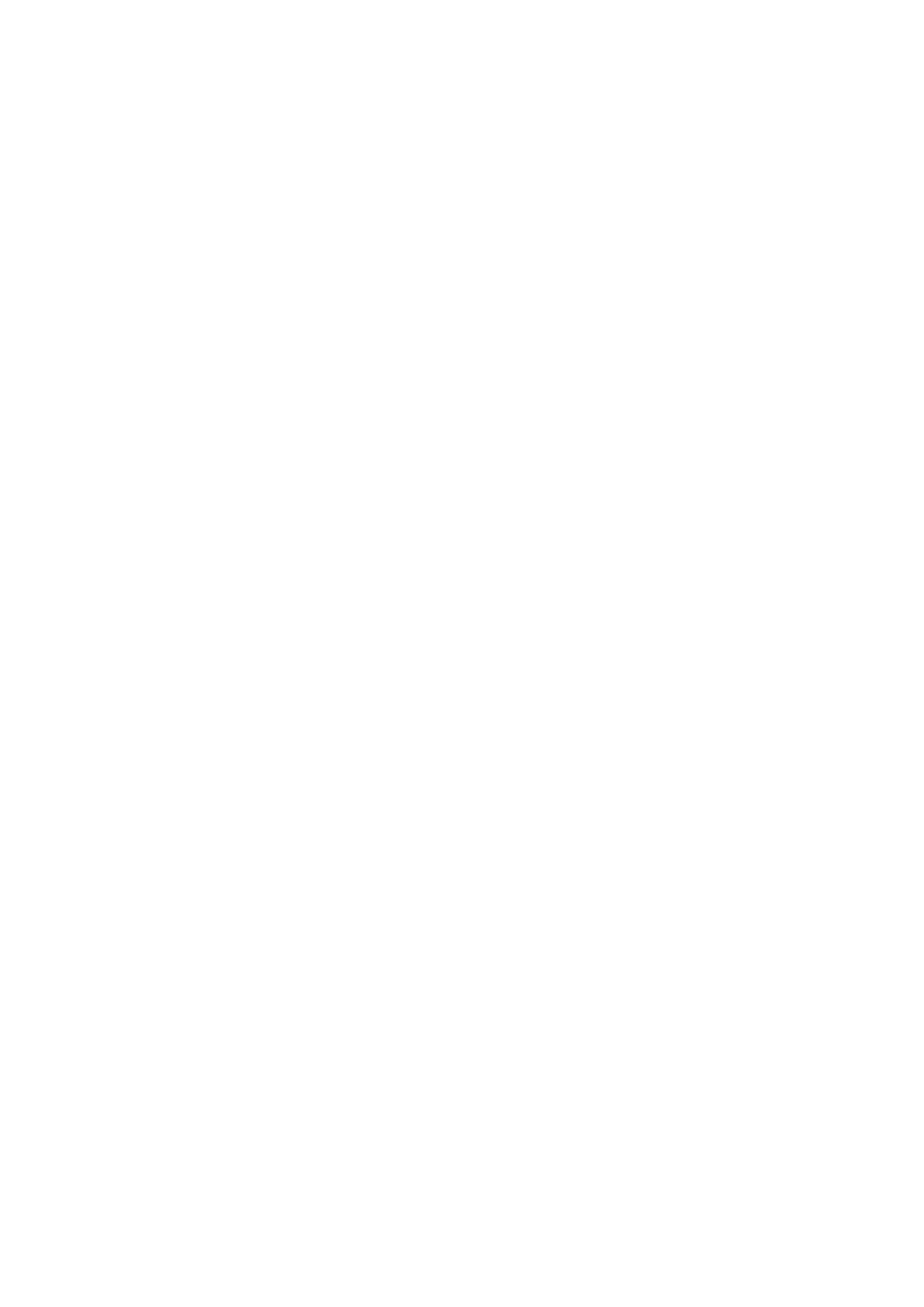## <span id="page-14-0"></span>**Strategic Stability Redefined**

Strategic stability is redefined in South Asia, given the peculiar strategic<br>
Senvironment and intersection of structural imbalances and entrenched  $\bigcup$  environment and intersection of structural imbalances and entrenched ideological differences that affect stability conditions. Derived from the Cold War, the term strategic stability has had many interpretations.<sup>[7](#page-14-1)</sup> Early definitions of the term were made by Thomas Schelling and Morton Halperin, where strategic stability was referred to as a condition "where risks of war are low because neither side has an incentive to strike first" and that both are "reasonably secure against shocks, alarms and perturbations."<sup>[8](#page-14-2)</sup> The Cold War period, often dubbed as the first nuclear age, was characterized with the strategic posture of major powers comprising some 60,000 nuclear weapons with prospects of annihilation. The post Cold War period has witnessed the spread of nuclear capability in regional countries where security is much more complex and with particular reference to Asian states – China, India, and Pakistan – referred as the second nuclear age.<sup>[9](#page-14-3)</sup>

In South Asian conditions, therefore, strategic stability implies the absence of incentive to commence a conventional war that could rapidly escalate into a nuclear exchange – deliberate or inadvertent. Schelling and Halperin's "incentive to strike first" is nuanced because incentive to commence wars has persisted since 1947 when British India was partitioned into two independent countries, which left a plethora of *casus belli* that became more complex with time. India and Pakistan have used a combination of asymmetric means followed by conventional military operations in 1948, 1965 and 1971 wars – the pre-nuclear era. As nuclear capability evolved since the 1980s and beyond, militarized crises have replaced major wars. More disturbingly, the rise of violent religious extremism has gripped the region while conflict resolution remains elusive. India staunchly believes the series of terror attacks traced to violent extremist groups residing in Pakistani-controlled territory reflect a Pakistani

<span id="page-14-1"></span> <sup>7</sup> Elbridge A. Colby and Michael S. Gerson (eds.), *Strategic Stability: Contending Interpretations*, Carlisle Barracks, PA, Strategic Studies Institute, 2013.

<span id="page-14-2"></span><sup>8</sup> Thomas C. Schelling and Morton H. Halperin, "Strategy and Arms Control," *in* Gregory D. Koblentz (ed.), *Strategic Stability in the Second Nuclear Age*, Special Report No. 71, New York, NY, Council on Foreign Relations, November 2014, p. 19.

<span id="page-14-3"></span>Paul Bracken, *The Second Nuclear Age: Strategy, Danger, and the New Power Politics*, New York, NY, Henry Holt and Company, 2012. See also Koblentz, *Strategic Stability in the Second Nuclear Age*, *op. cit.,* p. 19, as well as the essays compiled in Ashley Tellis, Abraham Denmark, and Travis Tanner (eds.), *Strategic Asia 2013-2014: Asia in the Second Nuclear Age,* Washington, DC, National Bureau of Asian Research, 2013.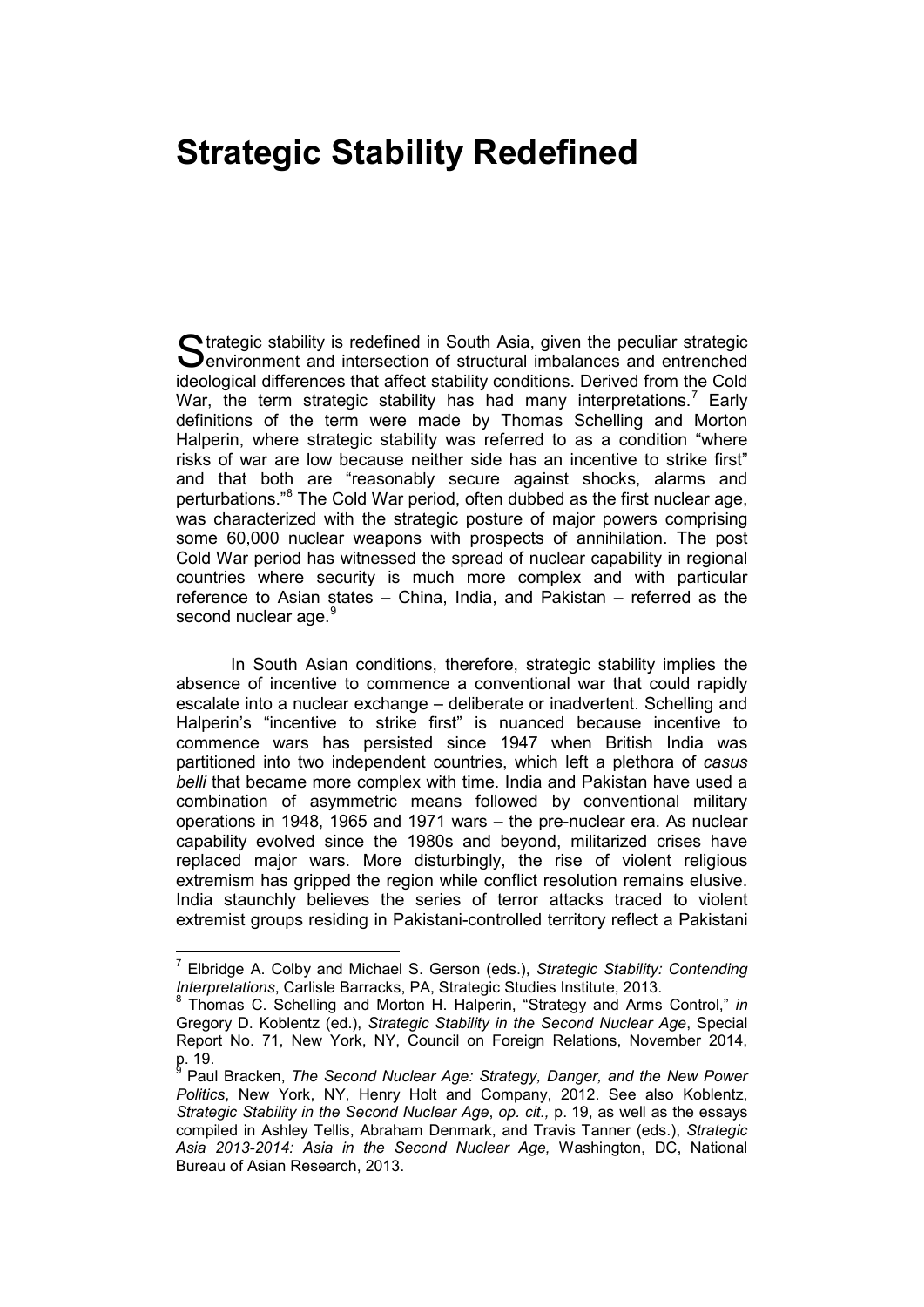state policy, which Islamabad forcefully denies. Equally, Pakistan believes the scourge of terrorism is a result of a series of historical events for the past four decades that gave birth and home to violent extremist organizations in the Pakistan-Afghanistan region. In Pakistan's view, New Delhi's reasoning for retaining use of force against Pakistan – in response to terror incidents – reflects India's desire for regional hegemonic dominance and concern that Sino-Pakistani strategic cooperation is a conspiracy to stymie India's rise. These entrenched beliefs are deeply socialized over generation since their birth as independent states "with each state viewing the other as significant threat to their security, survival and prosperity."<sup>[10](#page-15-0)</sup>

India's former strategic force commander Lt. General (Ret.) Balraj Nagal agrees that the term of strategic stability does not have a universal definition but broadly approves Edward Warner's three broad conditions to situation in South Asia: absence of incentive for the use of nuclear weapons first (crisis stability); absence of incentives to build up nuclear force (arms race stability); and absence of armed conflict between nuclear-armed states where states enjoy peaceful and harmonious relations.<sup>[11](#page-15-1)</sup> None of the three conditions apply to India and Pakistani situation, which leaves open the question on the robustness of deterrence stability – yet another term used interchangeably with strategic stability. Several authors are skeptical of the stability of nuclear deterrence in this day and age, yet many believe in the continued salience of nuclear weapons and the role of deterrence in security policy. Michael Krepon and Bruno Tertrais, both widely respected scholars on South Asia, have opposite views on the notion of "deterrence stability." While both argue that nuclear deterrence has had utility of preventing large-scale wars, Krepon does not believe "offsetting nuclear arsenals were [...] stabilizing" in the Cold War<sup>12</sup>. Deterrence stability eluded major powers and "will be similarly elusive on the subcontinent," he debates. Tertrais maintains there are good historical grounds to claim nuclear deterrence has been an "effective tool for war prevention" and is a "valid answer to some of the  $21<sup>st</sup>$  century's most pressing challenges."[13](#page-15-3)

The Pakistani perspective on strategic stability differs from the Indian. Crisis stability is not simply absence of incentive to eschew nuclear use but also use of conventional force – regardless of the pretext – against a nuclear-armed country. In Pakistani assessment instability conditions will persist so long as the militarily stronger state retains the option of using conventional force to exploit the vulnerabilities of the weaker neighbor.

<span id="page-15-0"></span> <sup>10</sup> T.V. Paul, *The India-Pakistan Conflict: An Enduring Rivalry*, New York, NY,

<span id="page-15-1"></span>Balraj Nagal, "Strategic Stability - Conundrum, Challenge and Dilemma: The Case of India, China and Pakistan," *Journal of the Center for Land Warfare Studies (CLAWS)*, Summer 2015, pp. 1-22.

<span id="page-15-2"></span>Michael Krepon, "The Myth of Deterrence Stability Between Nuclear-Armed Rivals," *in* Michael Krepon, Joshua T. White, Julia Thompson, and Shane Mason (eds.), *Deterrence Instability and Nuclear Weapons in South Asia*, Washington, DC, Stimson Center, April 2015, p. 15.

<span id="page-15-3"></span><sup>13</sup> Bruno Tertrais, *How Relevant is Nuclear Deterrence Today?*, *Nacao e Defesa*, June 2015, p. 8.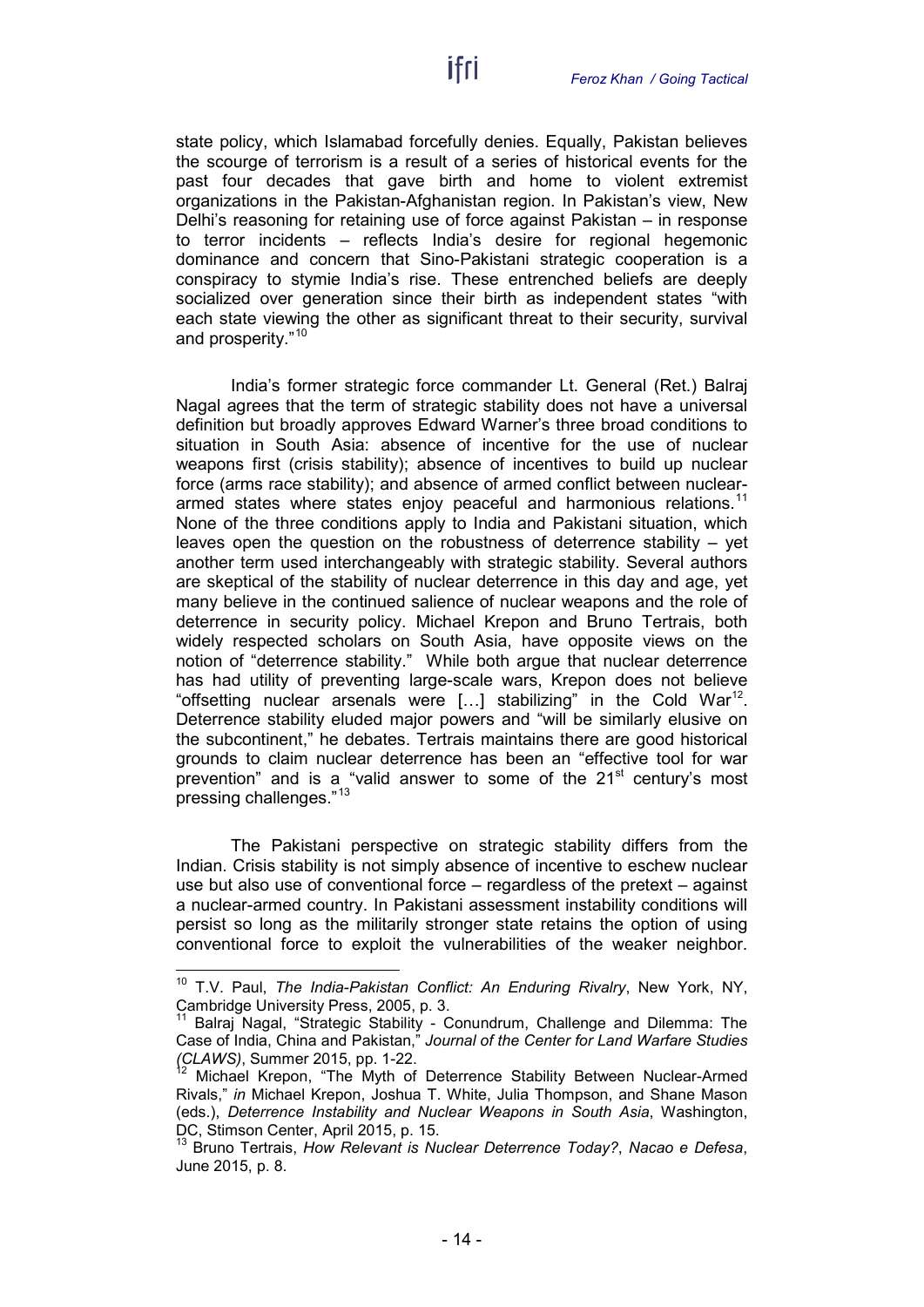Pakistan needs time and space to tackle the militant groups that have metastasized and are waging cross-border terrorism at will and capable of bringing two nuclear-armed states into sudden crises. This dialectic of strategic beliefs, doctrines, and lack of common understanding on strategic stability between the two South Asian neighbors is analyzed subsequently in this paper.

In a special Council on Foreign Relations (CFR) report, Gregory Koblentz described three distinct challenges in the second nuclear age, which distinguish it from the first nuclear age. The first challenge is described as the "security trilemma", where nuclear states face more than one state and defensive action by one against another state makes a third state insecure, which has a cascading affect on the strategic postures and policies. The second challenge is the nature of technological maturations in military affairs with the emergence of a suite of non-nuclear systems such as ballistic missile defenses, anti-satellite weapons, long-range precision strike systems, and cyber weapons. These systems are capable of offsetting and possibly mitigating the strategic impact of nuclear deterrence. The third challenge affecting regions is the mix of unresolved territorial disputes, cross-border terrorism and various forms of violent extremist forces in regions as military and nuclear arsenals continue to grow.<sup>[14](#page-16-0)</sup> The possibility of a breakdown in stability is far greater in this age due to the volatile nature of the security situation and absence of any arms control architecture or mutually acceptable strategic restraint agreements between major nuclear-capable states.

Pakistan's nuclear posture is affected by all three challenges described in the abovementioned report. [15](#page-16-1) It is at the receiving end of the "security trilemma" consequential to the cascading affect of China's modernization on South Asia. India's quest to compete and balance the rise of China impacts Pakistan, which then pursues nuclear modernization and seeks external alliances to ensure its security.<sup>[16](#page-16-2)</sup> The pace of development resulting from the Sino-Indian rivalry finds Pakistan vulnerable, which is leading it to rely more on nuclear deterrence to offset conventional disparity and to prevent major conflict with India. Today, technologies associated with both nuclear and conventional weapons seem to be playing a greater role than the strategic concepts, to shape nuclear and conventional doctrines in the region. Further deterrence strategies adopted by India and Pakistan are challenging stability in an already fragile region.

<span id="page-16-0"></span><sup>&</sup>lt;sup>14</sup> The term "security trilemma" is attributed to Linton Brooks and Mira Raap-Hooper, "Extended Deterrence, Assurance, and Reassurance in the Pacific during the Second Nuclear Age," *in* Tellis, Denmark, and Tanner (eds.), *Strategic Asia 2013-2014*, *op. cit.,* pp. 292-293.

<span id="page-16-1"></span><sup>&</sup>lt;sup>15</sup> For a detailed treatment of Pakistan's posture see Christopher Clary, "The Future of Pakistan's Nuclear Program," *in* Tellis, Denmark, and Tanner (eds.), *Strategic Asia 2013-2014*, *op. cit.,* pp. 131-160.

<span id="page-16-2"></span><sup>16</sup> Koblentz, *Strategic Stability in the Second Nuclear Age*, *op. cit.*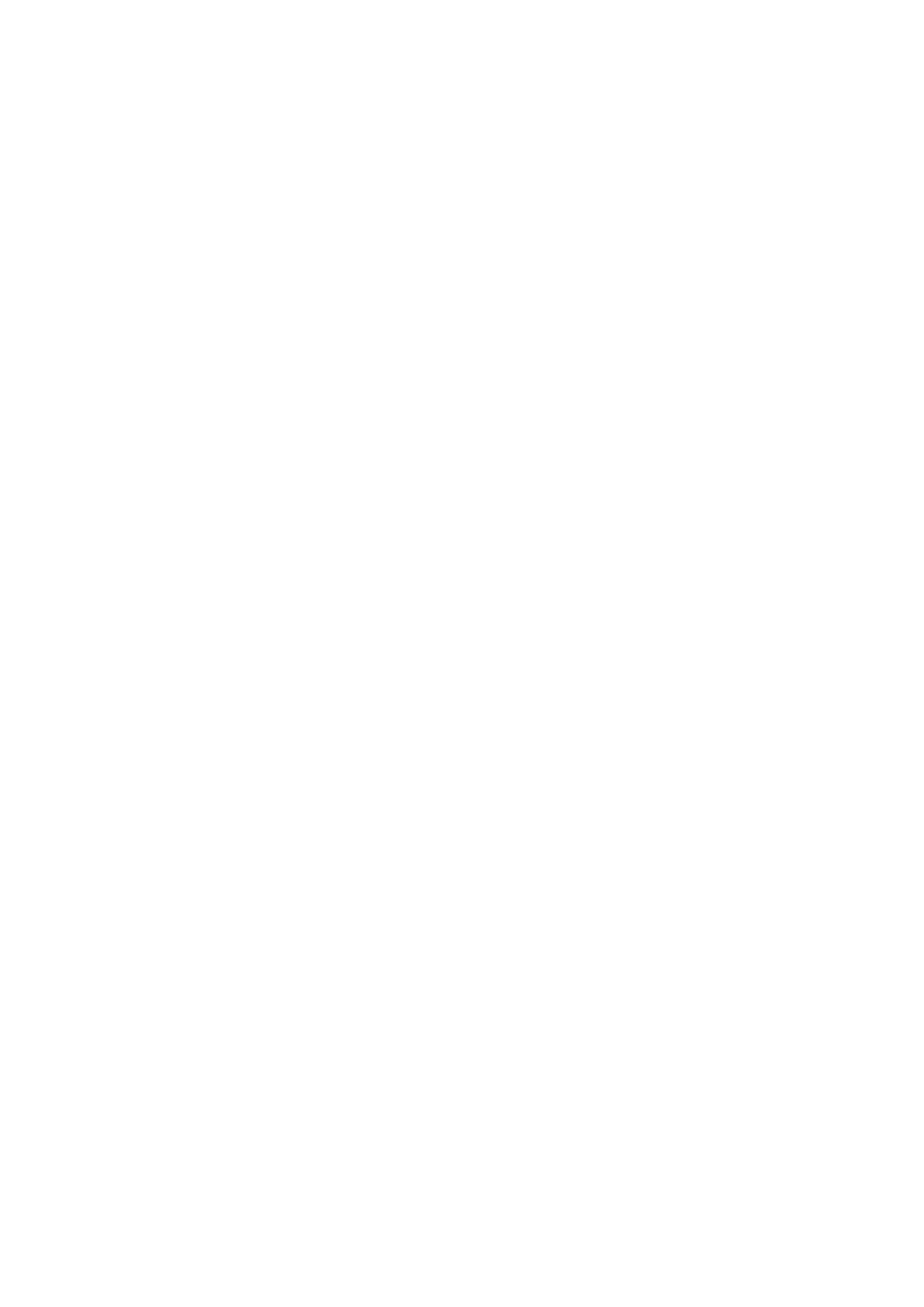### <span id="page-18-0"></span>**South Asian Nuclear Capabilities and Their Drivers**

Muclear weapons have undoubtedly added new complexities to the Indo-<br>Pakistani rivalry. While both states claim security is the prime rationale Pakistani rivalry. While both states claim security is the prime rationale for seeking nuclear capability, post nuclear test history reinforces the assessment of many experts that domestic politics and security concerns were the primary drivers of the 1998 nuclear tests in India and Pakistan. Yet these motivations have become more diversified by time and events. After India's test, Pakistan's leadership faced a crossroad: test its own weapons or bow to international pressure to refrain from testing and in the process, commit domestic political suicide. Pakistan's subsequent nuclear tests led to an international effort to dampen Indo-Pakistani competition, but the U.S.-led effort to create a structured strategic restraint regime in South Asia quickly failed. Since then, India and Pakistan have largely been left to their own devices to expand and improve their strategic arsenals, developing their own command structures and doctrines in the process.<sup>[17](#page-18-1)</sup> Lately, India's sense of vulnerability vis-à-vis China and innate desire to strategically compete with its Asian rival have added to its motivations to expand its arsenals and project its power. India's military modernization, expanding fissile stocks and strategic arsenal acquisitions are immediately affecting Pakistani vulnerabilities, which sees in the near-term India force postures as threatening to its security.

Since its birth as a sovereign state in 1947, Pakistan's strategic geography has been both a blessing and a curse. Its strategic importance grew out of geopolitical compulsions during the Cold War. Pakistan's geographical proximity to the erstwhile Soviet Union and China and its location at the crossroads of South, Southwest and Central Asia attracted the United States to seek Pakistani alliance in the "containment" of the Communist bloc. In the 1980s Pakistan played a vital role in waging asymmetric warfare in Afghanistan to defeat the Soviet Union. To an extent, Pakistan's strategic role in the Cold War facilitated its proliferation activities, enabling it to defy political and technical barriers and ultimately acquire the nuclear capability.<sup>[18](#page-18-2)</sup>

<span id="page-18-1"></span> <sup>17</sup> Feroz Hassan Khan, "Strategic Restraint Regime 2.0" *in* Michael Krepon and Julia Thompson (eds.), *Deterrence Stability and Escalation Control in South Asia*, Washington, DC, The Stimson Center, 2013.

<span id="page-18-2"></span><sup>18</sup> For this comprehensive history see Feroz Hassan Khan, *Eating Grass: The Making of the Pakistani Bomb*, Stanford, CA, Stanford University Press, 2012.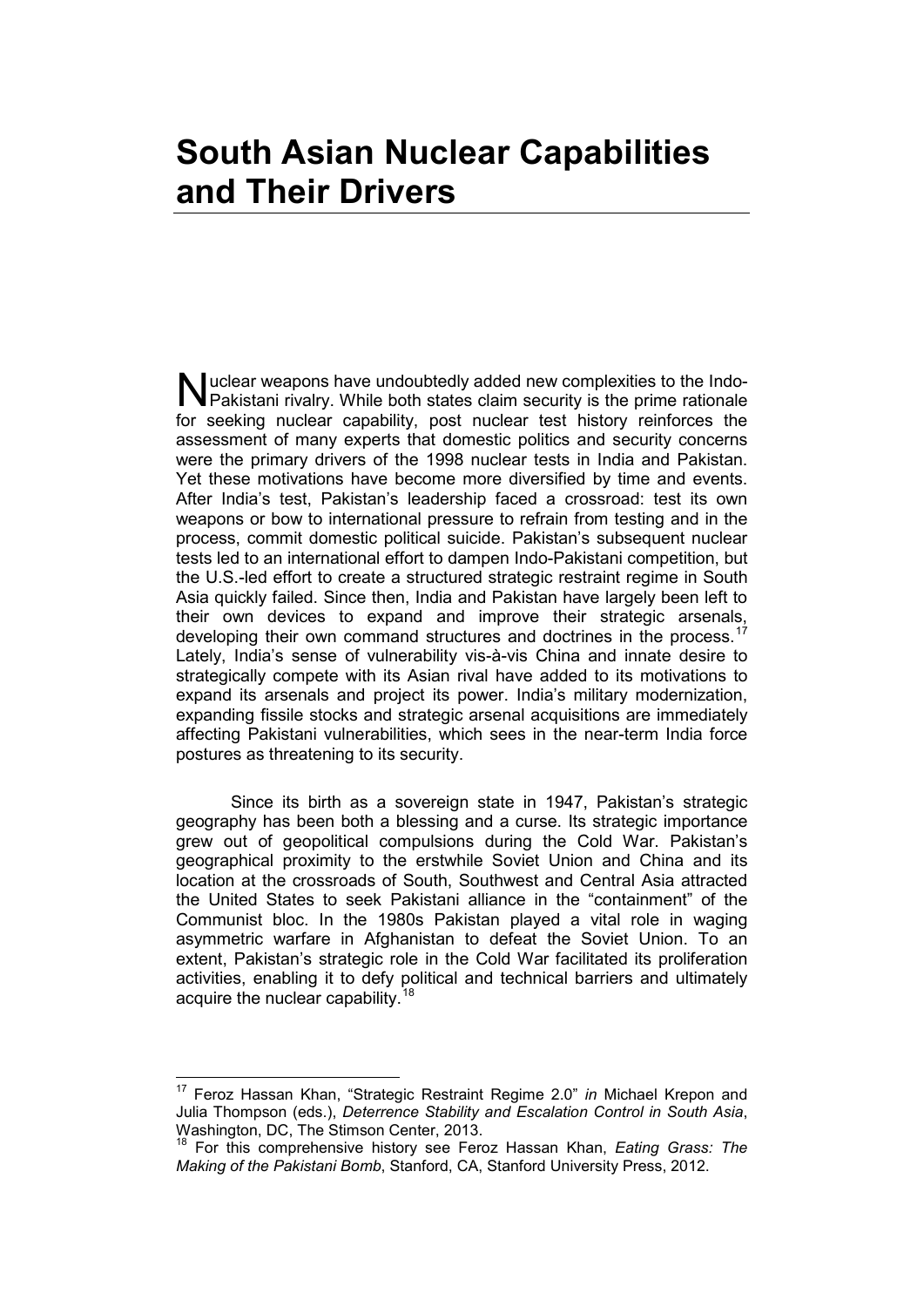After the September 2001 terror attacks in United States, Pakistan once again became a front line state in what was termed as global war on terror in Afghanistan. And, again, to an extent this important role brought the international community to be more indulgent with Islamabad, especially after the unraveling of the A.Q. Khan proliferation network. Pakistan's strategic importance continues even as geopolitical locus shifts to the Asia-Pacific region. Today its pivotal geographic position provides vital strategic transit to the landlocked Central Asia and its land and maritime corridor provides for Chinese energy and trade flows euphemistically referred as the "new silk route."<sup>[19](#page-19-0)</sup>

ifri

Geography also brought with it harsh realities and equal curse. Described as "truncated and moth-eaten" by its founder Jinnah after the blooded partition at the birth of the nation-state, its security environment was never tranquil both from within and without. Borders drawn primarily on ethno-religious districts produced an elongated geography, which saw Pakistan's lines of communication run perilously close, parallel and vulnerable to a limited advance from India. Equally challenging is its second geostrategic challenge in the form of turbulent and disputed border with Afghanistan.[20](#page-19-1) Pakistan's defense planners are facing two-front defense challenge; unable to trade space on either border, Pakistan is forced to sacrifice maneuverability in favor of forward defensive military posture with India.<sup>[21](#page-19-2)</sup> Vipin Narang describes Pakistan's security choice dilemma as "a state facing conventionally superior proximate threat would have no option but to adopt asymmetric escalation posture… Pakistan's attempts to compensate its numerical inferiority against India by operating on interior lines of communication, cannot escape the fact that large scale conventional war with its larger neighbor would occur across easily traversable plains and deserts… India on the other hand, is buffered against China's larger conventional land capability by the inhospitable terrain."<sup>[22](#page-19-3)</sup>

Some authors such as Walter Ladwig III have argued that combination of geography and conventional force capability makes Pakistani conventional deterrence posture quite robust. He challenges the common belief that Pakistan's nuclear force posture is a result of conventional force asymmetry with India. $^{23}$  $^{23}$  $^{23}$  Ladwig's analysis, however,

<span id="page-19-0"></span> $19$  In April 2015, during the Chinese President Xi Jinping visit to Pakistan, the two countries signed the historical pact to develop the China-Pakistan Economic Corridor (CPEC) that would link Pakistan's coastline with China's Xinjiang province. Both countries would develop a network of roads, rail and energy pipelines. China has pledged \$46 billion, which includes development of strategic hub port at Gwadar. The corridor will link China to the Middle East and West Asia.

<span id="page-19-1"></span>Pakistan's borders with India (Radcliff Line) in 1947 and with Afghanistan (Durand Line) in 1893 were the result of colonial history. 21 Feroz Hassan Khan and Diana Wueger, *Battlefield Nuclear Weapons and* 

<span id="page-19-2"></span>*Deterrence Strategies: Phase III, 2014 workshop report*, Monterey, CA, Naval Postgraduate School, March 2015, p. 14.

<span id="page-19-3"></span><sup>22</sup> Vipin Narang, *Nuclear Strategy in the Modern Era: Regional Powers and International Conflict*, Princeton, NJ, Princeton University Press, 2014, p. 35.<br><sup>23</sup> Walter C. Ladwig III, "Indian Military Modernization and Conventional Deterrence

<span id="page-19-4"></span>in South Asia," *The Journal of Strategic Studies,* Vol. 38, No. 5, May 2015.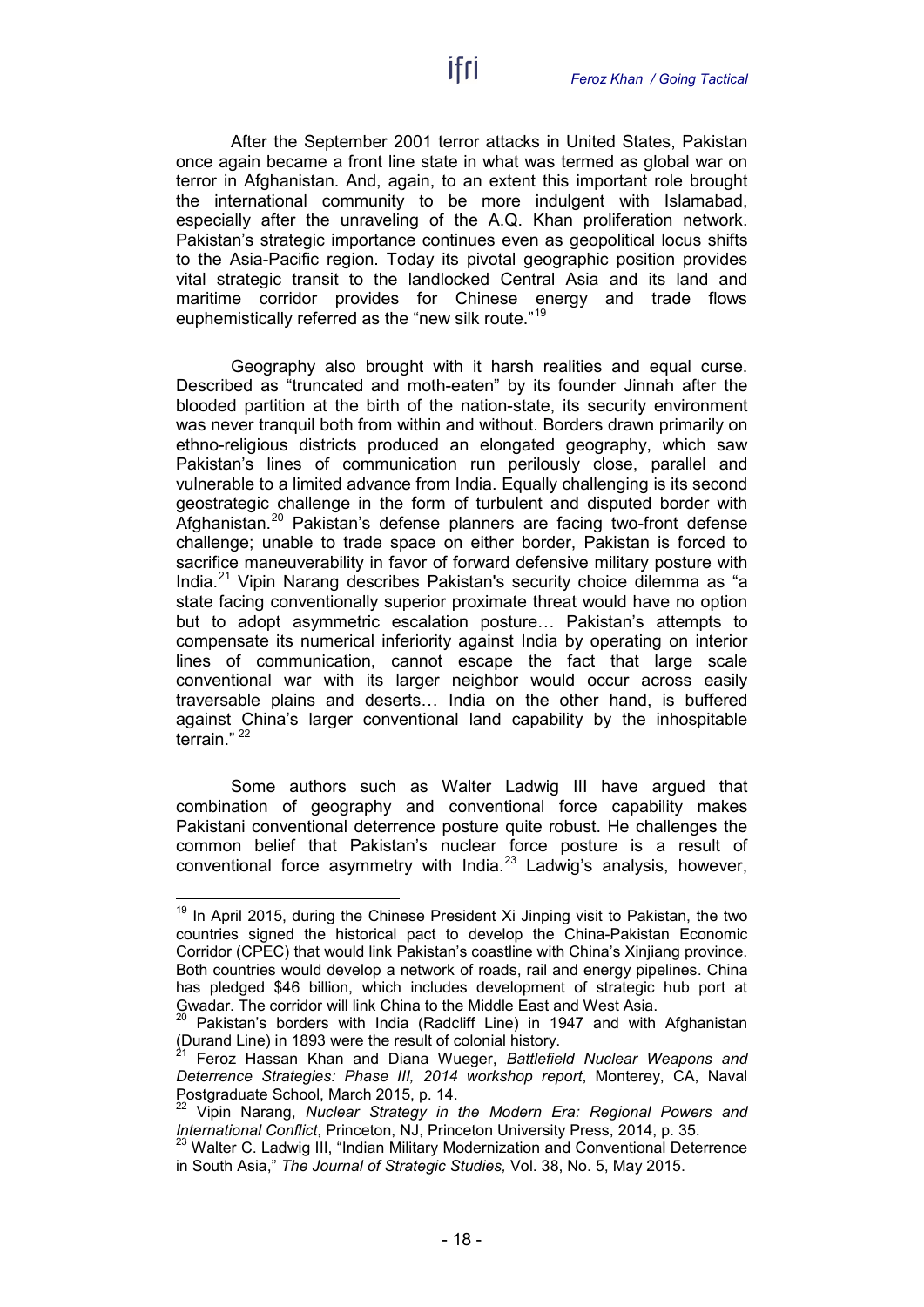overplays the impact of geographical frictions against the very obvious Pakistani vulnerabilities; he also underplays the growing qualitative and quantitative conventional asymmetry between India and Pakistan and completely ignores Pakistan's security predicament in balancing threedimensional responsibilities, which are unlikely to mitigate in the near future. Pakistani security forces are deployed in the western tribal borderlands with Afghanistan undertaking major military operations against terrorists; fighting internal insurgencies, violent extremist organizations and domestic disturbances; and as a result weakening its defenses on the eastern border with India, especially against the backdrop of recent volatility on the Line of Control (LoC) in the disputed Kashmir region.<sup>[24](#page-20-1)</sup> Several Track-II war-games and simulation exercises organized by this author, involving players from the region, indicated that escalation control, de-escalation and war termination would rapidly become nearly impossible in a South Asian crisis. For this author, it is hard to conclude that the taboo around nuclear use would withhold for long in the event of a future India-Pakistan war. These deductions will be analyzed ahead in this paper. $^{25}$  $^{25}$  $^{25}$ 

#### <span id="page-20-0"></span>*Nuclear Motivations: India and Pakistan*

Traditionally, states seek nuclear weapons for three reasons – security, prestige, and ideology – but one reason typically stands out. India sought a nuclear bomb as a way to achieve stature on the international stage among the world's leading powers. While both India and Pakistan objected to the Non-Proliferation Treaty (NPT) because of its discriminatory provisions, for India the treaty restricts the new currency of power, nuclear weapons, to an elite group of nations who have shown little resolve to relinquish their arsenals. India sought power and stature commensurate with its dominating position in the subcontinent. Hence, India balked at signing the treaty and conducted a so-called "peaceful nuclear explosion" in 1974 to set it on a path toward joining the superpowers. Certainly, security and ideology also influenced India's calculus. China, having decisively defeated India in the short 1962 Sino-Indian border war, tested its own nuclear bomb in 1964, an event that could not go unchallenged. Also, the 1998 test itself was ushered in with great fanfare by the Hindu-right Bharatiya Janata Party (BJP). Yet as the recent finalization of the U.S.-India nuclear deal has demonstrated, India's primary motivation has been the prestige of possessing the currency of international power.<sup>[26](#page-20-3)</sup>

<span id="page-20-1"></span> $24$  In 2003 India and Pakistan declared a ceasefire on the Line of Control (LoC) dividing disputed Kashmir. For over four years both countries engaged in backdoor channels to find an agreed formula to resolve the dispute but in November 2008, after the Mumbai attack and subsequent change of leadership in both countries, the centrality of the Kashmir issue returned.

<span id="page-20-2"></span><sup>25</sup> Four simulation exercises in past two years have revealed that except for the initial periods of war, India's conventional preponderance depletes Pakistani forces as war continues into a week or so, especially in air force and naval losses as well ground forces losses along the LoC in Kashmir. India would not give up unless it has significantly reduced Pakistani combat potential, and Pakistan would not give up because despite conventional force losses, it has nuclear weapons and the  $\frac{1}{26}$  option to employ them.

<span id="page-20-3"></span><sup>26</sup> For a very accessible review of the motivations for seeking nuclear weapons, see Joseph Cirincione, *Bomb Scare: The History and Future of Nuclear Weapons*,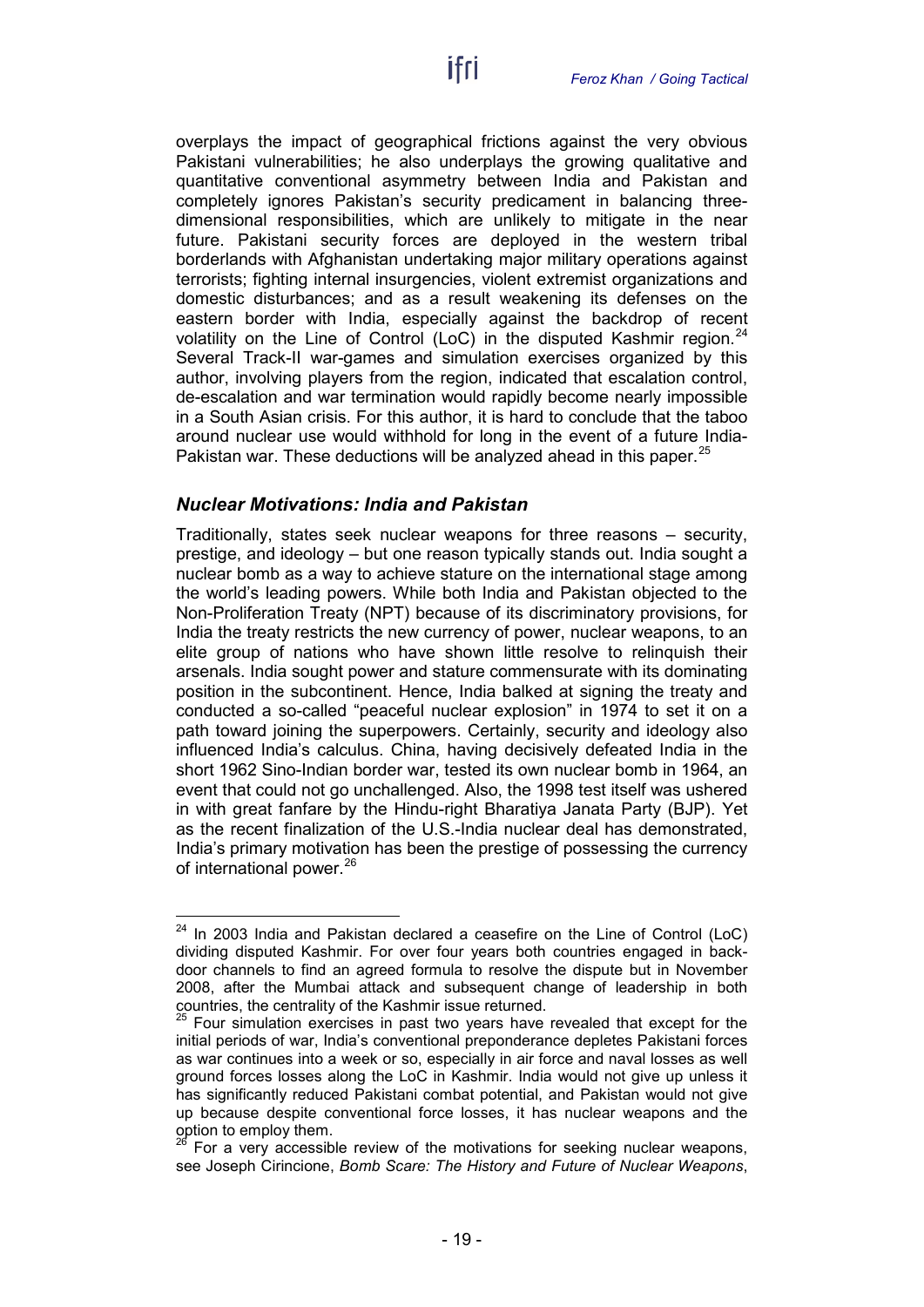Pakistan, however, sought nuclear weapons primarily to obtain security, specifically against India; prestige and ideology have played secondary and at times complicating roles. Like India, Pakistan rejected the NPT on discriminatory grounds, even though President Ayub Khan had rejected nuclear weapons entirely for their destructive power. Then in 1971, India intervened into the East Pakistan crisis, severing the two wings of Pakistan and producing the new country of Bangladesh. This singular event was far greater in its psychological impact on Pakistan than the Sino-Indian war had been for India, and drove Prime Minister Zulfiqar Ali Bhutto to declare that "never again" would India be permitted to destroy Pakistan. India's subsequent 1974 nuclear test unified an otherwise divided Pakistan in its quest for deterrence and gave Bhutto a chance to integrate nuclear aspirations into domestic politics. Generations born since have lived with the myth of the invincibility of nuclear-armed states, and of nuclear weapons as the *sine qua non* for state's survival.

ifri

Despite national pride in building a nuclear arsenal, Pakistan has not been able to leverage its nuclear status to improve international prestige; on the contrary, Pakistan has suffered sanctions and pariah status on several occasions. Pakistanis believe that at least part of this international censure stems from the fact that Pakistan is the only Muslim country to possess a nuclear bomb. $27$  More damage to its international reputation, however, was caused by the exposure of the A.Q. Khan network just when its nuclear capability became an unavoidable fact and soon after U.S. administration removed the sanctions. In the wake of the September 11, 2001 terror attacks, Pakistan had once again become a front line state, this time in support of a global war on terror in Afghanistan.

Nuclear weapons did not bring stability to the Indo-Pakistani rivalry: just over a year after the nuclear tests, the two countries were again at war. The 1999 conflict over Kargil defined the India-Pakistan relationship for years to come.<sup>[28](#page-21-1)</sup> Kargil raised serious questions concerning the future direction of nuclear weapons in South Asia – would nuclear dynamics follow the pattern that Glenn Snyder predicted as the "stability-instability paradox" wherein states, confident in the deterrent power of nuclear weapons to prevent a major war, would resort to smaller scale or sub-

 $\overline{a}$ New York, NY, Columbia University Press, 2008. For more authoritative commentary, see Scott D. Sagan, "Why Do States Build Nuclear Weapons? Three Models in Search of a Bomb," *International Security*, Vol. 21, No. 3, Winter 1996- 1997, pp. 54-86. For a Pakistan-specific analysis, see Feroz Hassan Khan, "Nuclear Proliferation Motivations: Lessons from Pakistan," *The Non-Proliferation Review*, Vol. 13, No. 3, November 2006, pp. 501-517.

<span id="page-21-0"></span><sup>27</sup> Khan, "Nuclear Proliferation Motivations," *op. cit.,* p. 505.

<span id="page-21-1"></span><sup>&</sup>lt;sup>28</sup> In early summer 1999, India and Pakistan went into a bloody border skirmish on the northern fringes of the Line of Control (LoC) in Kashmir near the border town Kargil in Indian administered Kashmir. The crises triggered when India found out that Pakistan had infiltrated troops across the LoC to occupy certain heights that overlooked the strategic highway in Indian controlled Kashmir. Fierce fighting across the disputed border terrain resulted into hundreds of casualties on both sides. This mini-war within a year of nuclear tests worried the international community of escalation into broader war and nuclear exchange. The crises defused after U.S. President Clinton intervened in July 1999.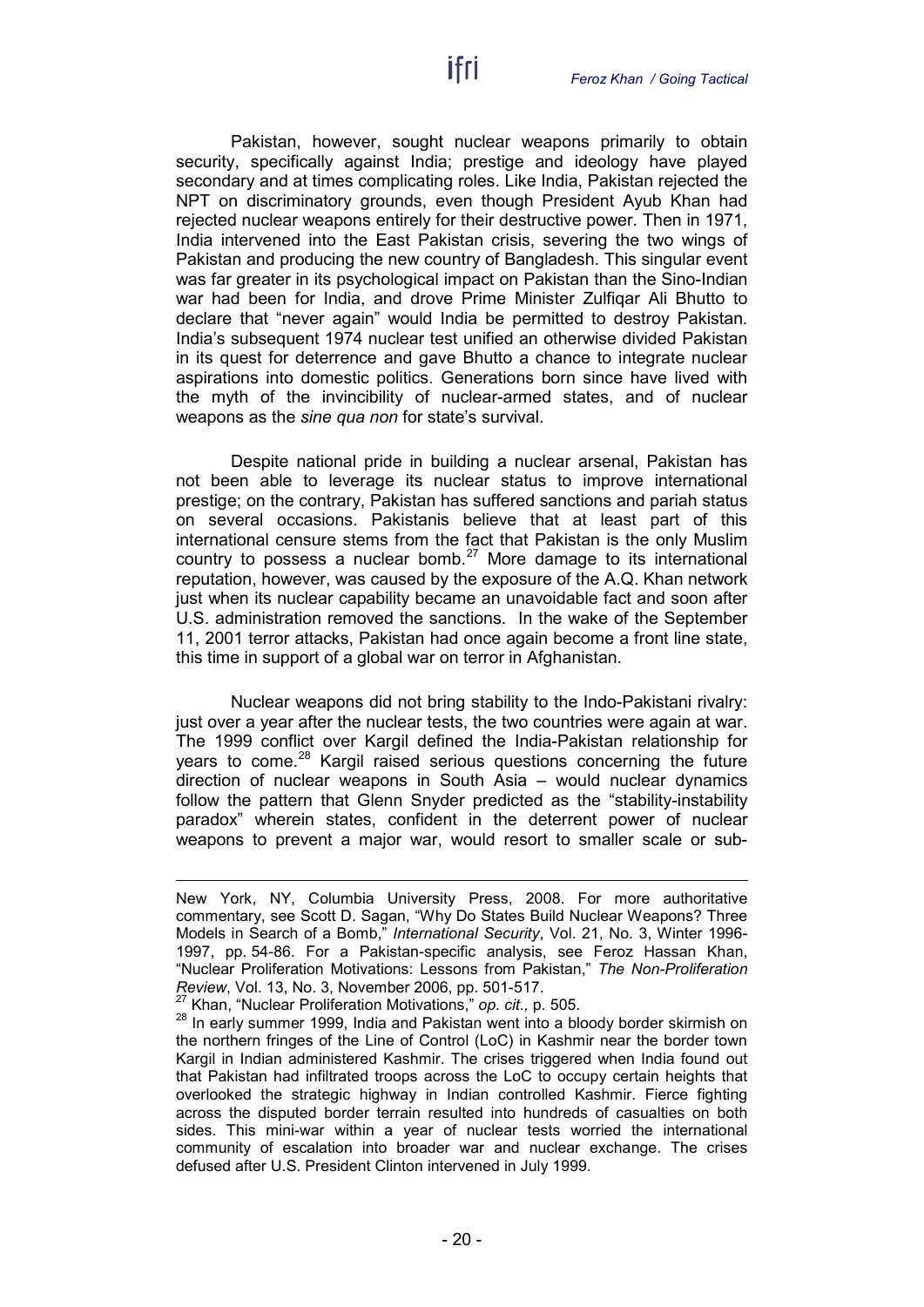conventional wars? Or would South Asia fumble and follow mistakes out of inexperience and learn what Robert Jervis described as the "meaning of nuclear revolution"? Historical examination of South Asian crises suggests a more conditional answer, where specific events have reinforced certain strategic beliefs in the minds of Indian and Pakistani elites. Kargil represented a lack of nuclear learning in both India and Pakistan; neither side fully appreciated the effects of its newly acquired weapons on strategy, diplomacy and statecraft. For Pakistan, Kargil was a serious blunder coming close to the heels of nuclear tests and ensuing sanctions. Pakistan found itself isolated internationally, allowing India to turn the tables. For India, the diplomatic and operational victory of Kargil validated the belief that a potential for limited conventional war under the nuclear umbrella exists. Its leading policy makers decided to adopt a no-first use (NFU) doctrine with little articulation of its nuclear command structure. In contrast, Pakistani policymakers wish to deny India any use of space to carry out conventional operations, and retained an undeclared option of first-use combined with well-defined command and control in an effort to lend ambiguity to any future conflict.<sup>[29](#page-22-0)</sup> India and Pakistan had set themselves on divergent paths.

ifri

The period between 1999 and 2008 saw a series of domestic, global, and regional crises that further influenced nuclear developments in Pakistan. Kargil contributed to a growing domestic political crisis in Pakistan that led to the October 1999 military coup in Pakistan led by the Chief of Army Staff General Pervez Musharraf against Prime Minister Nawaz Sharif. Musharraf's assumption of power placed military leadership over an already military-led nuclear bureaucracy. Pakistan's nuclear bureaucracy focused on explaining their command and control organization and how it would control and secure its nuclear weapons to demonstrate Pakistan's ability as a responsible custodian of its nuclear capability. Unlike India, which announced an officially declared nuclear doctrine in 2003, Pakistan decided to keep its nuclear doctrine officially undeclared. Despite the transition to civilian rule in 2008 and 2015, subsequent political leaders have retained the same nuclear management structures that were developed during Musharraf's military rule.<sup>[30](#page-22-1)</sup>

The terror attacks of 9/11 created a structural shift against subconventional warfare and made Pakistan a front line state in the U.S.-led Global War on Terror. Even as Pakistan was enlisted in the U.S. effort,

<span id="page-22-0"></span> $29$  See a detailed and comprehensive analysis of the Kargil Conflict and its aftermath in Peter R Lavoy, *Asymmetric Warfare in South Asia: The Causes and Consequences of the Kargil Conflict*, New York, NY, Cambridge University Press,  $^{2009.}_{30}$ 

<span id="page-22-1"></span><sup>30</sup> Pakistan's National Command Authority has a secretariat, the Strategic Plans Division (SPD) at the Joint Services Headquarters that comprises of military officers. The Pakistani NCA system that functioned under the NCA Ordinance of 2007 was legislated in 2010 under constitutional amendment. In the meantime the President who was heading the NCA devolved his Chairmanship to the Prime Minister. See Feroz Hassan Khan, "Political Transitions and Nuclear Management in Pakistan," *in* Henry D. Sokolski and Bruno Tertrais (eds.), *Nuclear Weapons Security Crisis: What Does History Teach?*, Carlisle Barracks, PA, Army War College, 2013.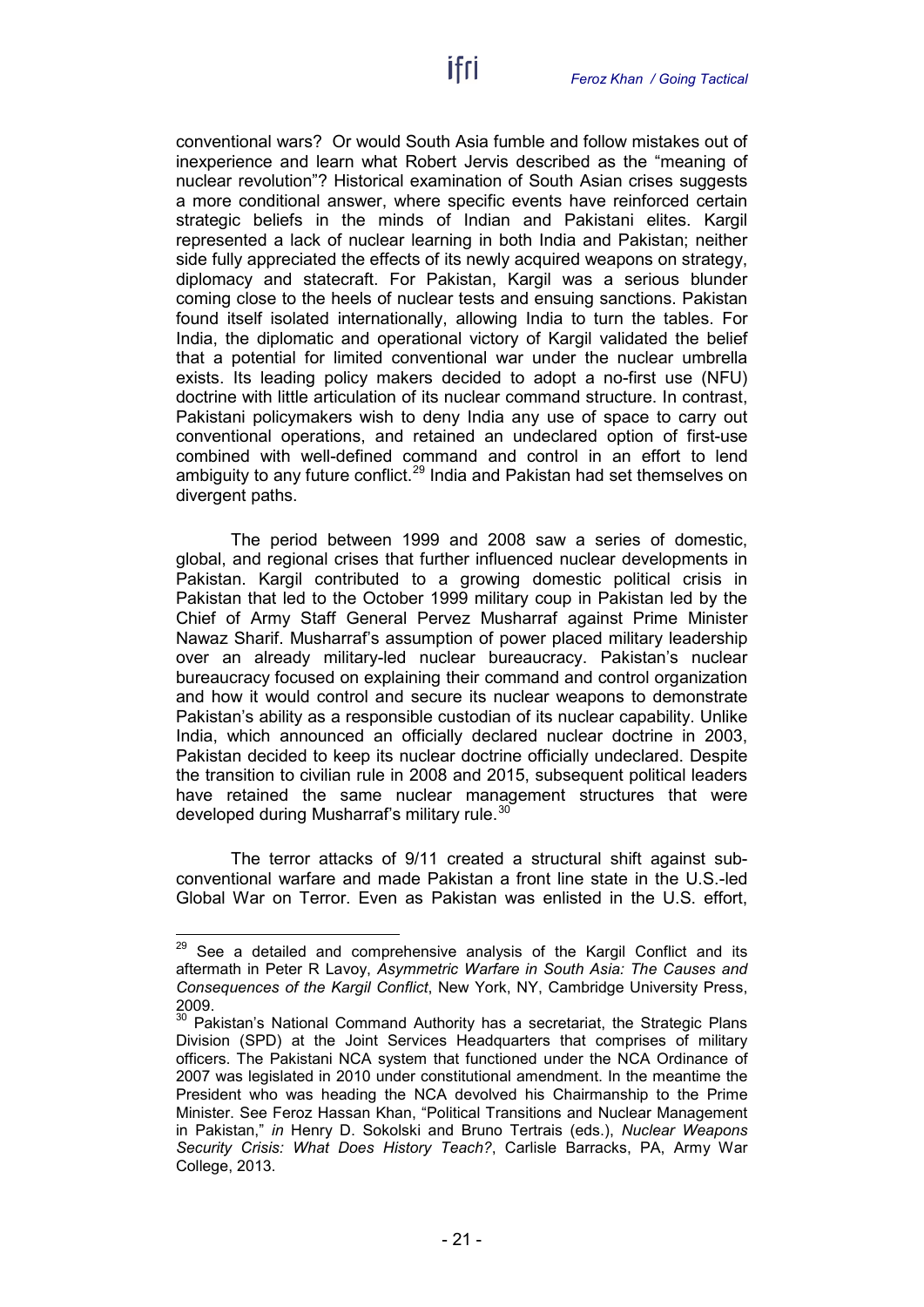India and Pakistan nearly went to war after the December 2001 terror attack on India's parliament that was traced back to terrorist organizations based in Pakistan. Both countries mobilized their militaries, but the standoff ended with Pakistani concessions following attempts at international mediation. India learned that war could be useful under the nuclear umbrella if only its forces could mobilize fast enough, leading the Indian Army to develop a new doctrine euphemistically dubbed as the "Cold Start "doctrine. Pakistan learned that its combined counter-mobilization and nuclear capability deterred India, leading the Pakistani strategic establishment to enhance these capabilities. $31$  Neither side achieved stability on its own terms; the exogenous variable of international intervention certainly played a key role in defusing the crisis.<sup>[32](#page-23-1)</sup> Regardless, starting in 2002 both sides transitioned their nuclear forces from a recessed to an operational deterrent posture.<sup>[33](#page-23-2)</sup>

In 2004, U.S. investigators unraveled the proliferation network of Pakistani scientist A.Q Khan.<sup>[34](#page-23-3)</sup> Public revelations of the network's activities severely tarnished Pakistan's already damaged image and increased India's international standing by comparison. The A.Q. Khan affair exposed the lack of accountability and oversight in the Pakistani system, driving a massive effort to clean up and enhance Pakistan's nuclear development and command and control systems. The U.S.-India nuclear deal followed in 2005, further alienating U.S.-Pakistan relations and raising concerns in Pakistan that India would have a significant advantage in terms of fissile material production capabilities. Once the deal was set in motion in 2008, India gained the right to import nuclear fuel and technology in exchange for placing civil nuclear sites under IAEA safeguards, while remaining outside of the NPT. Yet despite these tensions and Pakistani concerns about the U.S.-India deal, both countries made a concerted effort to forge a structure of peace, security, and détente.

The 2008 terror attacks in Mumbai, however, created distrust and anger and shattered these positive trends. Once again, the perpetrators of carnage in Mumbai were traced back to Pakistani based organization *Lashkar-e-Toiba*. India concluded that elements within the Pakistani state

<span id="page-23-0"></span> $31$  Pakistan has shorter mobilization timeline on interior lines, which would make it ready to defend itself before India's forces are effectively mobilized for offensive. India loses surprise, finds Pakistan ready, and enough time lapses for international diplomacy and political reconsideration to allow defusion or de-escalation of the crisis. For a comprehensive analysis see Zachary Davis (ed.), *The India-Pakistan Military Standoff: Crisis and Escalation in South Asia, New York, NY, Palgrave* Macmillan, 2011.

<span id="page-23-1"></span>This dynamic came to be known as yet another paradox  $-$  the independencedependence paradox. See Feroz H. Khan, "The Independence-Dependence Paradox: Stability Dilemmas in South Asia," *Arms Control Today*, October 2003.

<span id="page-23-2"></span><sup>33</sup> Feroz Hassan Khan, "Pakistan's Nuclear Force Posture And the 2001-2002 Military Standoff," *in* Davis (ed.), *The India-Pakistan Military Standoff, op. cit.,*  pp. 127-129.

<span id="page-23-3"></span>For a detailed assessment of the AQ Khan network and its impact see, International Institute for Strategic Studies (IISS), *Nuclear Black Markets: Pakistan, A.Q. Khan and the Rise of Proliferation Networks, A Net Assessment*, London, International Institute for Strategic Studies, 2007. Also see Khan, *Eating Grass, op. cit.,* pp. 162-173; 359-376.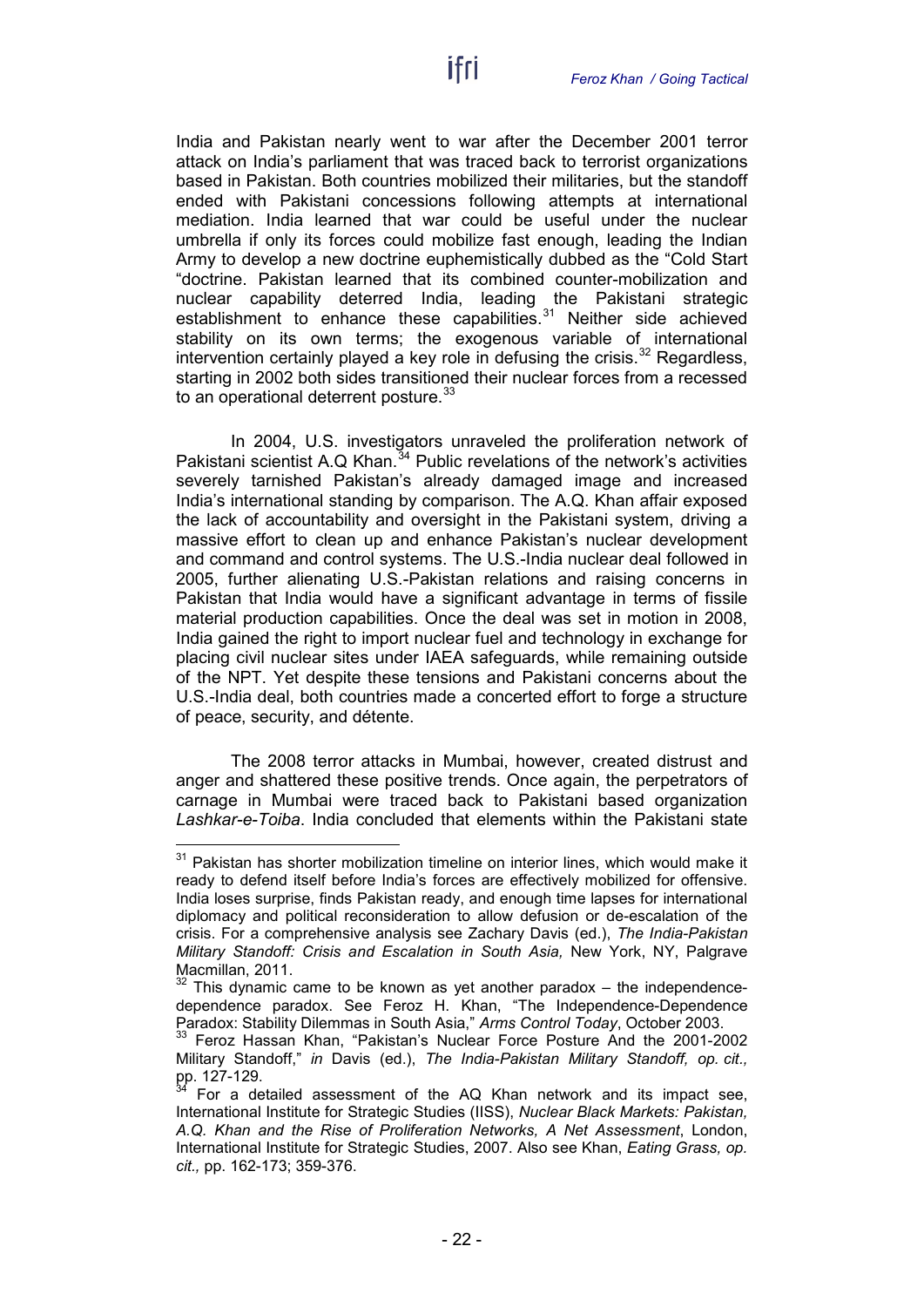remained committed to using terrorism to derail the peace process. Indian military threats of airstrikes against terrorist training camps across the border, meanwhile, convinced Pakistan that India seeks pretext to attack Pakistan and intends to keep Pakistan weak by eliminating Pakistan's potential. These shared conspiratorial mindsets drove elevated threat perceptions, driving both countries to seek enhanced deterrence through nuclear weapons.

ifri

### <span id="page-24-0"></span>*South Asian Nuclear Arsenals Today*

To remain competitive with India, Pakistan has augmented its fissile production capacity from one plutonium production reactor at Khushab in 1998 to a possible operating fourth reactor as of 2015. Pakistan has expanded the uranium hexafluoride production capacity at the Chemical Plants Complex at Dera Ghazi Khan and installed new-generation gas centrifuges (P-3 and P-4) at Kahuta. $35$  The new Shanawa feedstock mine may boost annual production of natural uranium from approximately 36 to 54 metric tons.<sup>[36](#page-24-2)</sup> Open-source analysis from 2012-13 estimated Pakistan to have 3 metric tons of highly enriched uranium (HEU) and 150-200 kg of plutonium (Pu), enough to produce up to 150 HEU warheads and 40 Pu warheads.<sup>[37](#page-24-3)</sup> Pakistan is currently believed to have 140-160 warheads and has an estimated capacity of annually producing 5 HEU warheads (100 kg/yr) and 8-10 Pu warheads (40 kg/yr). Pakistan can further stretch these stocks with composite warhead designs or deuterium-tritium weapons boosters. At this rate (including production constraints and limitations), Pakistan could be reaching a figure of 200 weapons anytime between 2017 and 2020.<sup>[38](#page-24-4)</sup> Despite their stated commitment to "minimum credible deterrence," Indian and Pakistani arsenals continue to grow because the strategic environment is dynamic.<sup>[39](#page-24-5)</sup>

<span id="page-24-1"></span><sup>&</sup>lt;sup>35</sup> Author's interview with Dr. Javed Mirza, former head of Khan Research.Laboratories (KRL) for the book *Eating Grass: The Making of the Pakistani Bomb* in June 2007.

<span id="page-24-2"></span><sup>36</sup> *Global Fissile Material Report 2010: Balancing the Books: Production and Stocks*, International Panel on Fissile Materials, 2010, p. 127.<br><sup>37</sup> "Pakistan," International Panel on Fissile Materials, 3 February 2013, available

<span id="page-24-3"></span>at: [http://www.fissilematerials.org/countries/pakistan.html.](http://www.fissilematerials.org/countries/pakistan.html)<br><sup>38</sup> Open source assessments of Pakistani fissile production capacity and stocks

<span id="page-24-4"></span>vary with different studies and conclude different figures. The basis of calculations is derived from capacity of uranium ore, production efficiency and whether or not Pakistan is seeking composite warheads. See Daryl Kimball and Tom Collina, "Nuclear Weapons: Who Has What at a Glance," *Arms Control Association*, available at: [http://www.armscontrol.org/factsheets/Nuclearweaponswhohaswhat;](http://www.armscontrol.org/factsheets/Nuclearweaponswhohaswhat) see also the *Global Fissile Material Report 2015*. *Nuclear weapons and fissile material stockpiles and production*, International Panel on Fissile Materials, 2015. Christopher Clary for example has estimated Pakistan's weapon grade fissile stocks by 2020 to be approximately 480 kg of Plutonium and 6,000 kg of highly enriched uranium (HEU). Assuming 4-6 kg of Plutonium and 12-15 kg of HEU per weapon, Pakistan could possess between 210-620 weapons equivalent of fissile stocks. Christopher Clary, "The Future of Pakistan's Nuclear Program," *in* Tellis, Denmark, and Tanner (eds.), *Strategic Asia 2013-2014, op. cit., p. 135.*<br><sup>39</sup> Mark Fitzpatrick, *Overcoming Pakistan's Nuclear Dangers*, London, International

<span id="page-24-5"></span>Institute of Strategic Studies, 2014, p. 27.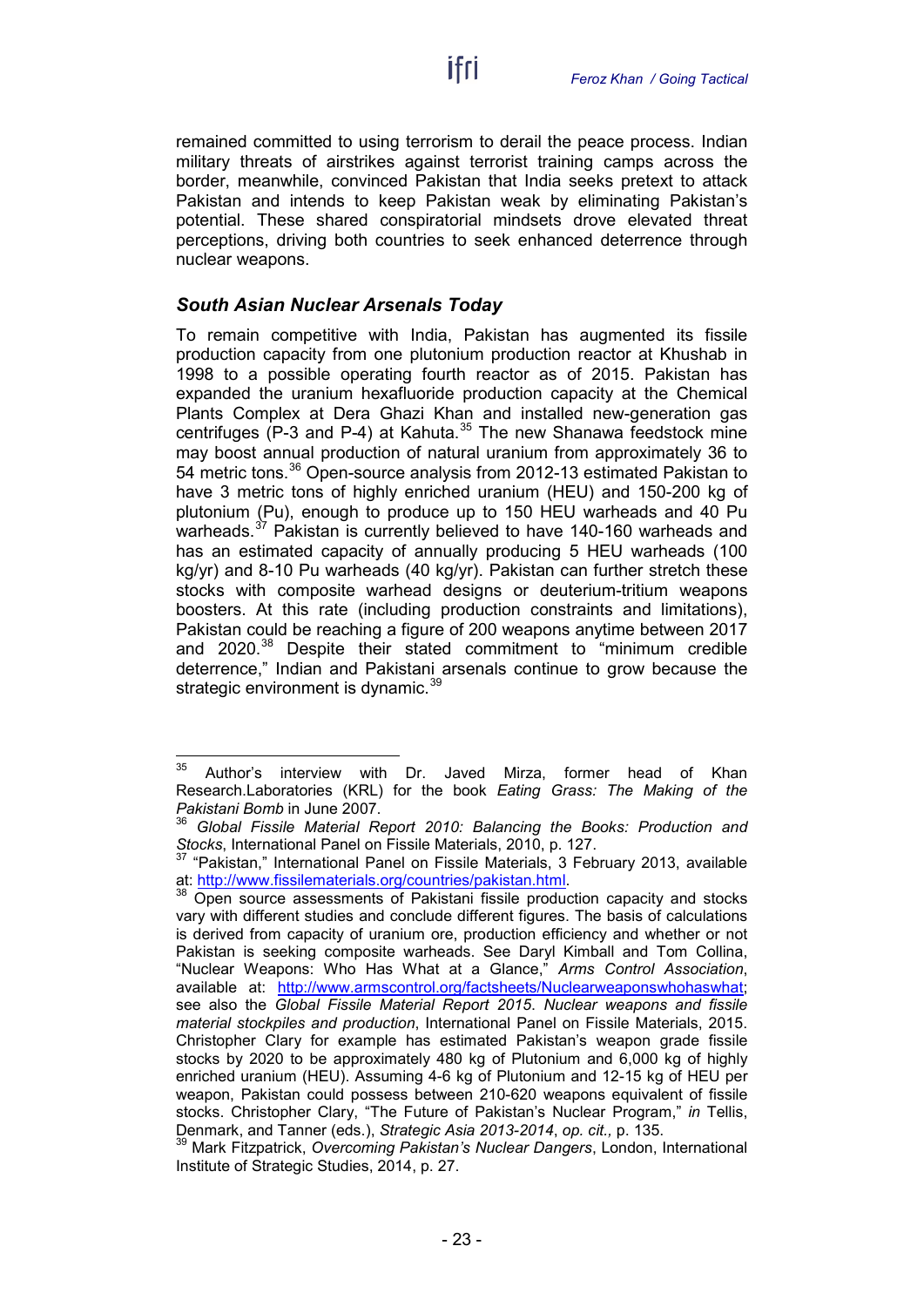In contrast, India's arsenal contains a similar number of warheads with HEU stockpiles at 2.4  $(\pm 0.9)$  metric tons and weapons-grade plutonium stockpiles at 0.54 ( $\pm$  0.18) metric tons.<sup>[40](#page-25-0)</sup> Already, India has substantial reserves of reactor grade plutonium, which Pakistan fears might be useful for military purposes. Little wonder, then, that Pakistan continues to drag its feet in international negotiations on a Fissile Material Cut-Off Treaty (FMCT).<sup>[41](#page-25-1)</sup> Over the long term, however, as Pakistan's current sources are depleted, India's nuclear program will benefit from the external supply sources provided under the U.S.-India nuclear deal.

ifri

India continues to modernize its strategic forces under an ambitious program that demonstrates the country's burgeoning power projection capabilities. In April 2012, India tested its 5,000 km *Agni*-V solid-fueled intercontinental ballistic missile (ICBM) that may be equipped with multiple independently targetable reentry vehicles (MIRVs) to penetrate and defeat enemy missile defenses when the system becomes operational in 2015. [42](#page-25-2) While the *Agni*-V and its associated missile defense penetration aids are primarily aimed at deterring China, Pakistani security managers have cautiously noted the rapid pace of Indian technological modernization. India has also declared its 290-km supersonic submarine-launched cruise missile (SLCM) *BrahMos* "ready for fitment on submarines in vertical launch configuration" after testing in 2013.<sup>[43](#page-25-3)</sup> India also has plans to field submarine-launched ballistic missiles (SLBMs) such as the 700 km-range K-15 *Sagarika*, whose development trials were completed in January 2013.[44](#page-25-4) *Sagarika* is designed to launch from the *Arihant*-class SSBN and carry a 1,000kg nuclear warhead. Each *Arihant*-class submarine would be able to carry 12 K-15 missiles, which would later be replaced by the 3,500km-range K-X. Three *Arihant*-class SSBNs are currently under construction – one at Visakhapatnam and two in Vadodara, India.<sup>[45](#page-25-5)</sup> Then,

<span id="page-25-0"></span> <sup>40</sup> Tilman Bruck, *SIPRI Yearbook 2013 Summary: Armaments, Disarmaments and International Security*, Stockholm, Stockholm International Peace Research Institute, 2013. "India," *International Panel on Fissile Materials*, 4 February 2013, available at: http://www.fissilematerials.org/countries/india.html.

<span id="page-25-1"></span><sup>&</sup>lt;sup>41</sup> Pakistan contends that the FMCT fails to address the asymmetry of existing stocks and would cement Pakistan's disadvantage vis-à-vis India. For details, see "The South Asian Nuclear Balance: An Interview with Pakistani Ambassador to the CD Zamir Akram," *Arms Control Today,* December 2011, available at: [http://www.a](http://www.armscontrol.org/act/2011_12/Interview_With_Pakistani_Ambassador_to_the_CD_Zamir_Akram) [rmscontrol.org/act/2011\\_12/Interview\\_With\\_Pakistani\\_Ambassador\\_to\\_the\\_CD\\_Z](http://www.armscontrol.org/act/2011_12/Interview_With_Pakistani_Ambassador_to_the_CD_Zamir_Akram)

<span id="page-25-2"></span>[amir\\_Akram.](http://www.armscontrol.org/act/2011_12/Interview_With_Pakistani_Ambassador_to_the_CD_Zamir_Akram) <sup>42</sup> Raja Pandit, "Agni-V, India's first ICBM test-fired successfully," *The Times of India*, 19 April 2012, available at: [http://articles.timesofindia.indiatimes.com/2012-](http://articles.timesofindia.indiatimes.com/2012-04-19/india/31367147_1_agni-v-mirv-payload-targetable-re-entry-vehicles) [04-19/india/31367147\\_1\\_agni-v-mirv-payload-targetable-re-entry-vehicles.](http://articles.timesofindia.indiatimes.com/2012-04-19/india/31367147_1_agni-v-mirv-payload-targetable-re-entry-vehicles)<br><sup>[43](http://articles.timesofindia.indiatimes.com/2012-04-19/india/31367147_1_agni-v-mirv-payload-targetable-re-entry-vehicles)</sup> "India test-fires submarine-launched version of BrahMos

<span id="page-25-3"></span>missile," *Times of India*, 20 March 2013, available at: [http://timesofindia.indiatimes.](http://timesofindia.indiatimes.com/india/India-test-fires-submarine-launched-version-of-BrahMos-missile/articleshow/19091295.cms) [com/india/India-test-fires-submarine-launched-version-of-BrahMos](http://timesofindia.indiatimes.com/india/India-test-fires-submarine-launched-version-of-BrahMos-missile/articleshow/19091295.cms)[missile/articleshow/19091295.cms](http://timesofindia.indiatimes.com/india/India-test-fires-submarine-launched-version-of-BrahMos-missile/articleshow/19091295.cms)

<span id="page-25-4"></span><sup>44</sup> "DRDO to test SLBM from INS Arihant by early 2014," *Defence News India*, 17 September 2013, available at: [http://www.defencenews.in/defence-news](http://www.defencenews.in/defence-news-internal.aspx?id=vSuwgGIcah4=)[internal.aspx?id=vSuwgGIcah4=](http://www.defencenews.in/defence-news-internal.aspx?id=vSuwgGIcah4=)

<span id="page-25-5"></span><sup>45</sup> "Indian Navy's K-15 SLBM successfully completes development trials," *Naval-Technology.com,* 29 January 2013, available at: [http://www.naval](http://www.naval-technology.com/news/newsindian-navys-k-15-slbm-successfully-completes-development-trials)[technology.com/news/newsindian-navys-k-15-slbm-successfully-completes-](http://www.naval-technology.com/news/newsindian-navys-k-15-slbm-successfully-completes-development-trials)

[development-trials.](http://www.naval-technology.com/news/newsindian-navys-k-15-slbm-successfully-completes-development-trials) Also see Kelsey Devenport, "India Moves Closer to Nuclear Triad," *Arms Control Today*, September 2012, available at: [http://armscontrol.org/a](http://armscontrol.org/act/2012_09/India-Moves-Closer-to-Nuclear-Triad)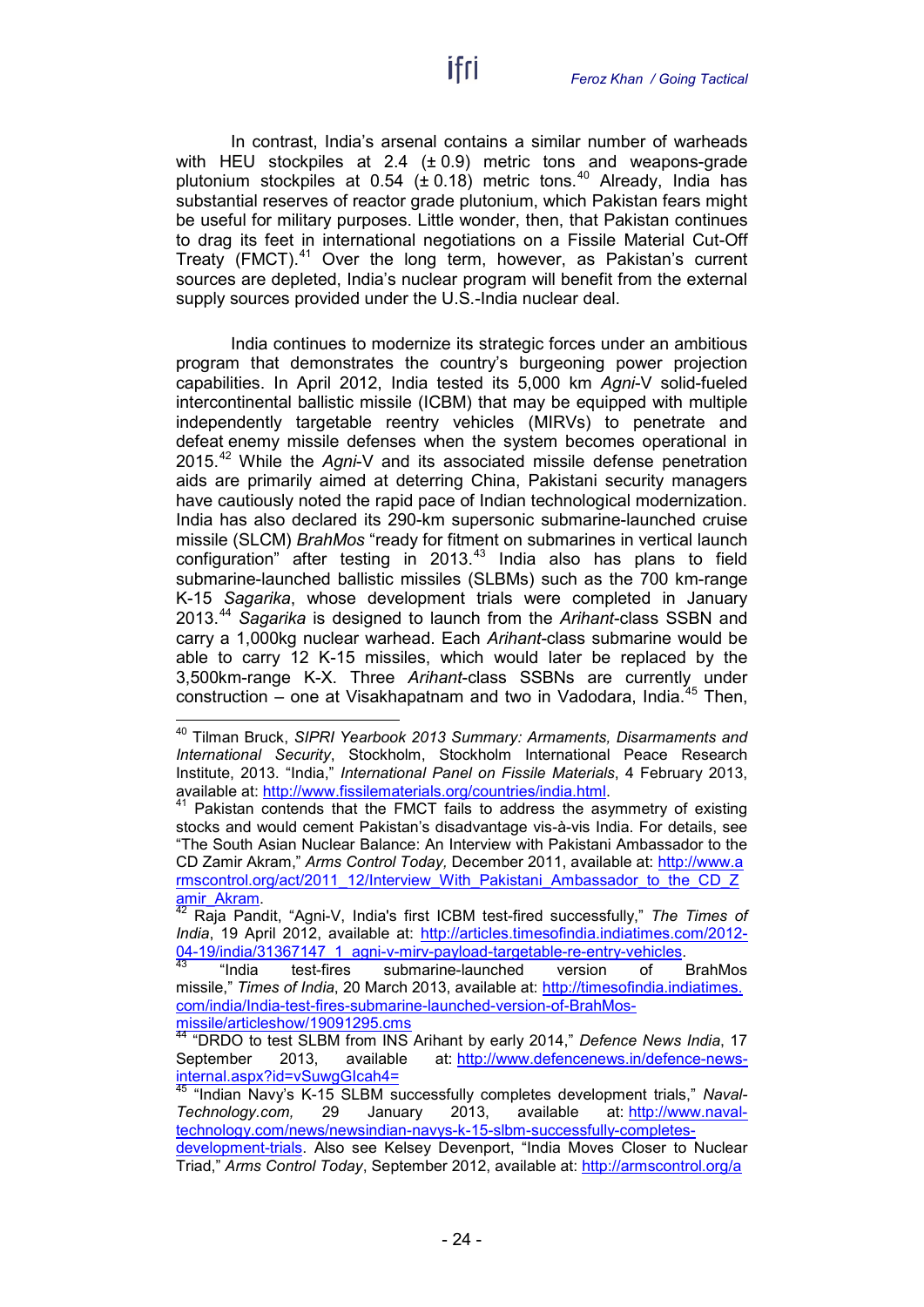Prime Minister Manmohan Singh launched the first nuclear powered boat of this class in July 2009 at Visakhapatnam with great fanfare, with talk of India joining the elite club of nations equipped with nuclear submarines. $46$ In tandem with these new offensive capabilities and delivery systems, India is also actively developing ballistic missile defenses (BMD).

ifri

Pakistan's strategic forces comprise of various types of short-range and medium-range ballistic and cruise missiles. These include the Hatf-1A, Hatf-II (*Abdali*), Hatf-III (*Ghaznavi*), Hatf-IV (*Shaheen*-1, *Shaheen*-1A), Hatf-V (*Ghauri*), Hatf-VI (*Shaheen*-2), Hatf-VII (*Babur*), Hatf-VIII (*Ra'ad*), and Hatf-IX (*Nasr*). [47](#page-26-1) On March 9, 2015, Pakistan announced the test of the 2,750 km-range *Shaheen*-III, a missile capable of reaching India's Andaman and Nicobar Islands, making it the longest-range system yet tested by Pakistan.<sup>[48](#page-26-2)</sup> Pakistan is also reportedly developing sea-based delivery systems, as indicated by the 2012 inauguration of the Naval Strategic Forces Command. The sea-based deterrent will most likely comprise *Agosta*-class diesel submarines armed with nuclear-tipped cruise missiles, as Pakistan currently lacks submarines capable of firing ballistic missiles. [49](#page-26-3) To date, Pakistan has shown no inclination towards ICBMs and it has consistently declared its nuclear program is "India specific."

The rapid development and deployment of delivery systems is not likely to slow down in the near term. In particular, India's BMD gambit along with reported MIRV program threaten the integrity of Pakistan's nuclear deterrent, compelling Pakistan to diversify its delivery methods and develop penetration aids that could include experiments in MIRV technology. Mutual mistrust and security anxieties are on the rise in South Asia, and with new suites of nuclear weapons, the stakes of conflict are higher than ever before. Today, India and Pakistan now possess more types of nuclear weapons delivery vehicles – including families of cruise and ballistic missiles – than the United States and Russia. [50](#page-26-4)

 $\overline{a}$ 

ct/2012\_09/India-Moves-Closer-to-Nuclear-Triad. For India's strategic force modernization, see Hans M. Kristensen and Robert S. Norris, "Nuclear Notebook: Indian Nuclear Forces, 2012," *The Bulletin of Atomic Scientists*, Vol. 68, No. 4, July/August 2012.

<span id="page-26-0"></span><sup>46</sup> "PM launches INS Arihant at Visakhapatnam," *The Economic Times*, 26 July 2009, available at: [http://articles.economictimes.indiatimes.com/2009-07](http://articles.economictimes.indiatimes.com/2009-07%20%2026/news/27650185_1_indigenously-built-nuclear-powered-submarine-ins-arihant-naval-dockyard)  26/news/27650185\_1\_indigenously-built-nuclear-powered-submarine-ins-arihant-<br>naval-dockyard.

<span id="page-26-2"></span><span id="page-26-1"></span><sup>&</sup>lt;sup>[47](http://articles.economictimes.indiatimes.com/2009-07%20%2026/news/27650185_1_indigenously-built-nuclear-powered-submarine-ins-arihant-naval-dockyard)</sup> Khan, *Eating Grass, op. cit.,* p. 250.<br><sup>48</sup> "Press Release," Pakistan Inter-Services Public Relations, n° PR61/2015 ISPR, 9 March 2015, available at: https://www.ispr.gov.pk/front/main.asp?o=t-<br>press\_release&date=2015/3/9.<br><sup>49</sup> Eor.detaile.of.Dakistan's.0test -

<span id="page-26-3"></span>For details of Pakistan's Strategic Forces, see Hans M. Kristensen and Robert S. Norris, "Pakistan's Nuclear Forces, 2011," *Bulletin of the Atomic Scientists*, Vol.67, No. 4, July/August 2011.

<span id="page-26-4"></span><sup>50</sup> Michael Krepon and Julia Thompson, *Deterrence Stability and Escalation Control in South Asia,* Washington, DC, The Stimson Center, 2013, p. 9.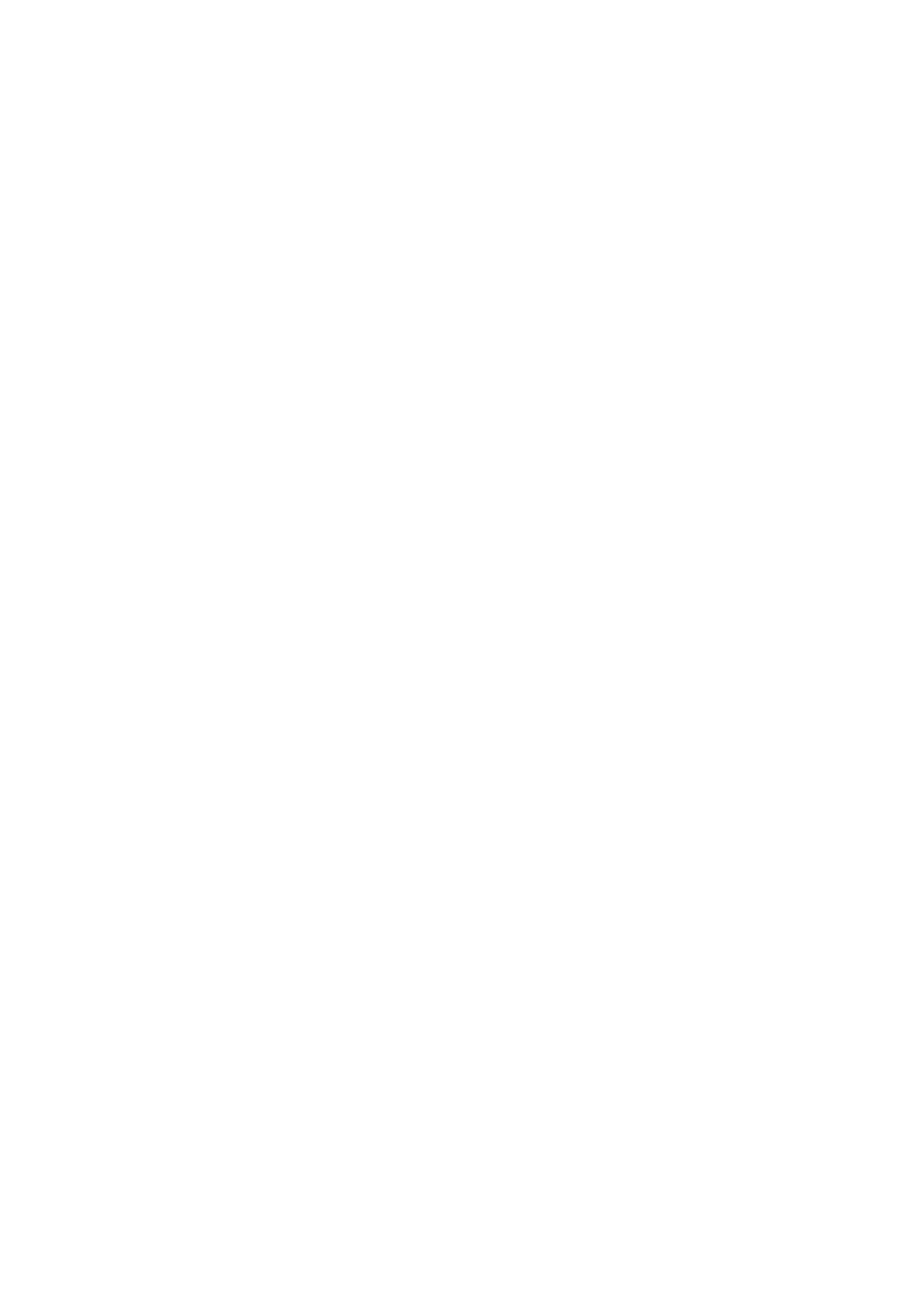## <span id="page-28-0"></span>**Pakistan's Nuclear Doctrine: The TNW Challenge**

ince the 1971 War, India's preeminence in the subcontinent was Since the 1971 War, India's preeminence in the subcontinent was<br>
Srecognized; India sought to achieve regional stability on its terms by enforcing dominance. Pakistan, however, has refused to accept India's dominance a way to achieve stability. Islamabad doggedly defends it sovereignty and resists Delhi's coercive pressures; its nuclear posture reflects such policy.<sup>[51](#page-28-2)</sup> Over the four decades since, as conventional and nuclear capabilities increased and military doctrines evolved, the region has been in constant flux, witnessing a seesaw in strategic balancing and unbalancing.

#### <span id="page-28-1"></span>*Dialectic of Doctrines*

The 1971 Indo-Pakistani War dismembered Pakistan, created Bangladesh, and simplified the strategic landscape for India and Pakistan: no longer would either country face a two-front war with each other in the future. But the elongated nature of Pakistani geography was too tempting now that India could divert all resources to a single western front with Pakistan. In the early 1980s, the Indian military sought a strategy to defeat Pakistan in a conventional war to destroy its nascent nuclear capability before it became operational. India's army chief General K. Sundarji reorganized India's army formations into strike corps intended to quickly sever Pakistan in the event of a crisis.<sup>[52](#page-28-3)</sup> The Indian army's subsequent doctrinal tests produced the 1986-7 military crisis that followed the massive *Brasstacks* Exercise in the Rajasthan desert, which Pakistan feared was the preparation for an all-out Indian invasion.<sup>[53](#page-28-4)</sup> The end of the Soviet-Afghan War and the beginning of the Kashmiri insurgency added a sub-conventional element to the Indo-Pakistani rivalry, while the 1998 nuclear Indian and Pakistani nuclear tests added the element of nuclear escalation to any future major war. The 1999 Kargil War and the 2001 militant attacks on the Indian parliament building proved that nuclear weapons could not bring stability. The events of the next decade, however, challenged the relevance of the Sundarji doctrine as

<span id="page-28-2"></span><sup>&</sup>lt;sup>51</sup> Peter R Lavoy, "Islamabad's Nuclear Posture: Its Premises and Implementation" *in* Henry D. Sokolski (ed.), *Pakistan's Nuclear Future: Worries Beyond War*, Carlisle Barracks, PA, Strategic Studies Institute, 2008, pp. 129-165.

<span id="page-28-3"></span>See Walter C. Ladwig III, "A Cold Start for Hot Wars? An Assessment of the Indian Army's New Limited War Doctrine," *International Security,* Vol. 32, No. 3, Winter 2007/2008, pp. 158-190.

<span id="page-28-4"></span>In the 1980s, Pakistan and the United States were jointly waging an asymmetric war in Afghanistan to defeat the Soviet occupation. Pakistan was therefore in a state of war at its western border when the Indian military initiated *Brasstacks.*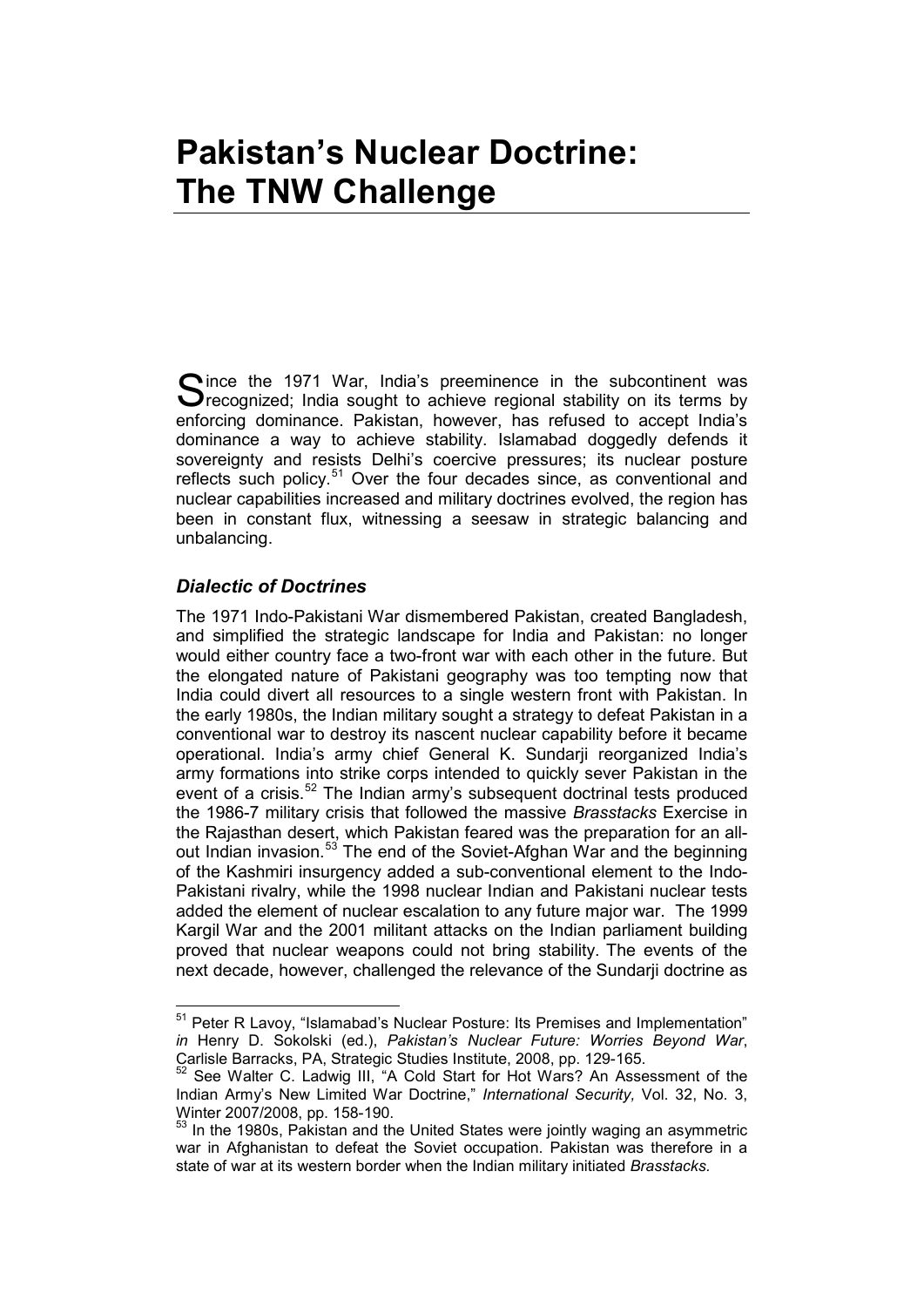new military developments appeared on both ends of the military spectrum of conflict.

ifri

A year after India's success in the Kargil conflict, India considered developing a new concept dubbed "limited war under the nuclear umbrella." India's limited war concept envisaged finding space for a limited military operation that involved shallow penetration in lieu of the deeper penetrations conceived in the early 1980s to sever Pakistan. By 2001 Indian planners were convinced that a war limited in time, scope and geography would not cross Pakistani nuclear threshold and thus that a quick military victory was feasible. The new military strategy would heavily rely on India's conventional superiority as an answer to what it perceived as a Pakistani state sponsored sub-conventional war.

Stunned by the audacity of the parliament attack, India activated its army by deploying strike corps along the border to threaten Pakistan, but during the three-week mobilization, international intervention and Pakistan's counter mobilization produced hesitation from India's political decision makers. As a result, Indian military planners began to rethink the sluggish mobilization process with a singular focus on fighting and winning a war against a nuclear-armed adversary. India ultimately decided that rapid maneuvers using heavy air-land firepower across a broad, shallow front could degrade the Pakistani military without triggering Islamabad's nuclear redlines or allowing sufficient time for the international community to launch a diplomatic intervention. The so-called Cold Start doctrine, revealed in 2004, plans for brigade-plus sized forces known as Integrated Battle Groups (IBGs) to strike across the international border within 72-96 hours of a crisis, creating gaps for follow-on forces to exploit. India has structured its military procurement and nuclear policies to support the "Cold Start" concept.<sup>54</sup> Indian officials, however, have insisted that there is no official Indian officials, however, have insisted that there is no official Cold Start doctrine. India maintains that it has no intention to wage war against Pakistan except to conduct punitive operations in retaliation to a terror attack that is traced to Pakistan. [55](#page-29-1) Pakistan is equally convinced that India's constantly evolving military doctrines and organizational changes in force postures are designed to wage a military operation against Pakistan<sup>[56](#page-29-2)</sup>

<span id="page-29-0"></span><sup>&</sup>lt;sup>54</sup> The IBG concept is a modified version of the Sundarji doctrine, which was based on the Soviet "Operational Maneuver Group" concept of operations involving heavily armored force supported by artillery that would exploit a breakthrough in its opponent's defenses. Soviet military journals in the 1980s portrayed this as the doctrine the Soviet Union would have employed if it became involved in a war with **NATO.** 

<span id="page-29-1"></span>India has officially called its evolving conventional military shifts as "proactive" operations." Regardless of Indian official position on "Cold Start" doctrine, Indian military is consistently revamping its operational concepts; it carries out regular airland and tri-service exercises that indicate organizational changes and refinements of its limited war doctrine.

<span id="page-29-2"></span><sup>&</sup>lt;sup>56</sup> The author has spearheaded four crisis simulation table top exercises (TTXs) at the Track-II level involving recently retired military officials from both countries. The crisis scenario narrative is derived from real events in recent geopolitical history of the region and projection of future crises is made from predictable trajectories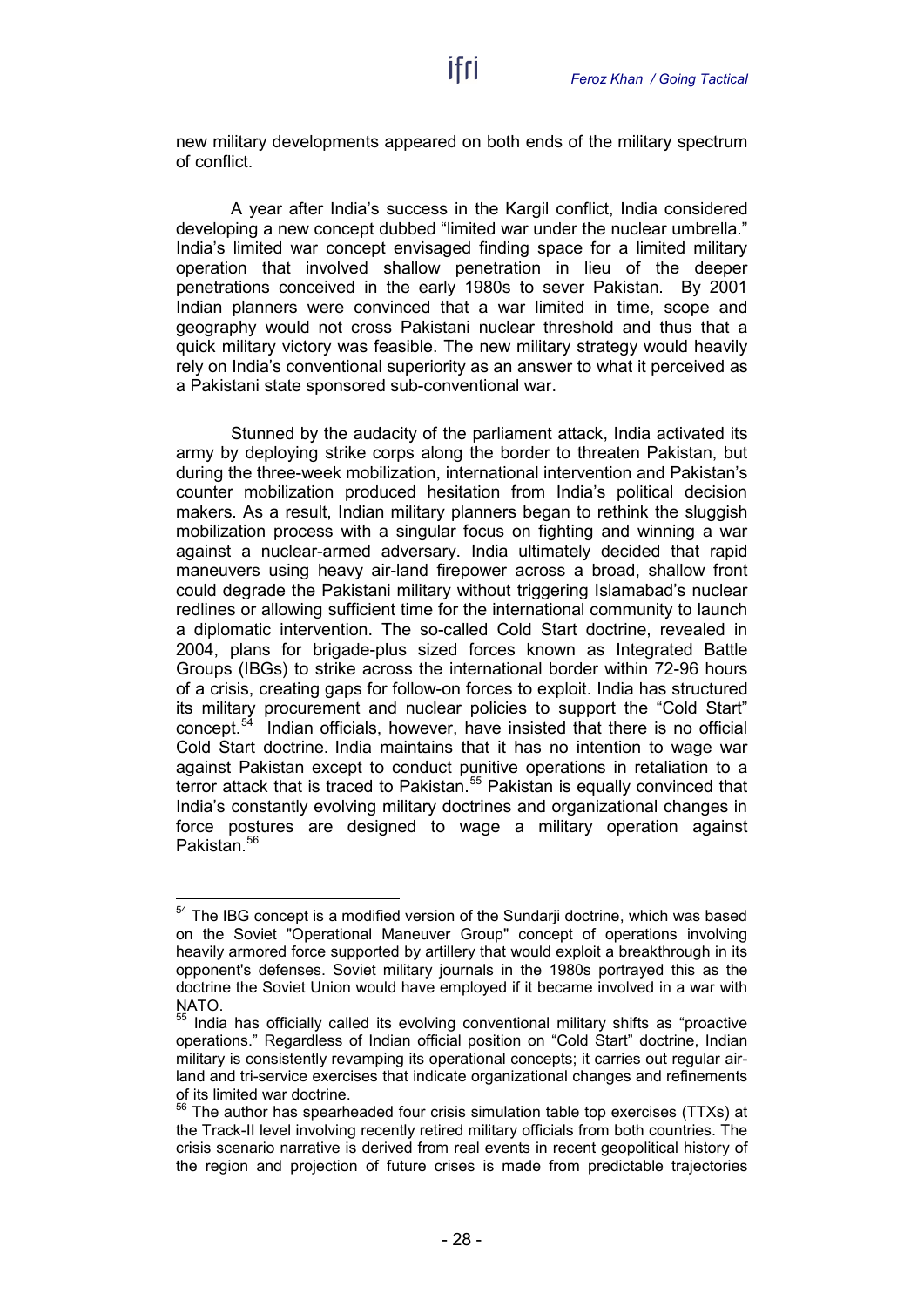Pakistan adapted its defenses with more obstacles, shorter mobilization times, and plans for counteroffensives in an effort to delay India's IBGs and defensively beat India to the punch. As the Pakistan Army's 2011 doctrine "Comprehensive Response" points out, "with the possibility of Pakistan being drawn into a war on a very short notice, all formations organize their administrative and routine activities in a manner that effective combat potential can be generated within 24 to 48 hours from the corps to unit level and two to three days at the Army level."<sup>[57](#page-30-0)</sup> The Pakistan Army, however, still faces the dual challenges of geography and insurgency: main lines of communication along the border are vulnerable to a Cold Start-style offensive, and Pakistani troops are continually drawn from the border in support of counterinsurgency operations elsewhere. Pakistani military planners sought a solution for these disadvantages in tactical nuclear weapons (TNWs), a class of weapon systems that blur the line between conventional and nuclear war.

Indian and Pakistani nuclear doctrines differ as much as the two countries' conventional doctrines, if not more so. India officially endorses no first use (NFU) doctrine but reserves the right to retaliate massively if Indian forces are ever attacked with nuclear, chemical, or biological weapons regardless of the location of the attack. Pakistan, however, maintains the possibility of a first use, and deliberately avoids declaring specific red lines in order to prevent India from circumventing them while embarking on a hostile course of action. The most detailed information about the nature of the Pakistani nuclear threshold was released in the midst of the 2002 military standoff with India, when then Director-General of the Strategic Plans Division (SPD), Lt. General Khalid Kidwai, listed four general conditions that could elicit a Pakistani nuclear response. Kidwai stated that Pakistan would use nuclear weapons if India either conquers a large portion of territory (space threshold), destroys a large part of its armed forces (military threshold), strangles the economy (economic strangulation), or pushes Pakistan into political destabilization (domestic destabilization).<sup>[58](#page-30-1)</sup> By leaving its policy ambiguous, Pakistan intends to create uncertainty in the minds of the Indian military by denying it room for a conventional war. Should this fail, the presence of TNWs on the battlefield creates such a high level of uncertainty that India could not prosecute conventional war for fear of the unknown. In essence Pakistani deterrence strategy is based on risk manipulation.

drawn from open sources such as *The Military Balance*, *Jane's Intelligence*, etc. The conclusions from these TTXs reached by this author indicate dangerous assumptions of intentions and capabilities of each other and increased chances of accidental wars arising out of cognitive biases and gross misperceptions.

<span id="page-30-0"></span><sup>57</sup> Government of Pakistan, Army Doctrine and Evaluation Directorate, *Pakistan Army Doctrine 2011: Comprehensive Response*, December 2011, pp. 43-44.

<span id="page-30-1"></span>Interview of Pakistan's former Director-General of the Strategic Plans Division, Khalid Kidwai, by the Landau Network-Centro Volta in February 2002, available at [http://www.pugwash.org/september11/pakistan-nuclear.htm.](http://www.pugwash.org/september11/pakistan-nuclear.htm) See also Lavoy, "Islamabad's Nuclear Posture," *in* Sokolski (ed.), *Pakistan's Nuclear Future*, *op. cit.,* p. 136.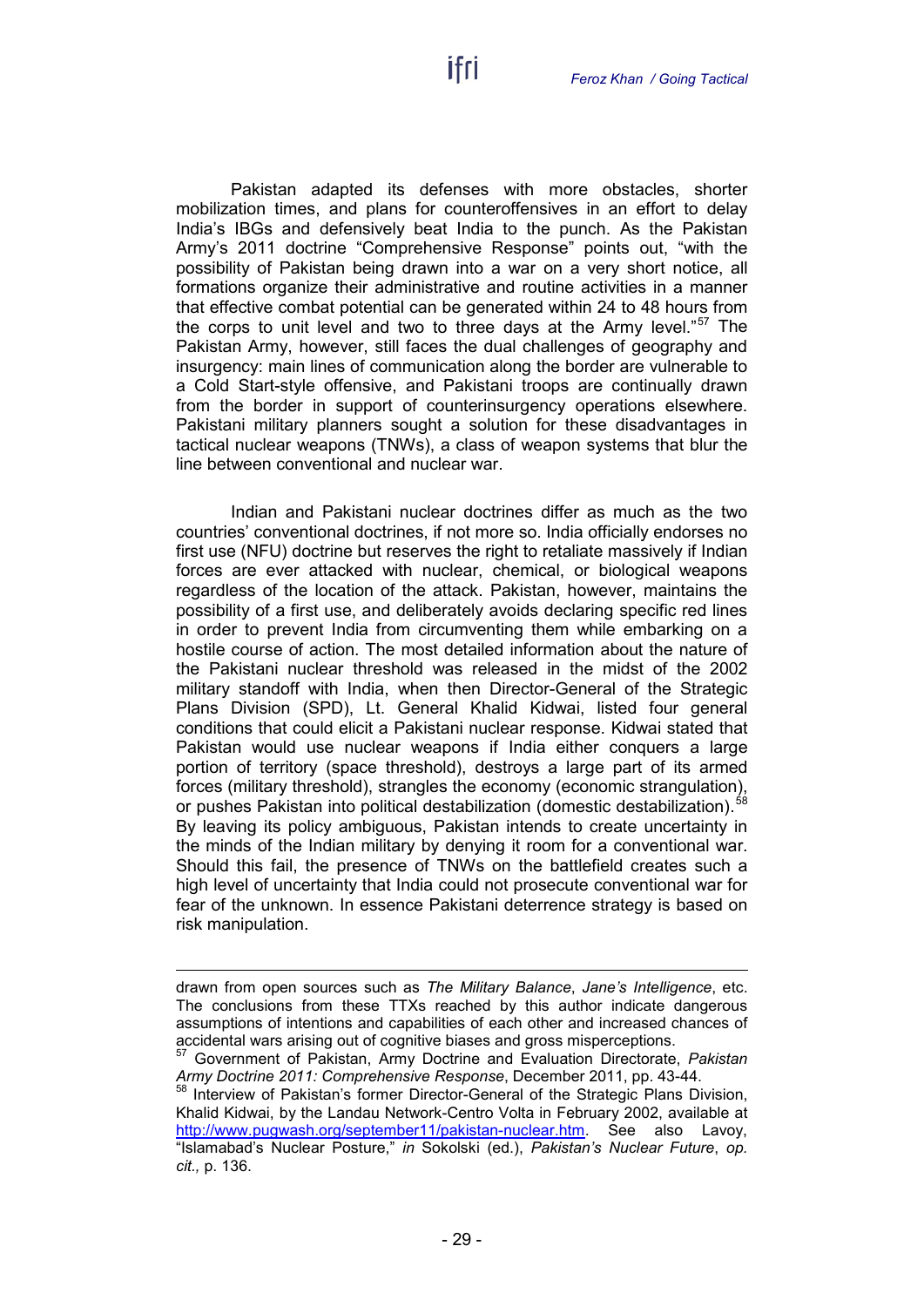In contrast, India's strategy is to call Pakistan's nuclear "bluff" and punish the state for waging asymmetric warfare, while India's massive retaliation doctrine promises an overwhelming response to any use of Pakistan's TNWs. In other words, neither side believes that the other's stated nuclear use doctrine is credible. India believes that Pakistan's nuclear weapons provide a shield for waging proxy war, and so continues to refine its doctrines to call Pakistan's bluff and negate its advantages. Equally, Pakistan is ready to call India's bluff about its doctrine of "massive retaliation" following a Pakistani TNW use.<sup>[59](#page-31-1)</sup>

ifri

An analysis of this Pakistani deterrent strategy by Peter Lavoy indicates that nuclear weapons offer five operational advantages. . The assessment concludes that Pakistan's nuclear weapons augment effective conventional fighting force with last-resort weapons, provide for an assured second strike, are physically secured against sabotage and conventional military attacks, and are strictly controlled to prevent accidental use in peacetime and ensure prompt operational readiness during conflict.<sup>[60](#page-31-2)</sup> Furthermore nuclear weapons may also provide three additional strategic benefits: provide a buffer for low-intensity conflict that bogs down conventional military forces that would otherwise be free for offensive operations; provide a diplomatic tool to internationalize the regional disputes, which carries the risk of nuclear war; and provide options to offer extended deterrence to friendly states in the Middle East. All of these roles are hotly contested as Pakistani officials deny any role of nuclear weapons other than deterring India's decision makers from undertaking a military adventure.<sup>[61](#page-31-3)</sup> To date, Pakistan has not been able to leverage its nuclear weapons to achieve a favorable resolution to its many disputes with India, but Pakistan's doctrinal and nuclear responses have raised the stakes for any conventional, cross-border attacks that India might contemplate under its limited war doctrine.

#### <span id="page-31-0"></span>*Challenges Posed by TNWs*

Pakistan's most recent technical and doctrinal evolution, to develop and field TNWs, has prompted a great deal of comment and speculation from security analysts and South Asia watchers. Based on interviews and available information, a close analysis of TNWs reveals several deployment and employment dilemmas that Pakistan must solve to make the weapon system strategically effective.

<span id="page-31-1"></span><sup>59</sup> Some Pakistani retired officials recently asserted in Track-II dialogues and personal discussions with the author that India's dismissive attitude towards Pakistani nuclear deterrence is a bluff. In reality, they believe, India is deterred by Pakistani nuclear capability but India's strategic elites do not wish to accept it. Thus, in peacetime, demonstrations of intense and heavy destructive use of conventional military force during exercises are designed to shake Pakistan's confidence in its nuclear deterrent.

<span id="page-31-2"></span><sup>60</sup> Lavoy, "Islamabad's Nuclear Posture," *in* Sokolski (ed.), *Pakistan's Nuclear* 

<span id="page-31-3"></span>*Future, op. cit.,* p. 131.<br><sup>61</sup> For detailed analysis of roles of nuclear weapons see Feroz Hassan Khan and Peter R. Lavoy, "Pakistan: The Dilemma of Nuclear Deterrence," *in* Muthiah Alagappa (ed.), *The Long Shadow: Nuclear Weapons and Security in 21st Century Asia*, Stanford, CA, Stanford University Press, 2008, pp. 215-240.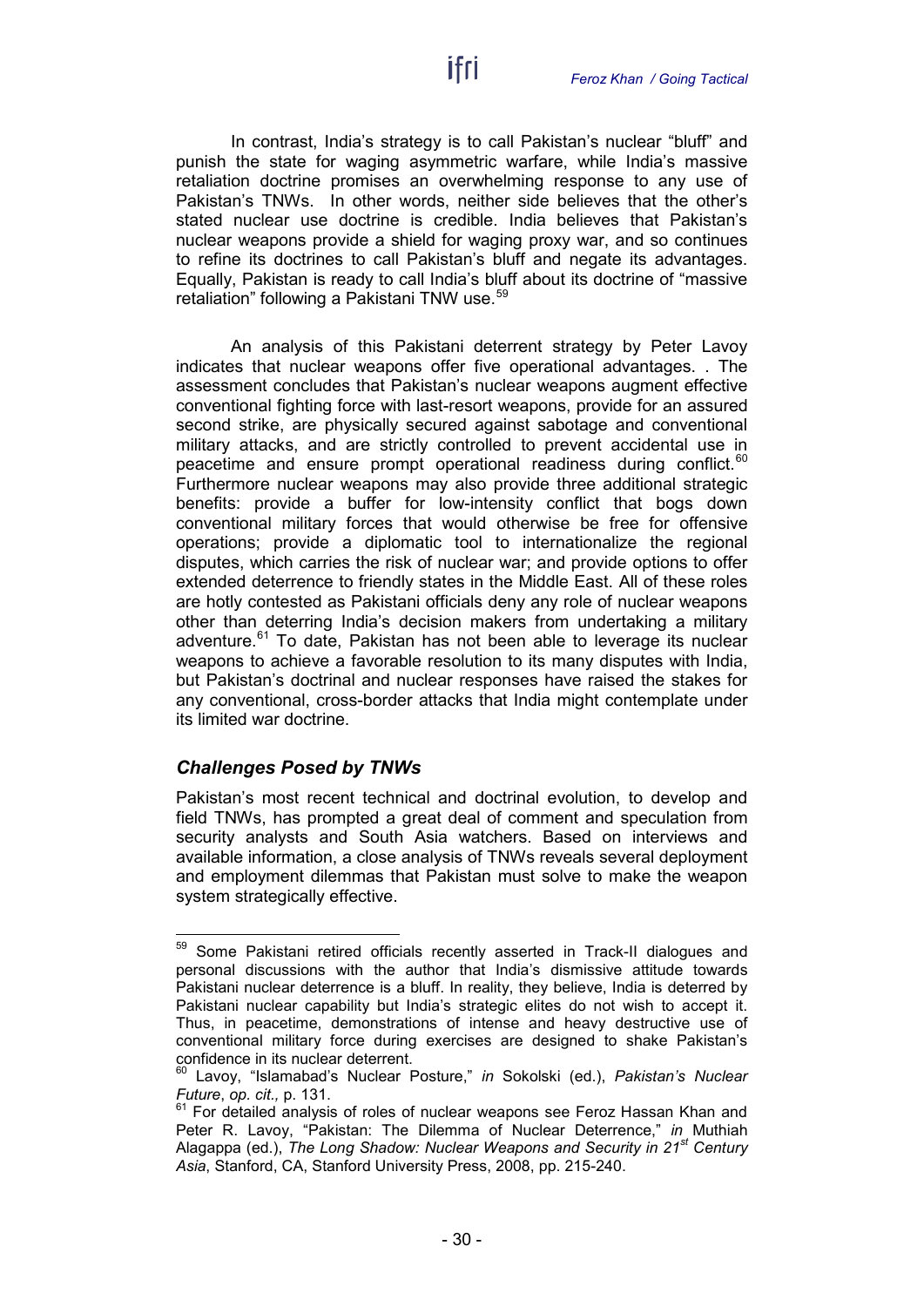Pakistan first unveiled its TNWs in April 2011, when a press statement by Pakistan's Inter-Services Public Relations wing announced a flight test of a 60km-range, road-mobile short-range ballistic missile (SRBM) known as *Nasr*. According to the press statement, *Nasr* "carries nuclear warheads of appropriate yield with high accuracy, [and] shoot and scoot attributes," thus qualifying as a tactical nuclear weapon.<sup>[62](#page-32-0)</sup> The revelation was widely seen as a riposte to India's Cold Start doctrine – an attempt to lower the threshold of credible nuclear use and thereby deny India the space to prosecute a conventional war under the nuclear overhang. TNWs complicate the pursuit of military and strategic objectives on the battlefield in multiple ways. Militarily, the fusion of conventional and nuclear forces will create confusion and fear among India's military forces at the tactical and operational levels. TNWs also complicate the strategic environment of India's political decision makers due to the inherent risk of escalation toward mutual destruction. Moreover, the risk of escalation will invite an international response that will focus on dissuading an Indian response that could risk trigger a nuclear war. Theoretically, TNWs provide increased flexibility and thus enhance deterrence, yet this flexibility incurs an escalatory cost. To sum up, Pakistan believes that TNWs can deter any Indian military adventurism via Cold Start because the weapon system causes tactical uncertainty, strategic hesitation, and international resolve to prevent nuclear war.

ifri

TNWs, however, come pre-packaged with a host of operational dilemmas. First is the deployment dilemma, which commences from the moment the decision to flush out the short-range nuclear weapons from the peacetime storage facilities into forward battlefield locations is taken. Western experience of the Cold War in Europe informs that deploying TNWs creates problems in terms of movement, positioning and timing, as well as trade-offs between authority and security. Since TNWs have a limited range they must be relatively close to the forward line of troops to be effective, yet deploying them too far forward risks their destruction and capture, while deploying them too far to the rear limits their reach and value. Similarly, given the concerns with interdiction due to possible deteriorating air situation in later stages of war, TNWs must be deployed early but not so early that they precipitate a crisis or too late that the weapon system ceases to make any difference. Due to premature move or late movement, TNW deployments could lose their desired deterrent effect or become counterproductive due to complications in the conventional force domain. Given Indian counter strike (air force) capabilities and other forms of precision weapons, the chances of TNWs getting destroyed in the close proximity of friendly forces will also cause immense complication for conventional force operational efficiency that would be caught balancing between prosecuting the conventional battle with India and protecting the vulnerable TNW batteries.<sup>[63](#page-32-1)</sup>

<span id="page-32-0"></span><sup>&</sup>lt;sup>62</sup> "Press Release," Pakistan Inter-Services Public Relations Directorate, n° PR94/2011 ISPR, 19 April 2011, available at: [https://www.ispr.gov.pk/front/main.](https://www.ispr.gov.pk/front/main.asp?o=t-press_release&id=1721)<br>asp?o=t-press\_release&id=1721<br><sup>63</sup> Thece findings are directed:

<span id="page-32-1"></span>These findings are drawn from the conclusions of several Track-II dialogues, simulation games, and a "staff ride" to the Inner German Border that was organized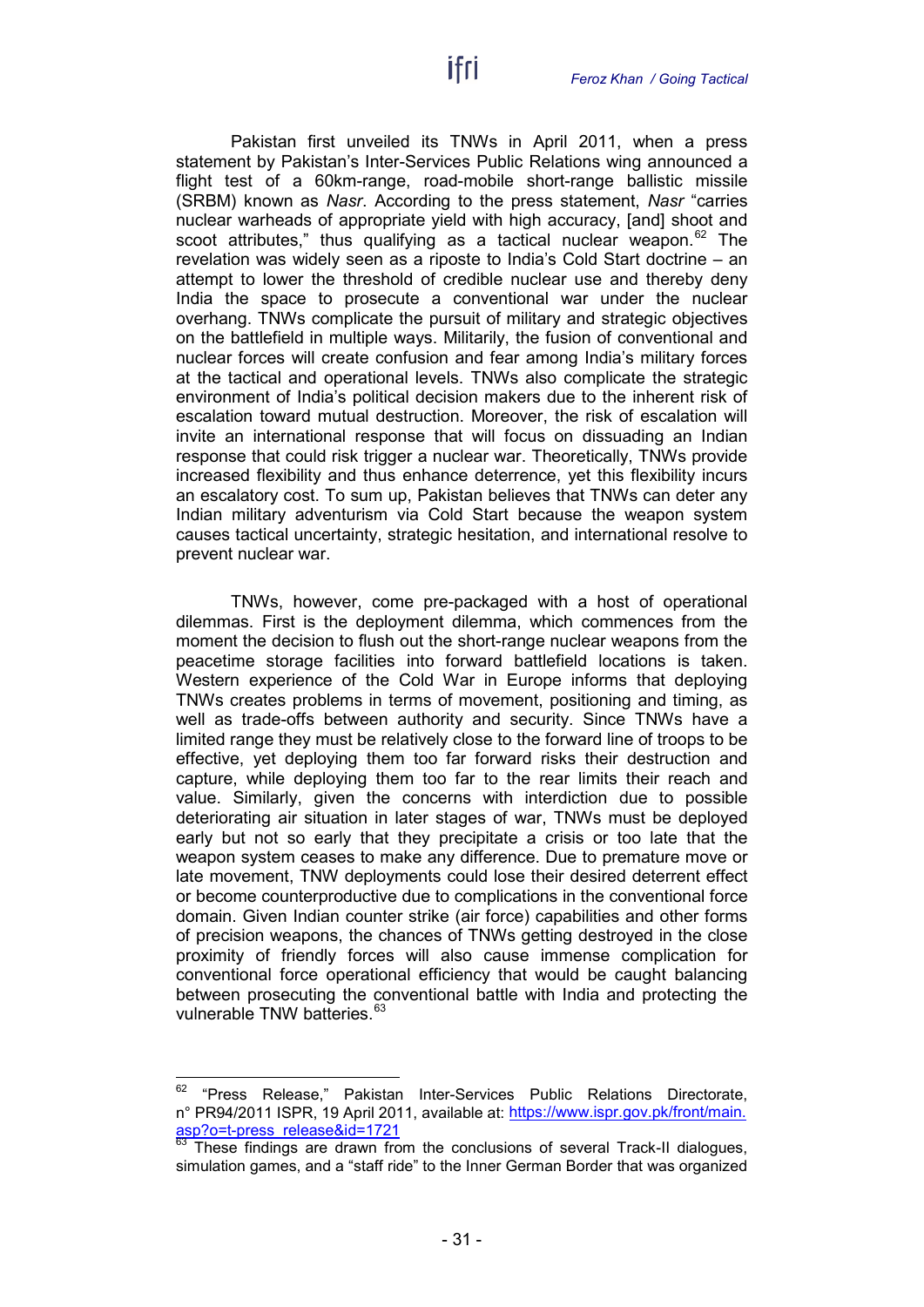In addition, Pakistan must reconcile launch authority with field security. Pakistan's current security measures keep the weapon system safe from accident and attack when stored in peacetime facilities, but field security poses yet another set of challenges. Pakistan has declared that all of its nuclear weapons will remain under centralized authority. Though centralized control makes sense from a safety and control standpoint, in the case of TNWs that are deployed forward, assertive control would render it safe from unauthorized or premature use but also ineffective and vulnerable due to the proximity of the enemy. Further, given the potential of communication breakdown in the fog of war due to either friction or enemy initiatives, the ineffectiveness of the deployed TNW would add more complication to the planning tasks of corps and division commanders. In contrast, pre-delegated launch authority assures effective potency and assured employment, while risking premature or unauthorized use, possibly causing unintended escalation.<sup>[64](#page-33-0)</sup>

ifri

Pakistani officials have assured that they have integrated conventional and military plans in a manner that assures safe deployment, retains assertive command and control, reliable communications systems and assured effectiveness of TNWs in the battlefield. American and NATO commanders that have dealt with TNW's during the Cold War, however, have experienced "the futility of attempting to develop either doctrine or force structure to employ [TNWs] on the battlefield." In the assessment of one American officer "rather than contributing to deterrence by offsetting the conventional military superiority of the Soviet Union, the use of tactical nuclear weapons instead would have almost certainly guaranteed uncontrolled escalation in the event of a Soviet invasion of Western Europe."<sup>[65](#page-33-1)</sup>

As a matter of fact, given their limited range and need to move from peacetime to forward-based wartime locations, TNWs would be vulnerable to counterforce initiatives coming from both ground and air. Pakistan commanders would be facing a trade-off between effective ground security – which increases the signature from the air – and reduced visibility from the air – which render the vehicles vulnerable against ground attacks or proxy forces. These deployment problems suggest that while Pakistan assumes TNWs will enhance deterrence, their deployment during a crisis would nonetheless be provocative, adding incentive for India to strike immediately to eliminate the weapon system rather than running the risks of facing its effects.

 $\overline{a}$ 

by the author involving regional participants. The principles involved and challenges encountered in optimally deploying TNWs – referred to as the Goldilocks dilemma – in South Asia are no different than those faced in the NATO-Warsaw Pact standoff in Europe in the erstwhile Cold War.

<span id="page-33-0"></span> $64$  For detailed evaluation of the deployment-employment dilemma, see Feroz Hassan Khan, "Challenges to Nuclear Stability in South Asia," *The Nonproliferation Review*, Vol. 10, No. 1, March 2003.<br><sup>65</sup> David O. Carly *arty* (10, No. 1, March 2003.

<span id="page-33-1"></span><sup>65</sup> David O. Smith, "The US Experience with Tactical Nuclear Weapons: Lessons for South Asia," *in* Krepon and Thompson (eds). *Deterrence Stability and Escalation Control in South Asia*, *op. cit.,* pp. 65-92.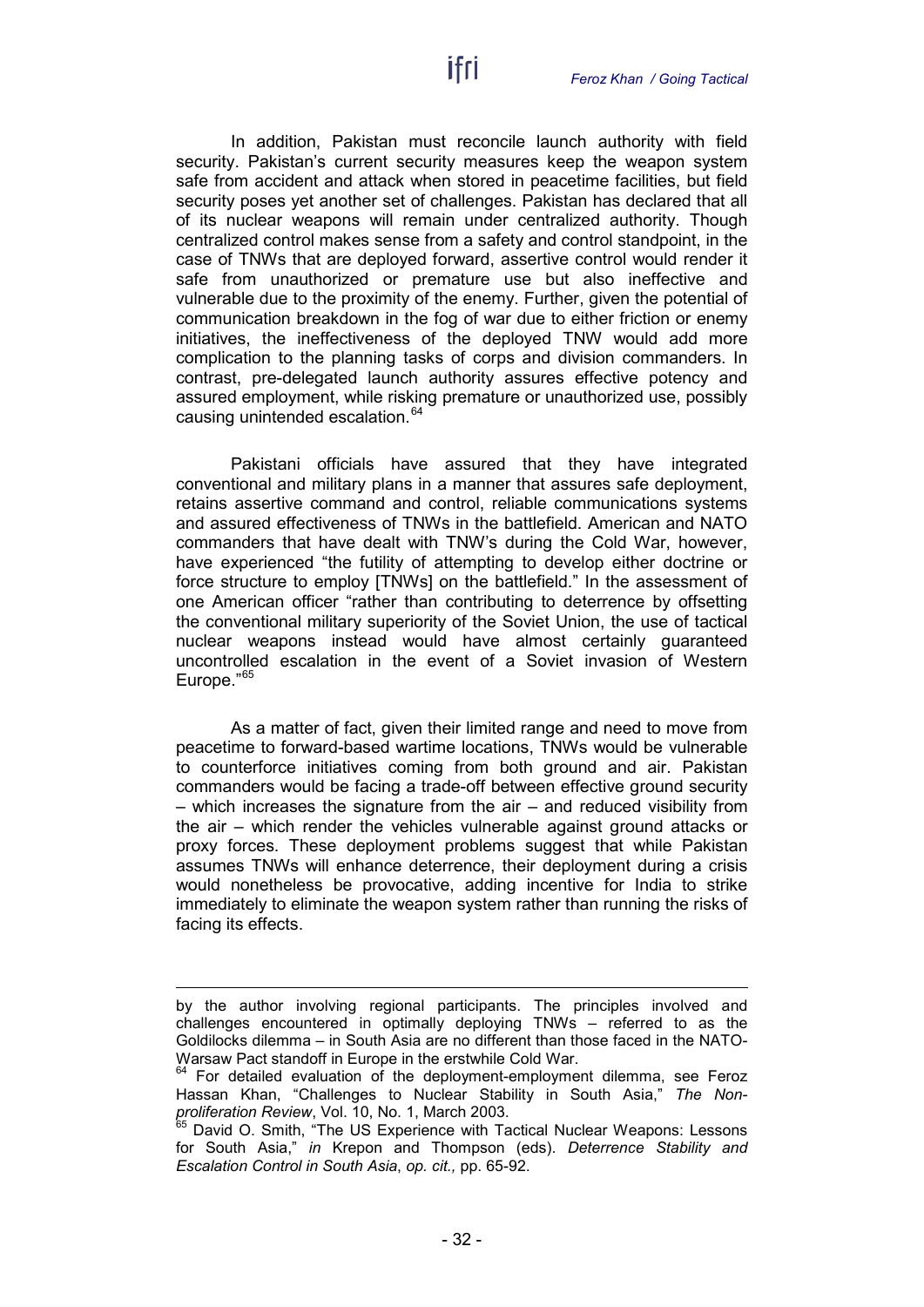On several occasions, Pakistani officials have insisted that TNWs are meant simply to deter Indian conventional forces. The Pakistani predicament is that even if TNWs are only intended for deterrence, a mere force-in-being status remains ineffective unless the weapon is configured into a usable weapon system.<sup>[66](#page-34-0)</sup> For a weapon to have a deterrent effect, it must present a credible threat against a specific target. Given their limited ranges, however, the problems of deployment discussed earlier would make it intrinsically hard for tactical nuclear weapons to credibly threaten relevant/significant targets.

Several security experts have suggested that TNWs would be most effective against reserve choke points, logistical nodes and supplies involving soft targets. But again, to target these locations, the weapon system would have to be deployed far forward, in increasingly vulnerable locations. Against India's deployed Integrated Battle Groups, however, the weapon system would only be of limited effectiveness against armored formations or even follow-on mechanized troops. Its counterforce use against advancing tank mechanized columns would probably not cause significant destruction on dispersed columns, but rather bring numerous other problems relating to the proximity of Pakistan's own troops, along with radiation and electromagnetic pulse (EMP) effects.<sup>[67](#page-34-1)</sup> The sheer proximity to the forward line would mean that Pakistan's own troops would be as vulnerable to effects as the intended target. Military leaders can accept some risk of radiological hazard, but for practical purposes, the large-scale mixing of nuclear fallout with conventional tactics is uncharted territory. No one truly knows how such an environment would affect operations, let alone troop morale. Lessons from the study of the Cold War in areas such as Fulda Gap on the Inner-German Border reveal that TNWs are thus less credible when they lack a discernible target and suffer from difficulties in deployment and employment itself.<sup>[68](#page-34-2)</sup>

Given the challenges of deployment and employment, TNWs seem more intended as a force-in-being rather than as a practical weapon system for effective war fighting. Pakistan could reasonably choose not to employ or even deploy TNWs during a crisis with India due to the likelihood of communications jamming, air or ground interdiction, and the risks to deescalation. If TNWs are intended to deter conventional war under Cold Start, however, then non-deployment, late deployment, or non-employment might only communicate a lack of resolve and affect the credibility of the Pakistani deterrence posture. Pakistan's risk manipulation strategy relies on a full spectrum deterrence which implies an assortment of weapons systems including longer range ballistic and cruise missile system that does

<span id="page-34-0"></span> $66$  These findings are based on interviews conducted by the author and several Track-II dialogues organized and attended by the author.

<span id="page-34-1"></span>Damage assessment and calculations have suggested that the destructive potential of low yield TNWs on advancing armor columns is not significant. Modern armored vehicles are radiation-safe and mechanized forces operating in nuclear environment have adopted measures to operate through TNW blasts.

<span id="page-34-2"></span><sup>68</sup> Khan and Wueger, *Battlefield Nuclear Weapons and Deterrence Strategies: Phase III, op. cit.*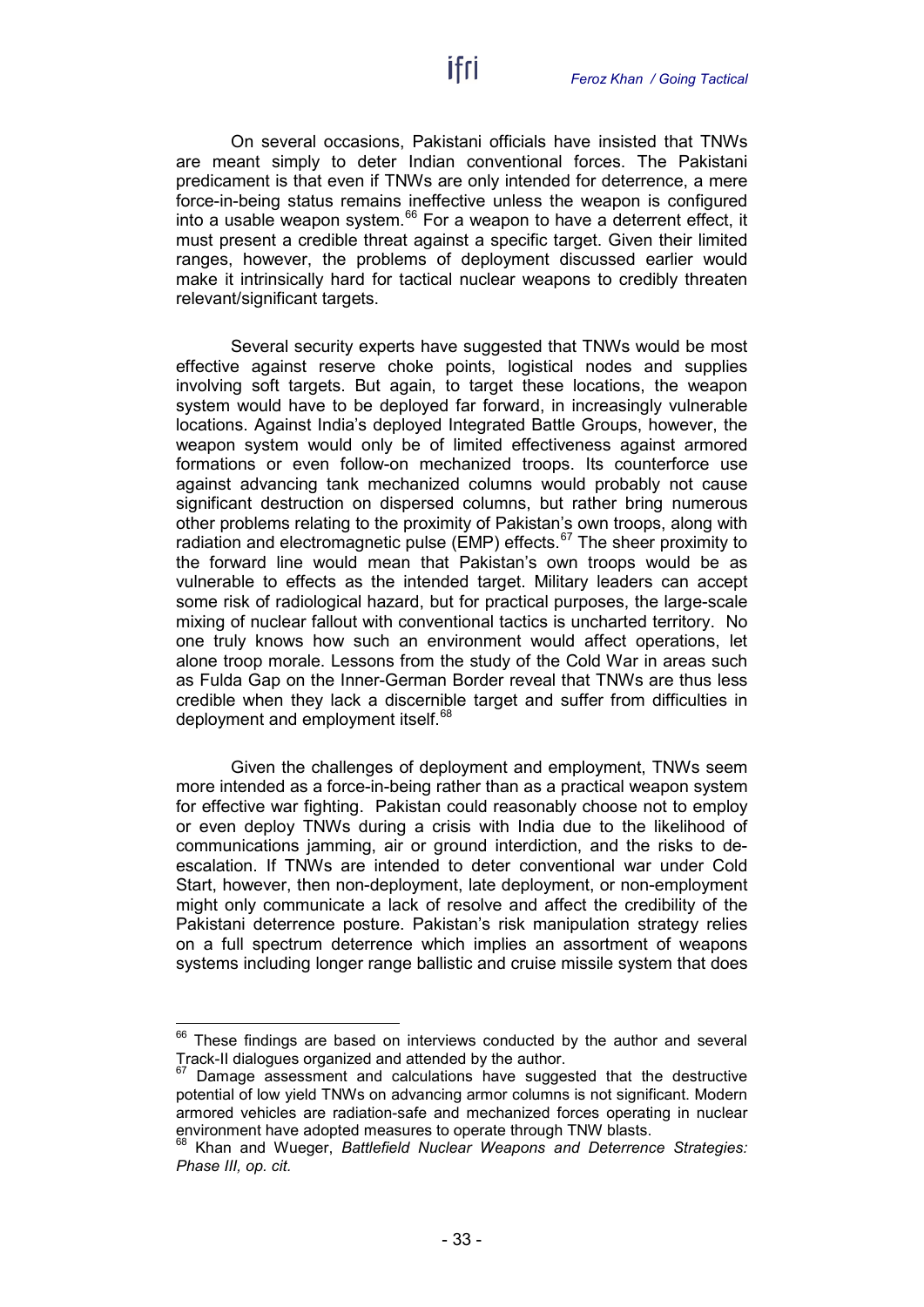not require deployment in the battlefield and can hold India's heartland at risk should India decide to wage a " limited war" with Pakistan.

For better or worse, TNWs are now a part of Pakistan's security architecture that is unlikely to go away; the weapon systems seem to have had at least some positive effect in forcing India to reconsider its strategy vis-à-vis Pakistan. TNWs may complement deterrence, but ultimately, Pakistan's conventional forces are the backstop that defends the nation and poses the most credible deterrent threat to India's conventional military doctrine. Pakistan continues to defend the *Nasr*, claiming that Pakistan's doctrinal shifts and military developments are driven by the technological and quantitative conventional force imbalance with India as well as India's limited war doctrine. India tested its own SRBM, *Prahaar*, in 2011. India is ambiguous whether or not *Prahaar* carries nuclear warheads, but given its 50-150 km striking range and its possible role as a replacement for aging *Privthi* missiles, a dual-use mission is probable – especially since India is believed to have tested compact warhead designs.<sup>[69](#page-35-0)</sup> If confirmed, India's introduction of TNWs would indicate a subtle shift in its doctrinal thinking. Several elites in India's strategic enclave are now advocating shifting away from "massive retaliation" to flexible response.<sup>[70](#page-35-1)</sup> In their own ways, South Asian nuclear pathways are reproducing the Cold War pattern of Warsaw Pact-NATO nuclear dynamics.

The implications of the Indo-Pakistani nuclear doctrinal mismatch are potentially grave for future crisis management and resolution. Based on the belief that its massive retaliation policy will deter Pakistan from employing TNWs, India may respond to a crisis by initiating Cold Start, sending its IBGs charging across the international border into Pakistan. However, Pakistan, doubting the credibility of the Indian massive retaliation doctrine in response to low-yield tactical strikes, and confident in the survivability of its nuclear reserves, could deploy its TNWs anyway, with unknown results. This potential but risky cycle of misperceptions and action-reaction would pose a great challenge to regional stability. India and Pakistan are essentially playing a doctrinal game of chicken. The results of several crisis simulation exercises indicate that a limited war in South Asia would quickly escalate to an uncontrollable total war.<sup>[71](#page-35-2)</sup> Neither side will

<span id="page-35-0"></span> <sup>69</sup> Vivek Raghuvanshi, "India Tests New Tactical Missile," *Defense News,* 21 July 2011, available at <u>[http://www.defensenews.com/apps/pbcs.dll/article?AID=201110](http://www.defensenews.com/apps/pbcs.dll/article?AID=2011107210309)</u> [7210309](http://www.defensenews.com/apps/pbcs.dll/article?AID=2011107210309)

<span id="page-35-2"></span><span id="page-35-1"></span> $70$  Several Indian former officials attending Track-II events hosted by the author have advocated change in India's doctrinal thinking. Also see former India Strategic Force Commander Lt. Gen B.S. Nagal (Ret.), "Checks and Balances," *Force*, June 2014. Also see by Lt. Gen B.S. Nagal (Ret.), "Perception and Reality: An In-Depth Analysis of India's Credible Minimum Deterrent," *Force*, October 2014. <sup>71</sup> See, for example, Feroz Hassan Khan and Ryan W. French, *South Asian Stability Workshop: A Crisis Simulation Exercise*, Report Number 2013 008, Monterey, CA, Naval Postgraduate School, October 2013. For an in-depth analysis of escalation risks in the event of a hypothetical Indian ground offensive into Pakistan, see Ryan W. French, "Deterrence Adrift?: Mapping Conflict and Escalation under the Nuclear Overhang in South Asia," paper presented at the 2015 International Studies Association Annual Convention, New Orleans, LA, 2015.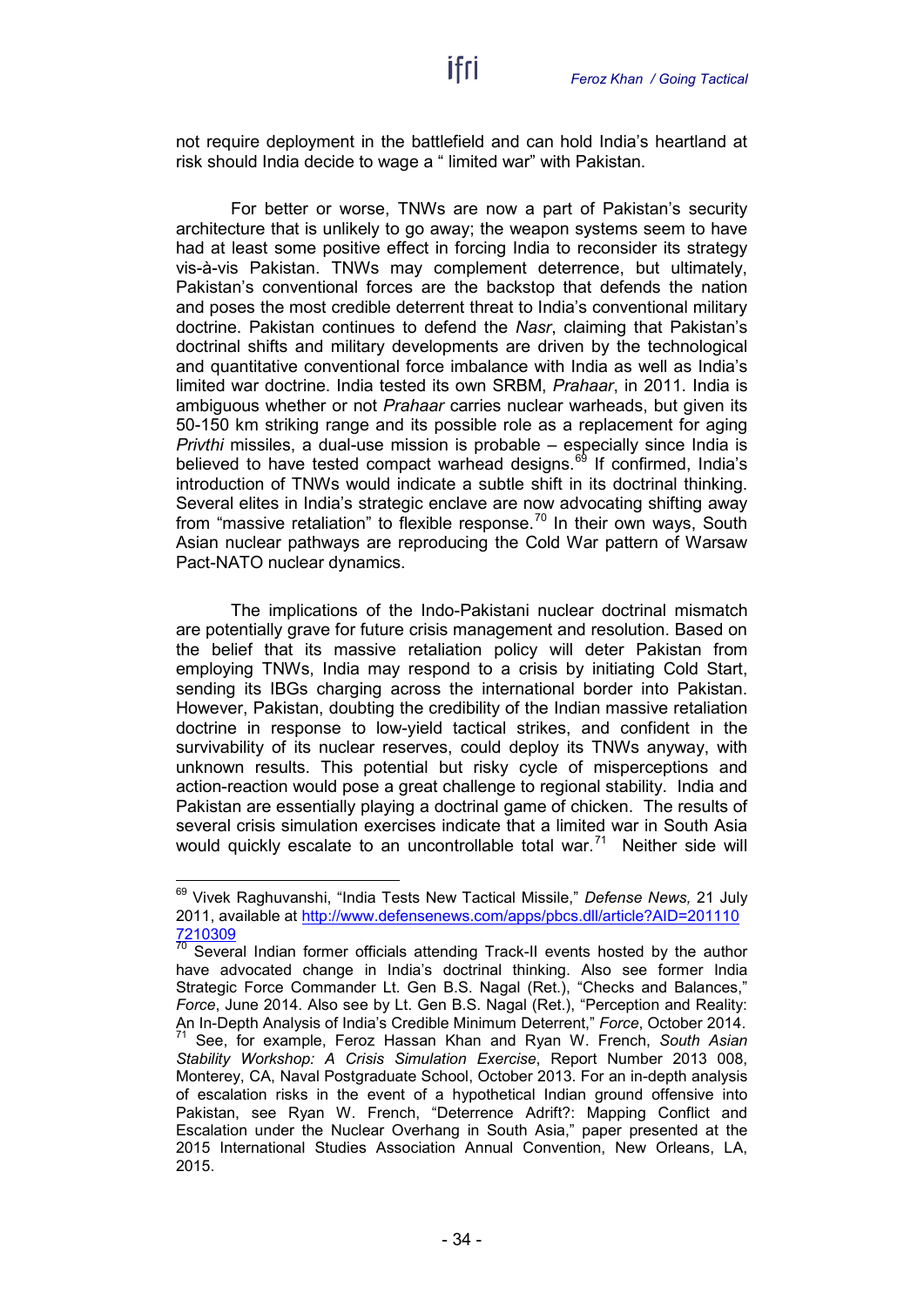give up because neither side believes it has to: India retains the conventional advantage and the ability to conduct nuclear second strikes, yet with survivable nuclear weapons of its own, Pakistan still believes in the survivability of its strategic forces and believes it could respond to Indian second strikes with third strikes. Neither side is convinced of the credibility of its adversary's deterrence doctrine, yet both sides gain great confidence from their own doctrine.

ifri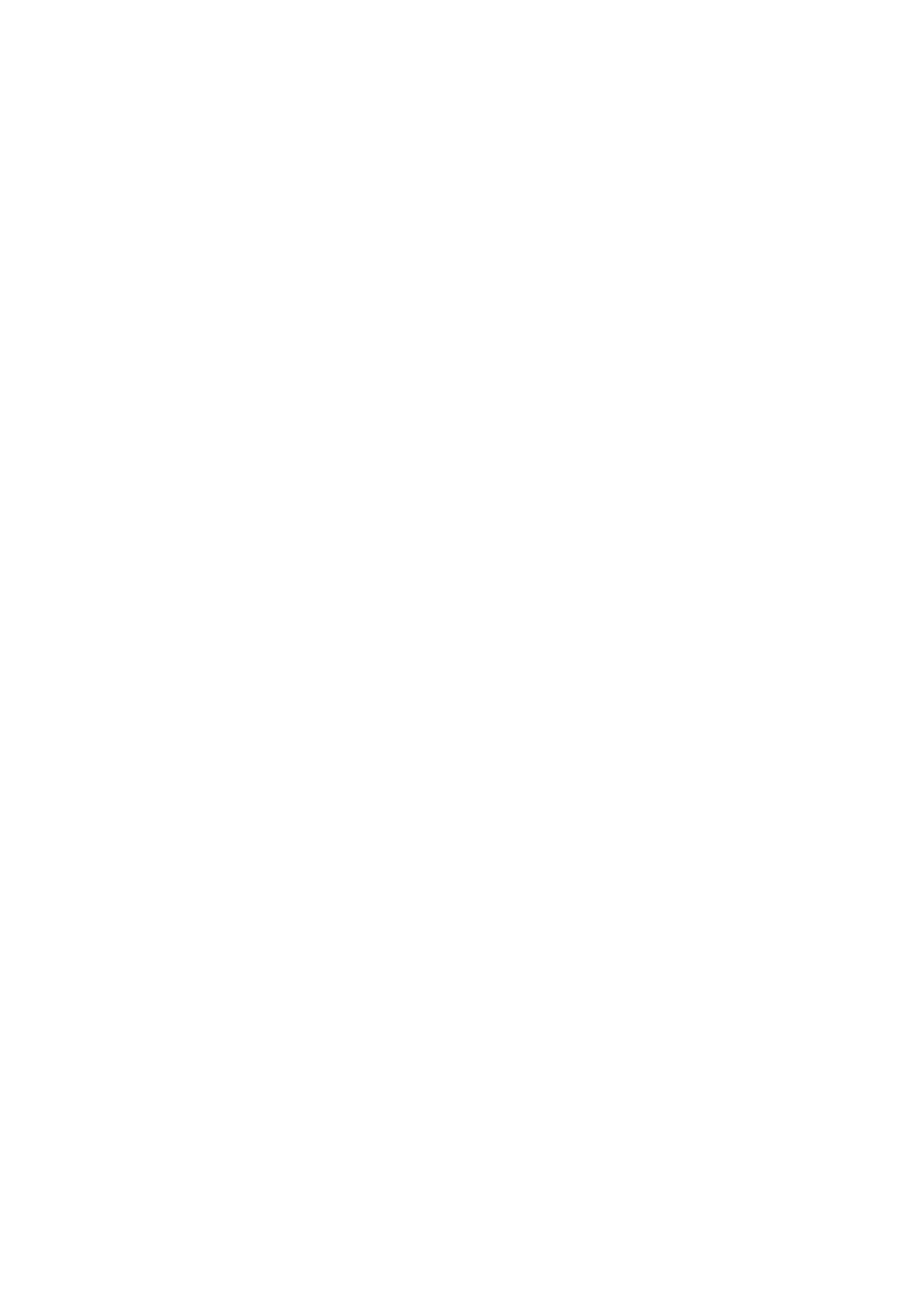## <span id="page-38-0"></span>**Pakistan's Nuclear Future and Challenges to Stability**

t the time of the 1998 nuclear tests, both India and Pakistan had no At the time of the 1998 nuclear tests, both India and Pakistan had no experience concerning the behavioral norms that apply to nuclear weapon states. Hence, they have learned by doing, following the previous patterns of iterative brinksmanship forged during the earlier Indo-Pakistani crises.<sup>[72](#page-38-1)</sup> For example, the 1999 Kargil crises taught Pakistan the implications of limited military adventure between two nuclear armed neighbors, the 2001-2002 crisis taught India the limits of action under the nuclear shadow, while Pakistan attributed the long military standoff to the virtue of its nuclear deterrent. By 2004 both realized that as nuclear neighbors their mutual behavior is under the constant microscope of the international community, especially in the immediate environment after September 11, 2001. The quick succession of events, however, led some to believe that the crisis unfolded too rapidly to permit adequate learning about nuclear redlines and escalation dynamics.<sup>[73](#page-38-2)</sup> Meanwhile, both sides have learned to use escalation spirals to invite third party conflict mediation to forego conflict on their own terms. Few scholars can agree whether or not nuclear weapons have brought stability to South Asia by preventing major wars or encouraged instability by permitting asymmetric conflict prosecuted from behind a protective nuclear shield.

The nuclear history of South Asia produces several disturbing conclusions that demonstrate the difficulty of achieving stability or arms reduction in the near future. India and Pakistan lack a mutual understanding of each other's escalation dynamics, nuclear capabilities, motives, or force modernization goals. Pakistan comes under scrutiny regarding its perceived complicity when terror attacks in India are traced back to entities located in Pakistan. The latter's explanation stressing domestic negligence has few takers abroad. India amasses international sympathy as a result and makes its case for deserving the right to retribution through punitive use of conventional force. Decision makers in both countries have a limited grasp of the subtleties required to refine nuclear policy. Polemics and media hype undermine serious discussion of nuclear behavior and security policies. Both countries pursue force

<span id="page-38-1"></span> $72$  Feroz Hassan Khan and Ryan Jacobs, "The Challenge of Nuclear Learning in South Asia," *in* Feroz Hassan Khan, Ryan Jacobs and Emily Burke (eds.), *Nuclear Learning in South Asia: The Next Decade*, Monterey, CA, Naval Postgraduate School, May 2014.

<span id="page-38-2"></span><sup>73</sup> Davis (ed.), *The India-Pakistan Military Standoff: Crisis and Escalation in South Asia*, *op. cit.,* pp. 229-235.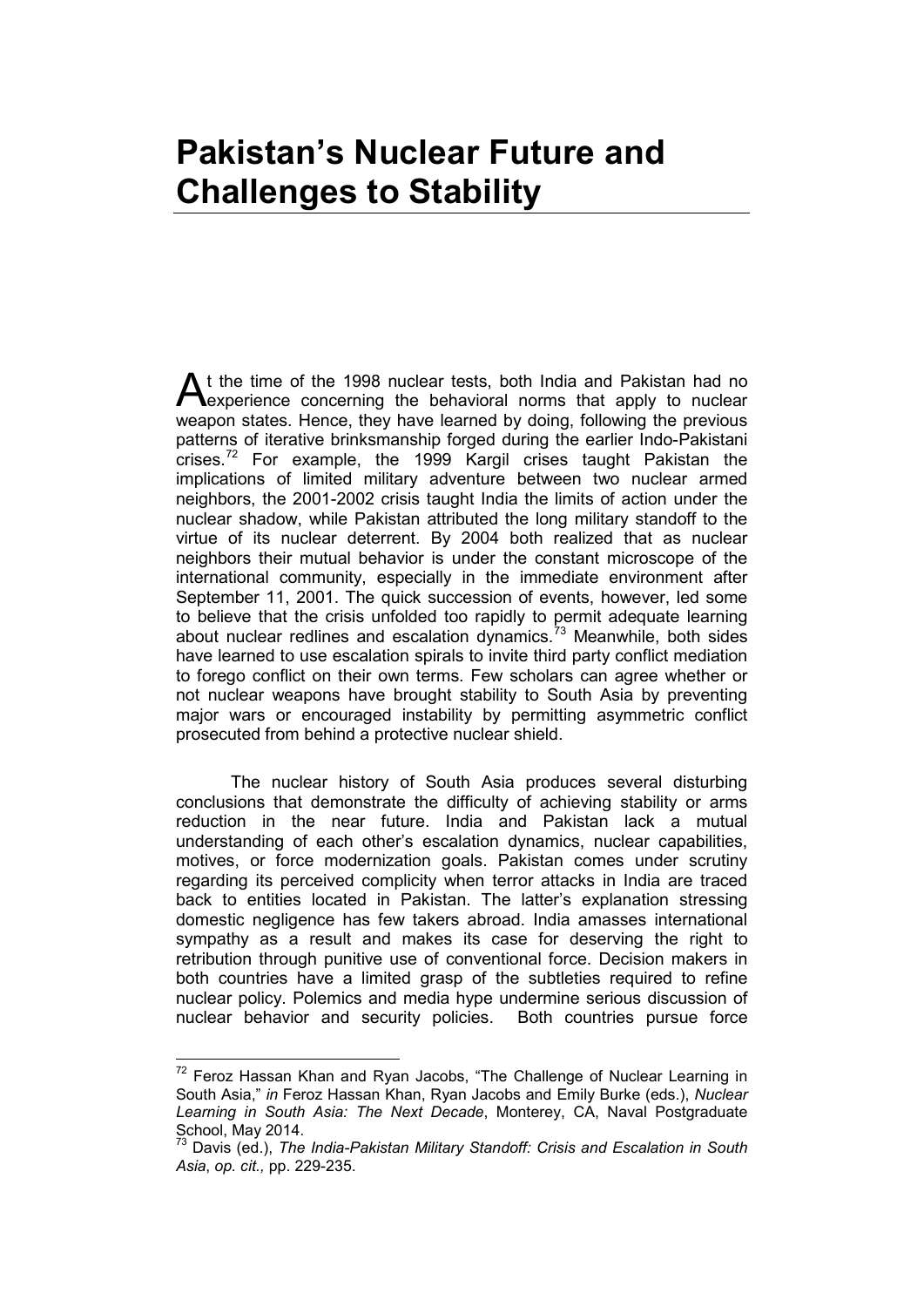modernizations goals that are not consistent with stated minimum deterrence postures.

ifri

#### <span id="page-39-0"></span>*Technological Change and South Asian Stability*

Despite unresolved security issues that can lead to sudden crises and war, both India and Pakistan have recently upped the nuclear ante by introducing an assortment of delivery means in what appears to be an escalating arms race. The absence of shared beliefs and understandings about each other's military and nuclear doctrines leaves a void in understanding the escalatory consequences of technological maturations and military modernization. For Pakistan, meanwhile, the widening gap in strategic trajectories in relation to India is generating new threat perceptions and posing new challenges for nuclear stability.

Six major technological innovations are continuously swinging the offense-defense balance in South Asia: ballistic missile defense (BMD), multiple independently-targetable reentry vehicles (MIRVs), sea-based deterrents, tactical nuclear weapons (TNWs), cruise missiles, and advances in aircraft and air defense capabilities. While BMD and TNWs have had destabilizing effects respectively by driving technological countermeasures for offensive forces and by lowering nuclear thresholds, other delivery systems could, conceivably, reinforce mutually assured destruction and deter escalation. Accompanying the assortment of delivery systems is the emergence of force-multiplier technologies in intelligence, surveillance, and reconnaissance (ISR), communications, and navigation, which could change the character of a future conflict between India and Pakistan. One critical area where Pakistan is technologically well behind India is in the ISR realm. Also, unlike India, Pakistan lacks space assets. Recent patterns of peacetime military exercises in both countries culminate in testing of missile systems and also simulate network-centric warfare involving the launch of various missiles suitable for counter-force and counter-value targeting. The focus on counter-force targeting implies warfighting roles for nuclear weapons and call for operational integration of conventional and nuclear forces.

For the past seven years, Indian scientists have announced plans for building up a deployable BMD system that may dramatically alter future conflict dynamics in South Asia.<sup>[74](#page-39-1)</sup> While the Defense Research

<span id="page-39-1"></span> 74 "Missile defense shield to be ready in three years: India," *Dawn,* 13 December 2007; "India's AAD-O2 performs first endo-atmospheric kill," *Missiles & Rockets,*  Vol. 12, No. 2, February 2008, p. 1. See also "Delhi, Mumbai selected for ballistic missile defense shield," *The Times of India,* 12 June 2012, available at: [http://articles.timesofindia.indiatimes.com/2012-06-24/india/32392757\\_1\\_bmd](http://articles.timesofindia.indiatimes.com/2012-06-24/india/32392757_1_bmd-missile-system-enemy-missiles)[missile-system-enemy-missiles.](http://articles.timesofindia.indiatimes.com/2012-06-24/india/32392757_1_bmd-missile-system-enemy-missiles) The DRDO chief V. K. Saraswat commented in an interview on 6 May 2012: "The Ballistic Missile Defense (BMD) shield is now mature. We are ready to put phase one in place and it can be put in very short time." See "India's missile defense shield ready: Defense Research and<br>Development Organization." NDTV. 6 May 2012. available at Organization," *NDTV*, 6 May 2012, available at [http://www.ndtv.com/article/india/india-s-missile-defence-shield-ready-defence](http://www.ndtv.com/article/india/india-s-missile-defence-shield-ready-defence-research-and-development-organisation-206946)[research-and-development-organisation-206946.](http://www.ndtv.com/article/india/india-s-missile-defence-shield-ready-defence-research-and-development-organisation-206946) See also Jawed Naqvi, "Indian missile defense shield ready," *Dawn*, 7 May 2012.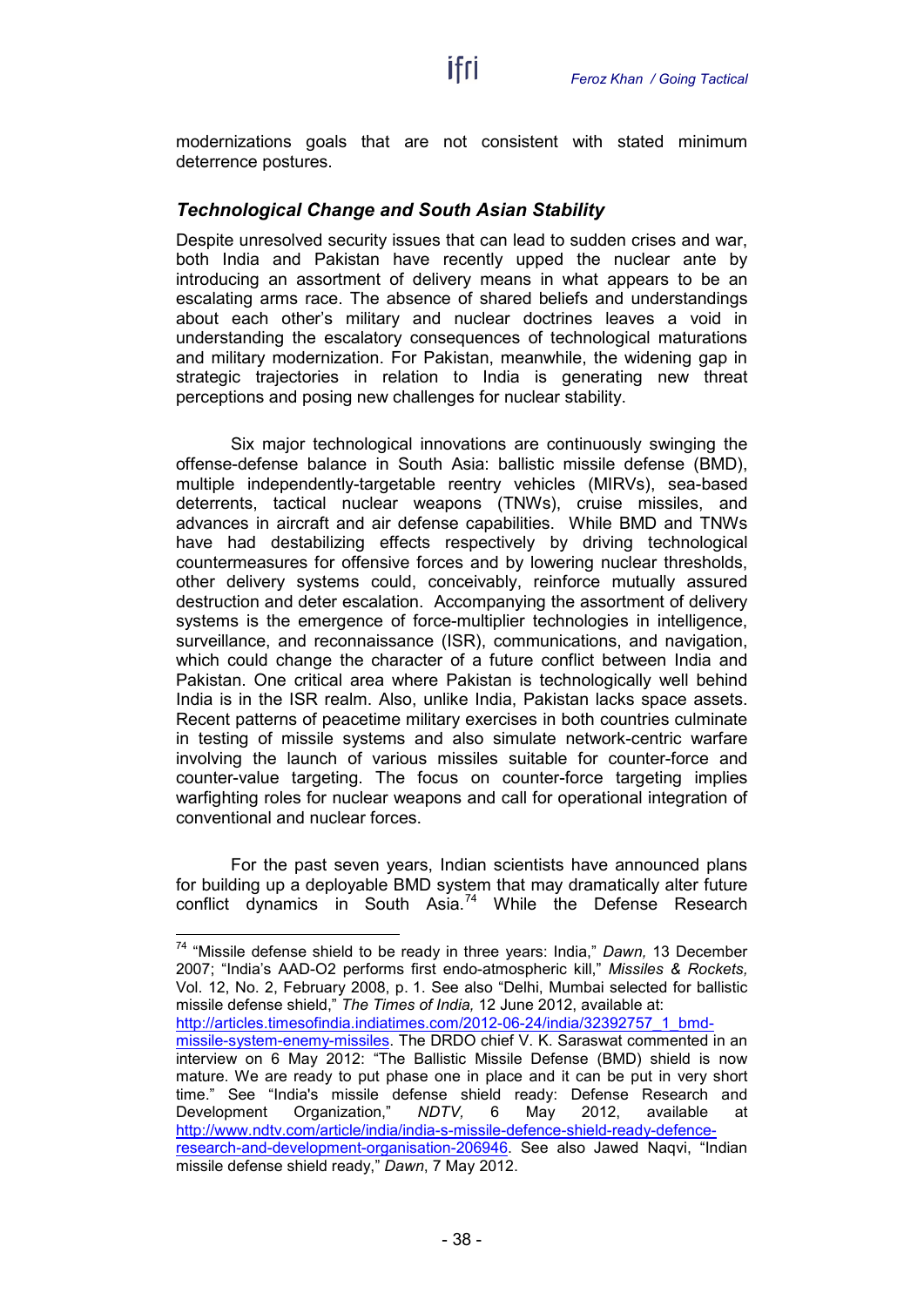Development Organization's (DRDO) claims about the system's current effectiveness are questionable at best, India has entered into cooperative defense agreements with Israel, Russia, and the United States. BMD in a bilateral framework erodes mutual vulnerability to nuclear strikes and therefore erodes the very stability upon which the South Asian deterrence equation rests. Writing about the efficacy of BMD, India's former Strategic Force Commander Lt. General B. S. Nagal asserts that "the system will provide security to important command and control centers besides protecting value centers. The BMD increases the credibility of the command and control mechanisms by protection as well as denial to the adversary."<sup>[75](#page-40-0)</sup> Such assertions and developments do not go unnoticed in Islamabad (and possibly Beijing). Displays of confidence in the so-called invincibility of the command centers/structures thanks to BMD push Pakistan's strategic planners to redouble their efforts towards developing countermeasures.

ifri

Pakistan is further concerned about the effects of BMD at the international level, since BMD technology, however, may be driving doctrine rather than the other way around. Some believe that the BMD initiative emanates more from India's prideful scientific establishment than from any coherent strategic plan authored by India's strategic decision makers or planners. Whether or not this is the case, BMD has certainly increased the potential for vertical proliferation in South Asia. In the Pakistani perception. BMD in conjunction with other strategic BMD in conjunction with other strategic modernizations tilts the balance toward India, forcing Pakistan to undertake countervailing technological measures to defeat the system's capabilities. Pakistan is thus relying more on lower or flatter missile trajectories through TNWs and cruise missiles, and could also possibly counter BMD with MIRVs, decoys, and increased fissile material and ballistic missile stockpiles. [76](#page-40-1) Between 1998 and 2012, Pakistan conducted 42 ballistic missile tests and 13 cruise missile tests.<sup>[77](#page-40-2)</sup> The latest test involved the Shaheen-III, which has a declared range of 2,750 km.

Pakistan's TNWs are altering conflict dynamics by lowering the nuclear threshold. As one Pakistani author asserted, the advent of TNWs "symbolizes Pakistan's resolve to develop nuclear weapons and delivery systems for use at the sub-strategic level, designed to deter India from exploiting Pakistan's nuclear thresholds and attempting limited war or pro-

<span id="page-40-1"></span>

<span id="page-40-0"></span><sup>&</sup>lt;sup>75</sup> Nagal, "Perceptions and Reality," *op. cit.,* p. 10.<br><sup>76</sup> Zafar Jaspal, "The Implications of Introduction of Ballistic Missile Defenses in South Asia: Implications on Strategic Stability," *in* Khan, Jacobs, and Burke (eds.), *Nuclear Learning in South Asia, op. cit.* Also see Moeed Yousuf and Khalid Banuri, "India's Quest for Ballistic Missile Defense: A Slippery Slope," *in* Subrata Ghoshroy and Gotz Neuneck (eds.), *South Asia at a Crossroads: Conflict or Cooperation in the Age of Nuclear Weapons, Missile Defense, and Space Rivalries*, New York, NY, Nomos Publishers, 2010, pp. 103-104.

<span id="page-40-2"></span> $77$  Between 1998 and 2012, India and Pakistan have carried out a total of 60 and 55 flight tests of nuclear-capable missiles respectively – 32 ballistic and 28 cruise missile tests for India. See Toby Dalton and Jaclyn Tandler, "Understanding the Arms Race in South Asia," *The Carnegie Nuclear Policy Papers,* September 2012, p. 7.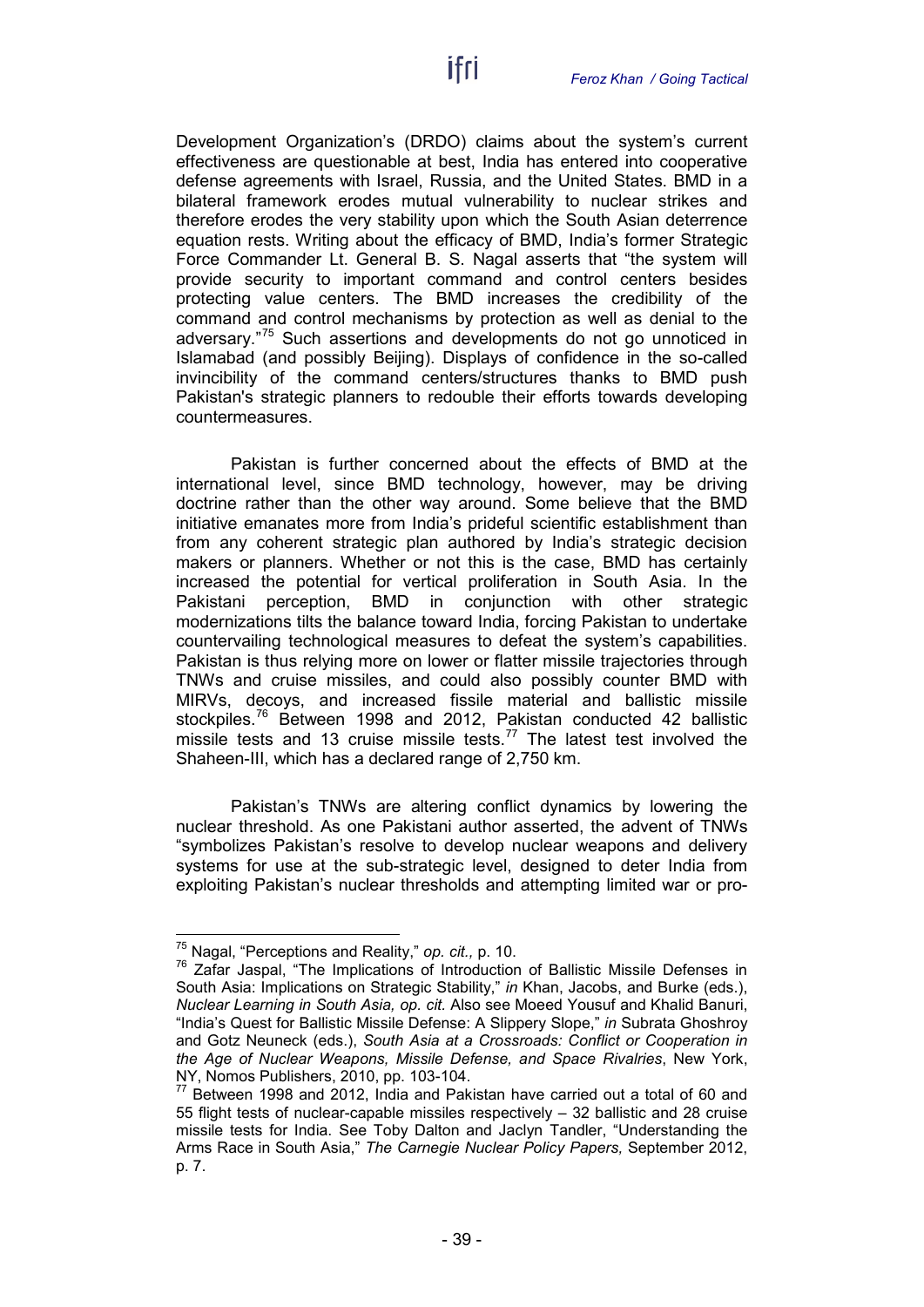active military operations."[78](#page-41-1) Essentially, Pakistan is seeking to offset the offense-defense imbalance vis-à-vis India by threatening the use of nuclear weapons during a conflict, particularly if Pakistan's conventional capabilities become significantly degraded in an escalating air-land war, setting the stage for a disastrous escalation spiral culminating in a nuclear exchange.<sup>[79](#page-41-2)</sup> To avoid this trajectory toward nuclear war, Pakistan could showcase TNWs as a dual-use system that could carry either nuclear or conventional warheads.<sup>[80](#page-41-3)</sup> In this scenario, Pakistan could deploy the weapon system during a crisis as a signal to Indian decision makers that nuclear weapons may  $-$  or may not  $-$  be present on the battlefield, allowing Pakistan to choose not to employ the weapon system without the attendant risks of losing credibility. In several crisis simulation exercises, former senior Indian military players indicated they would not distinguish between and nuclearcapable and non-nuclear weapon systems in a conflict; as such any weapons systems that would appear in the battlefield would be considered legitimate targets. It is difficult to conclude whether the ambiguity of a dualcapable system would induce caution and enhance deterrence or become a priority target.

ifri

#### <span id="page-41-0"></span>*Quest for Triad*

In the air and naval domains, India's conventional superiority and technological advancements have also incentivized Pakistan to augment its nuclear arsenal. India has been developing submarine launched ballistic missiles (SLBMs) designated as the "K" missile family for deployment on the INS *Arihant* class ballistic missile submarines (SSBNs), which are undergoing sea trials.  $81$  While the long-range K-4 missile is not yet ready for fielding, the K-15 missile, whose short range can nonetheless target Pakistan, may soon be fitted for the INS *Arihant*. Pakistan is prepared to respond in kind, following the historic tit-for-tat nuclear dynamics.<sup>[82](#page-41-5)</sup>

<span id="page-41-1"></span> <sup>78</sup> Usman Ansari, "Pakistan Missile Test Underscores Need for Deterrence," *Defense News,* 1 June 2012, available at: [http://www.defensenews.com/apps/pbcs](http://www.defensenews.com/apps/pbcs.dll/article?AID=2012306010001) [.dll/article?AID=2012306010001.](http://www.defensenews.com/apps/pbcs.dll/article?AID=2012306010001) Also see Mansoor Ahmed, "Why Pakistan Needs Tactical Nuclear Weapons," *Weekly Pulse,* 6 May 2011, available at: [http://www.weeklypulse.org/details.aspx?contentID=563&storylist=9.](http://www.weeklypulse.org/details.aspx?contentID=563&storylist=9)<br><sup>79</sup> The likelihood for inadvertent escalation in the maritime and air domains was

<span id="page-41-2"></span>illustrated during several Track-II table-top exercises that involved political-military crisis simulations. U.S. Naval Postgraduate School has conducted several workshops in the past two years involving security experts, former military officials and diplomats.

<span id="page-41-3"></span>Though Pakistan insists its doctrine is deliberately ambiguous and undeclared, Pakistan made it explicit that *Nasr/Hatf-IX* system carries a nuclear warhead. In contrast, India, whose doctrine is official, has stayed ambiguous regarding

<span id="page-41-4"></span>*Prahaar's* payload.<br><sup>81</sup> T. Yoshihara and J. R. Holmes, *Strategy in the Second Nuclear Age, Washington, DC, Georgetown University Press, 2012.* 

<span id="page-41-5"></span>Mansoor Ahmed, "Trends in Technological Maturation and Strategic Modernization: The Next Decade," *in* Khan, Jacobs and Burke (eds.), *Nuclear Learning in South Asia, op. cit.*; Farhan Bokhari, "Pakistan to Start Formal Talks with China to Buy Submarines," *Jane's Defence Weekly*, 18 March 2011. Also see Usman Ansari, "Pakistan Acknowledges Sea-Based Nuclear Deterrent," *Defense*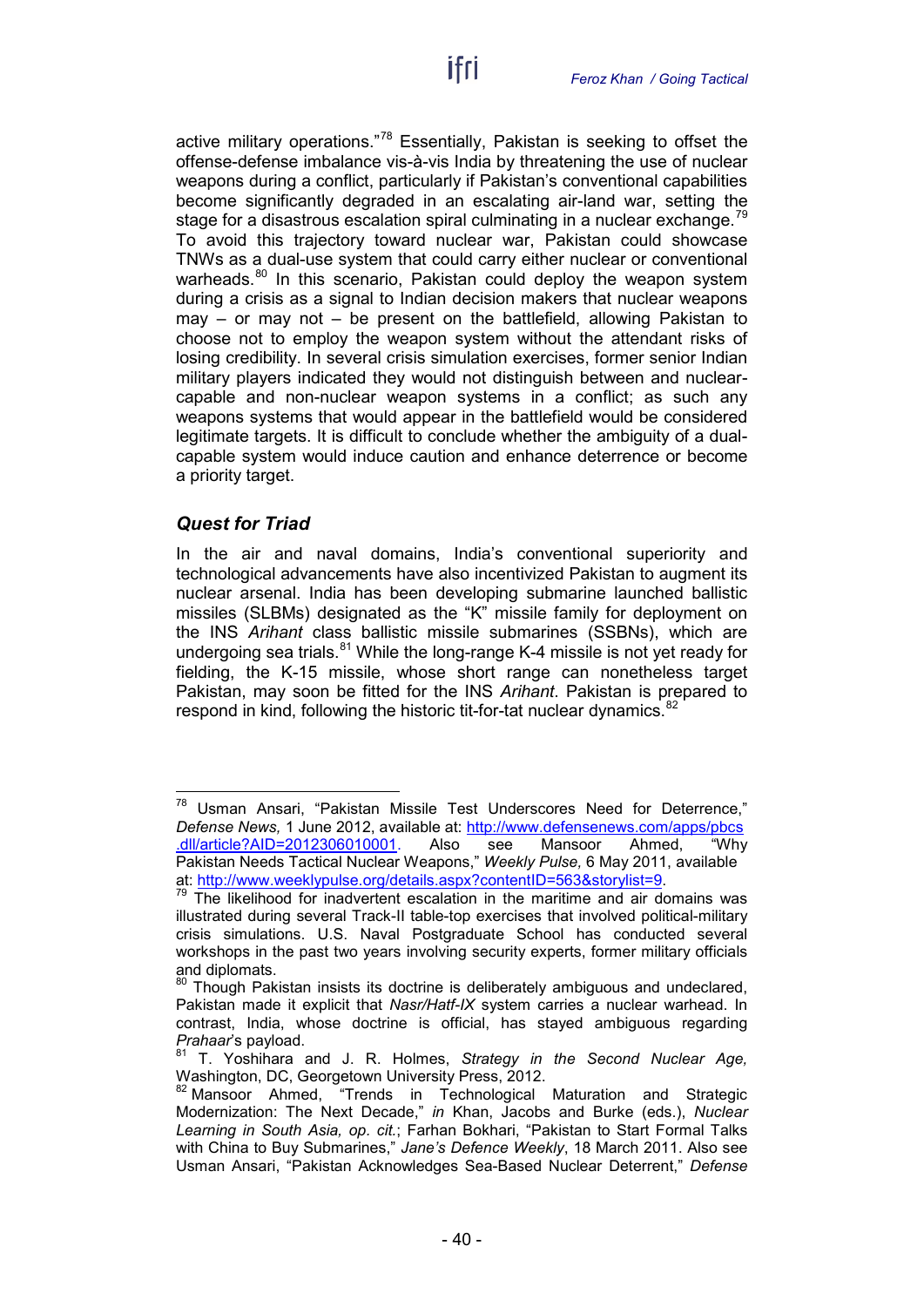The Pakistani Navy plans to develop a modified version of the nuclear-capable *Babur* land-attack cruise missile and modify existing antiship missiles for launch from *Agosta-class* submarines or surface ships.<sup>83</sup> Pakistan formally announced its intention to develop a sea-based deterrent in 2012 with the inauguration of the Naval Strategic Force Command that was heralded as the "custodian of nation's second strike capability."<sup>[84](#page-42-1)</sup> Pakistan's quest for a triad is not without challenges, however. There were unconfirmed reports that experiments on a miniaturized nuclear power plant ran into budgetary and technological challenges. Pakistan thus decided to follow the Israeli model of mating a nuclear-tipped cruise missile on diesel submarines equipped with air-independent propulsion. Pakistan's *Agosta-90* class submarines seem the most suitable and likely choice. Some experts have suggested that "conventionally powered diesel submarines aren't equipped for vertical launch tubes" that are typically required for firing missiles and required modification would take time and several trials. This perception was reinforced when former SPD Director-General Kidwai stated, during a March 2015 seminar in Washington, that nuclear arsenals would be deployed on ships and submarines "within a few vears."[85](#page-42-2)

ifri

Theoretically, sea-based deterrents enhance stability by ensuring mutually assured destruction through secure second-strike capability. Stability, however, is contingent upon mutual acceptance of the credibility of a second strike, and if history provides a guide, both India and Pakistan will continue to engage in iterative brinksmanship to test the other's nuclear resolve.

Meanwhile, the air imbalance continues to favor India, quantitatively, qualitatively, and geographically. In a contest with Pakistan, India's larger numbers of aircraft would face a smaller Pakistani force and a more geographically concentrated set of targets. Any Pakistani air foray into India, meanwhile, would face not only more aircraft and more geographically dispersed targets but also a more robust air and missile defense force. Since the Pakistani Air Force may prove unable to penetrate India's defenses, Pakistan is improving its standoff ability through advanced and possibly nuclear-armed cruise missiles that can evade Indian aircraft and defeat BMD. Additionally, India's obvious air advantages allow for aggressive air-land campaigns against Pakistan in a Cold Start scenario, yet any such attack would likely trip Pakistan's nuclear redlines and lead to a nuclear exchange. The air and maritime trajectories in South Asia in

 $\overline{a}$ 

*News,* 23 May 2013, available at: [http://www.defensenews.com/apps/pbcs.dll/articl](http://www.defensenews.com/apps/pbcs.dll/article?AID=2012305230004) [e?AID=2012305230004.](http://www.defensenews.com/apps/pbcs.dll/article?AID=2012305230004)<br><sup>83</sup> *Ibid.* Also see "Pakistan Navy acquires ASW helicopters from China," Daily

<span id="page-42-0"></span>*Times*, 1 October 2009, available at: [http://www.dailytimes.com.pk/default.asp?pag](http://www.dailytimes.com.pk/default.asp?page=2009%5C10%5C01%5Cstory_1-10-2009_pg7_26) [e=2009%5C10%5C01%5Cstory\\_1-10-2009\\_pg7\\_26.](http://www.dailytimes.com.pk/default.asp?page=2009%5C10%5C01%5Cstory_1-10-2009_pg7_26) <sup>84</sup> Iskander Rehman, *Murky Waters: Naval Nuclear Dynamics in Indian Ocean*,

<span id="page-42-1"></span>Washington, DC, Carnegie Endowment for International Peace, 2015, p. 17.

<span id="page-42-2"></span>Quoted in David Tweed, "Xi's Submarine Sale Raises Indian Ocean Nuclear Clash," in *Bloomberg Business*, 16 April 2015.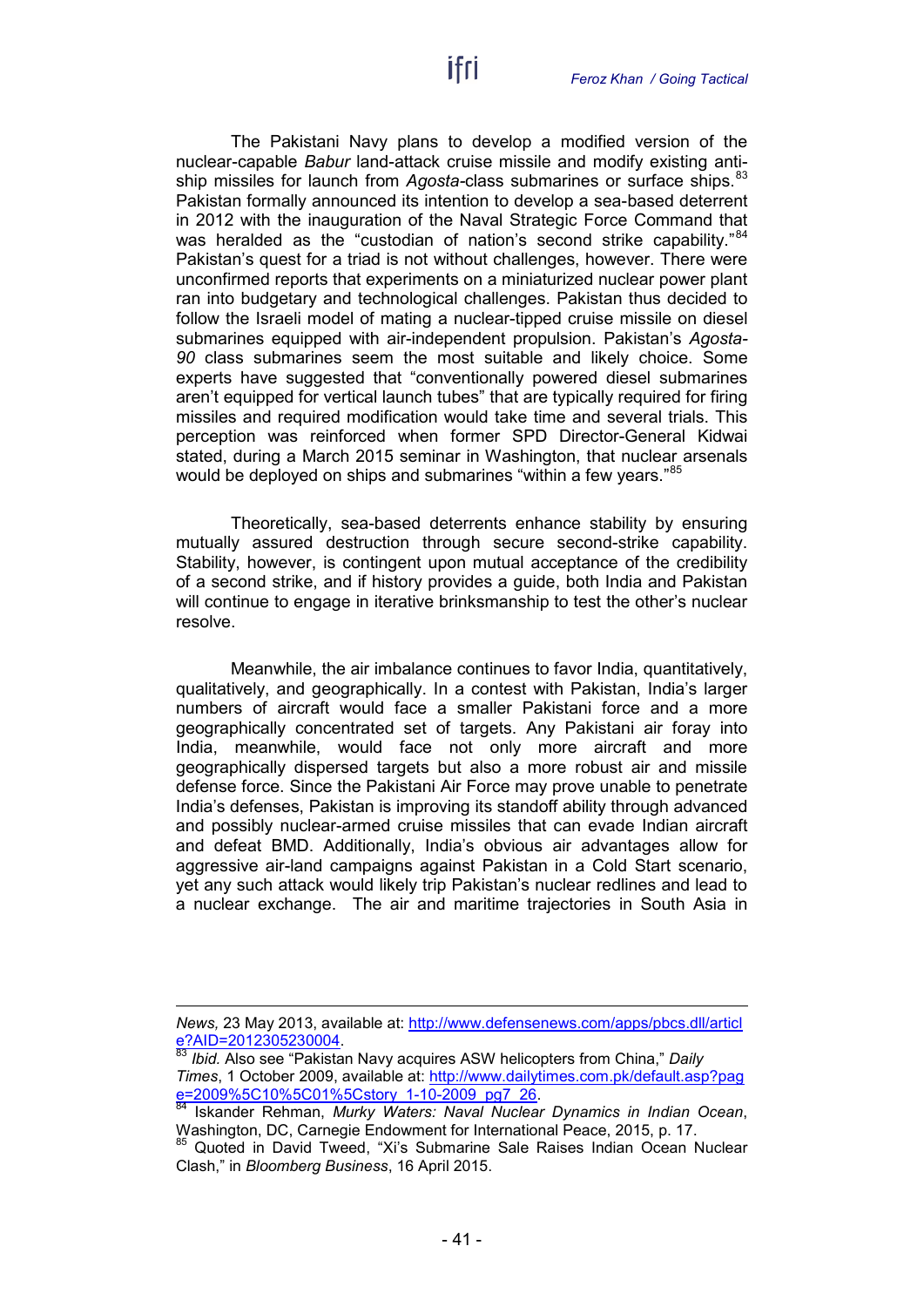terms of military doctrines and technological modernization and arms racing are undermining strategic stability in both the short and long term.<sup>[86](#page-43-0)</sup>

One further threat to strategic stability emanates from another DRDO pet project: MIRVs. Although technically feasible, MIRVs could significantly increase India's ability to engage numerous Pakistani nuclear targets in a first strike and thus limit the damage from Pakistani retaliatory strikes. If deployed in conjunction with BMD, MIRVs could provoke a potentially unstable arms race dynamic, creating a window of opportunity for India to launch a successful disarming first strike against Pakistan with only limited retribution. To achieve a credible deterrent threat, however, both countries must improve the targeting accuracy against mobile targets/launchers through real-time ISR capabilities and better access to space-based assets. India is clearly ahead in this field. On the other hand, for Pakistan, as of yet, without reliable indigenous assets it may be difficult to undertake precision targeting ability during crisis or wartime.<sup>[87](#page-43-1)</sup>

Given the state of Indian domestic politics, a public perception of relative invulnerability could place undue pressure on decision makers to take dangerous risks when responding to crises with their nuclear-armed neighbor. Technological maturation presents India and Pakistan with a problem of monumental proportions, yet neither side has truly come to grips with the precarious consequences of their strategic competition as evidenced by their mutual pride regarding nuclear weapons. Nuclear nationalism supports capability acquisitions rather than doctrinal innovations, and both states are acquiring new capabilities without sufficient strategic forethought into their decision-making. India's diverse suite of air and maritime response options can escalate bilateral crises and potentially violate nuclear redlines, while Pakistan's TNW, intended as wartermination devices, have lowered the nuclear threshold by merging the conventional and nuclear war domains. Thus, technology is outstripping prudence and may instigate an arms race that will be difficult to terminate.

In South Asia, technological maturation complicates nuclear learning. Cold War lessons that brought about strategic stability lose some of their relevance because doctrinal thinking becomes too complex given the ever-growing impact of disruptive technologies. In the end, both sides are likely to spend themselves into an unwinnable and distracting arms competition. While such a race was already hardly affordable for superpowers, South Asian states have less resources and more pressing domestic fissures to resolve. Ideally, decisions on doctrine and C2 should precede widespread force modernization. However, this sequence is always difficult to achieve – as was the case in the first nuclear age.

<span id="page-43-1"></span><span id="page-43-0"></span><sup>&</sup>lt;sup>86</sup> Dalton and Tandler, *Understanding the Arms Race in South Asia, op. cit.*<br><sup>87</sup> Currently, Pakistan's reliance on U.S.-owned GPS satellites means that Pakistan could readily lose its precision targeting ability during crisis or wartime.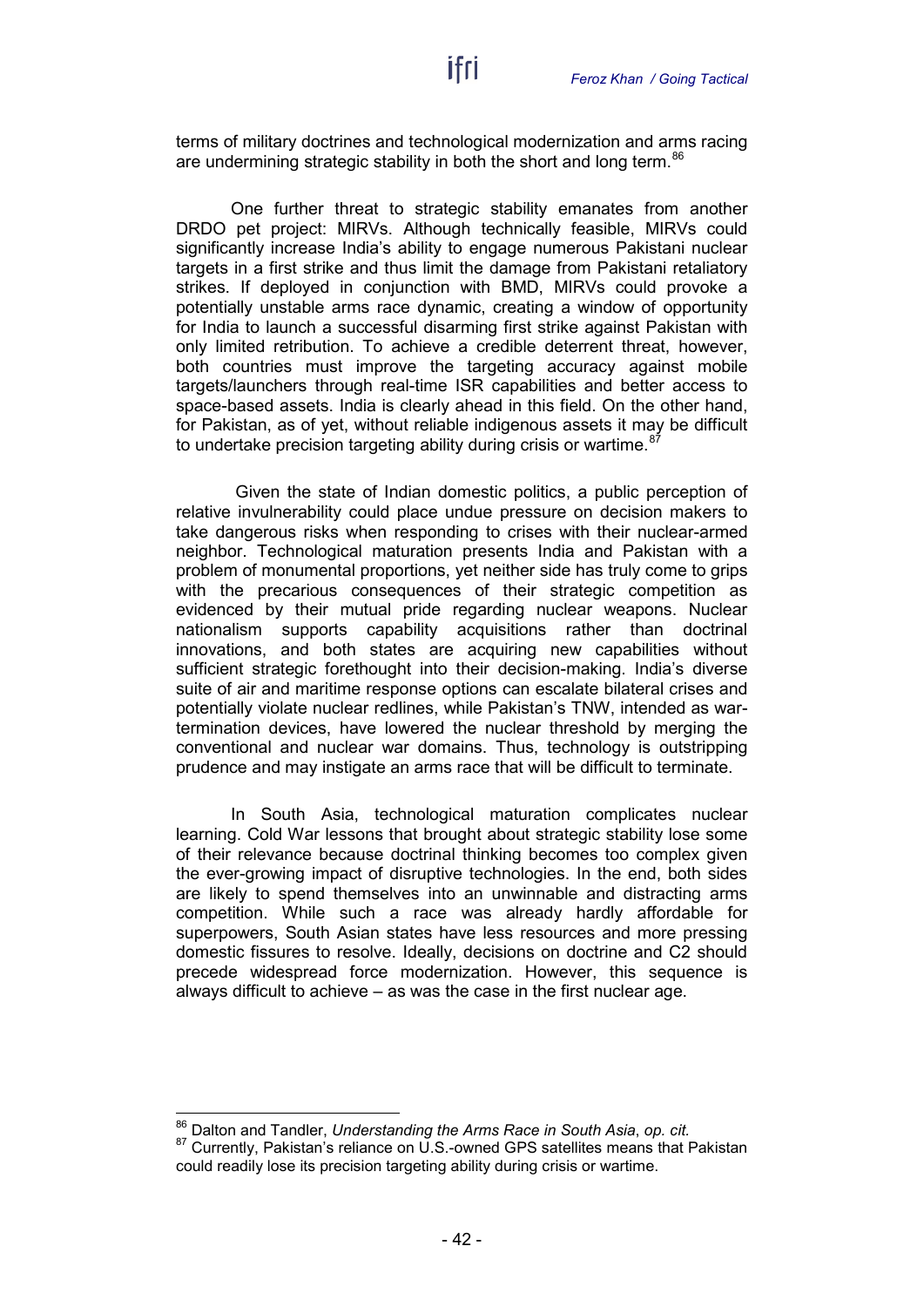<span id="page-44-0"></span>**C**ince Zulfigar Ali Bhutto set Pakistan on the path toward acquiring the Since Zulfiqar Ali Bhutto set Pakistan on the path toward acquiring the Shomb, nuclear weapons have become an integral part of the very definition of Pakistan. Pakistan has now entered the third phase of its nuclear competition with India. In the first phase from 1974 to 1998, Pakistan challenged the non-proliferation regime and the world and developed nuclear capability by responding to India's demonstration of its nuclear prowess in 1974 and 1998. Then, from 1998 to 2013, Pakistan focused on developing operational deterrence force postures, doctrines, and command and control systems when it faced immense internal and regional security challenges. In the ongoing third phase, the nuclear arms race is expanding with a plethora of new delivery systems and rising fissile material production rates in South Asia. Both states are preparing to complete the third leg of the nuclear triad by achieving sea-based long range delivery systems.<sup>[88](#page-44-1)</sup>

Yet, is Pakistan more secure? The repercussions of the A.Q. Khan affair caused Pakistan's leadership to completely reevaluate the systems that govern its nuclear weapons safety, security and control. Today, Pakistan has a robust nuclear security and command and control architecture due in part to cooperation with the United States and others to ensure access to the most demanding and sophisticated security procedures and technologies. Security itself is less a problem than recent worrying societal trends. Some segments of Pakistan's society have become increasingly extremist and violent and the government's inability to tackle it effectively has raised concerns about the future nature of the state. Nuclear weapons can do nothing to remedy this situation and could indeed make it more profoundly destabilizing.

Pakistan today faces multiple threats to its existence: domestic militancy and insurgency, instability in Afghanistan, and deteriorating relations with India, since the arrival of the tough-talking Modi regime.<sup>[89](#page-44-2)</sup> Nuclear weapons either play no role or only a supporting role in facing these threats: they have no effect on either domestic militancy or Afghan instability, and they can only complement conventional forces in deterring

<span id="page-44-1"></span> <sup>88</sup> Feroz Hassan Khan, "Pakistan: Strategic Competition and Nuclear Policies," *in* Joseph F. Pilat and Nathan E Busch (eds.), *Routledge Handbook of Nuclear Proliferation and Policy*, New York, NY, Routledge, 2015, pp. 86-96.

<span id="page-44-2"></span><sup>89</sup> Harish Khare, "The Doval Doctrine in High Definition: The Perils of Punching above Weight," *Tribune India,* 23 August 2015, available at: [http://www.tribuneindia](http://www.tribuneindia.com/news/comment/the-doval-doctrine-in-high-definition/107623.html) [.com/news/comment/the-doval-doctrine-in-high-definition/107623.html.](http://www.tribuneindia.com/news/comment/the-doval-doctrine-in-high-definition/107623.html)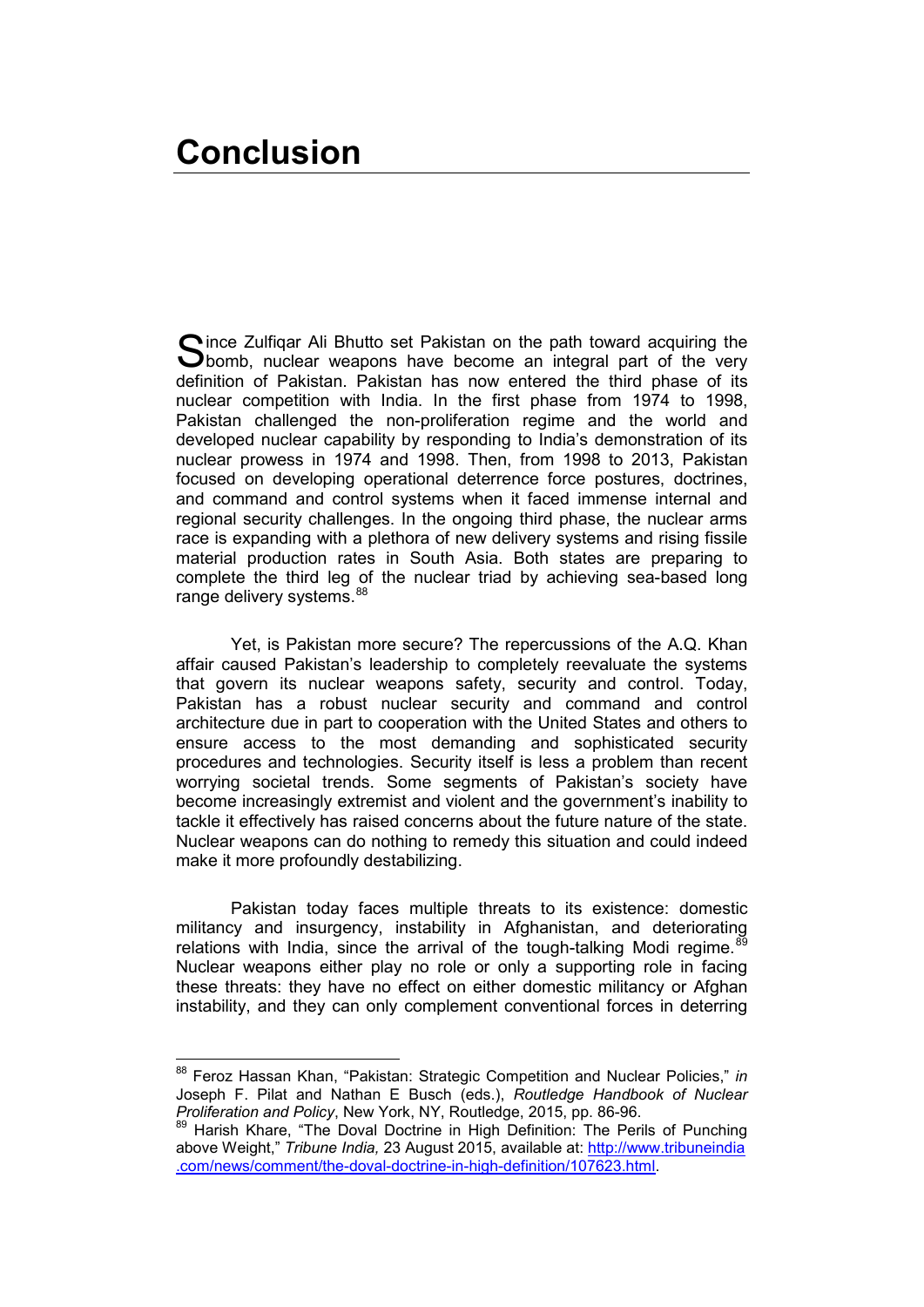India – if, in fact, they can deter India at all. The relevance of nuclear weapons to Pakistan's security environment has changed substantially.

Given Pakistan's difficult domestic situation, economic difficulties and tough neighborhood, Pakistani civil and military leaders have to be careful in making investment choices for their strategic arsenals. Further, as India continues to challenge Pakistani deterrent strategies, merely increasing nuclear arsenals and introducing new nuclear weapons technologies would neither bolster Pakistan's deterrent postures nor answer Pakistan's security predicaments. In fact given the nature of the stratagem India is using to undercut Pakistani deterrence, military investments should focus on addressing the conventional asymmetry with India. Perhaps developing precision-guided munitions and investing in other qualitative improvements to bolster conventional forces would augment nuclear and general deterrence. The 1971 war notwithstanding, the history of Indo-Pakistani wars has proved that Pakistan's conventional forces have always dissuaded India from attempting to obliterate Pakistan. Plus, these forces are more flexible and add value in facing domestic contingencies and criminal activities and terrorism from Afghanistan.<sup>[90](#page-45-0)</sup>

Most important of all is for Pakistan to focus on improving its overall national strength. It must stay within the region and not become embroiled in other feuds. Pakistan should focus on building a better nation through economic prosperity, for economic strength ultimately translates into military strength. Money must be spent prudently now: mega projects and developing bigger and longer range weapons that invite more enemies could certainly be better spent on schools, essential services, vital infrastructure, and good governance. In addition, Pakistan needs to take some difficult steps to balance its nuclear success with "national, social and economic security interests." [91](#page-45-1)

Ultimately, nuclear weapons only make strong states stronger; they do not make weak states impregnably secure. They can be a diversion of the precious resources that weak states possess. Nuclear weapons are now an ineradicable part of Pakistan and the world has come around to accept the fact that Pakistan needs a credible nuclear deterrent as essential to its national security. Yet for Pakistan to achieve real security, it must focus on some long-term societal, economic and political problems that nuclear weapons cannot address. Only when Pakistan becomes a strong state – with a free society, economic prosperity, and sound governance – can nuclear weapons truly help bring it ultimate security.

<span id="page-45-0"></span><sup>90</sup> See Christopher Clary, "Deterrence Stability and the Conventional Balance of Forces in South Asia," *in* Krepon and Thompson (eds.), *Deterrence Stability and Escalation Control in South Asia, op. cit.*<br><sup>91</sup> Toby Delter and Michael V.

<span id="page-45-1"></span>*Escalation Control in South Asia*, *op. cit.* <sup>91</sup> Toby Dalton and Michael Krepon, *A Normal Nuclear Pakistan,* Washington, DC, The Stimson Center and Carnegie Endowment for International Peace, 2015, p. 4.